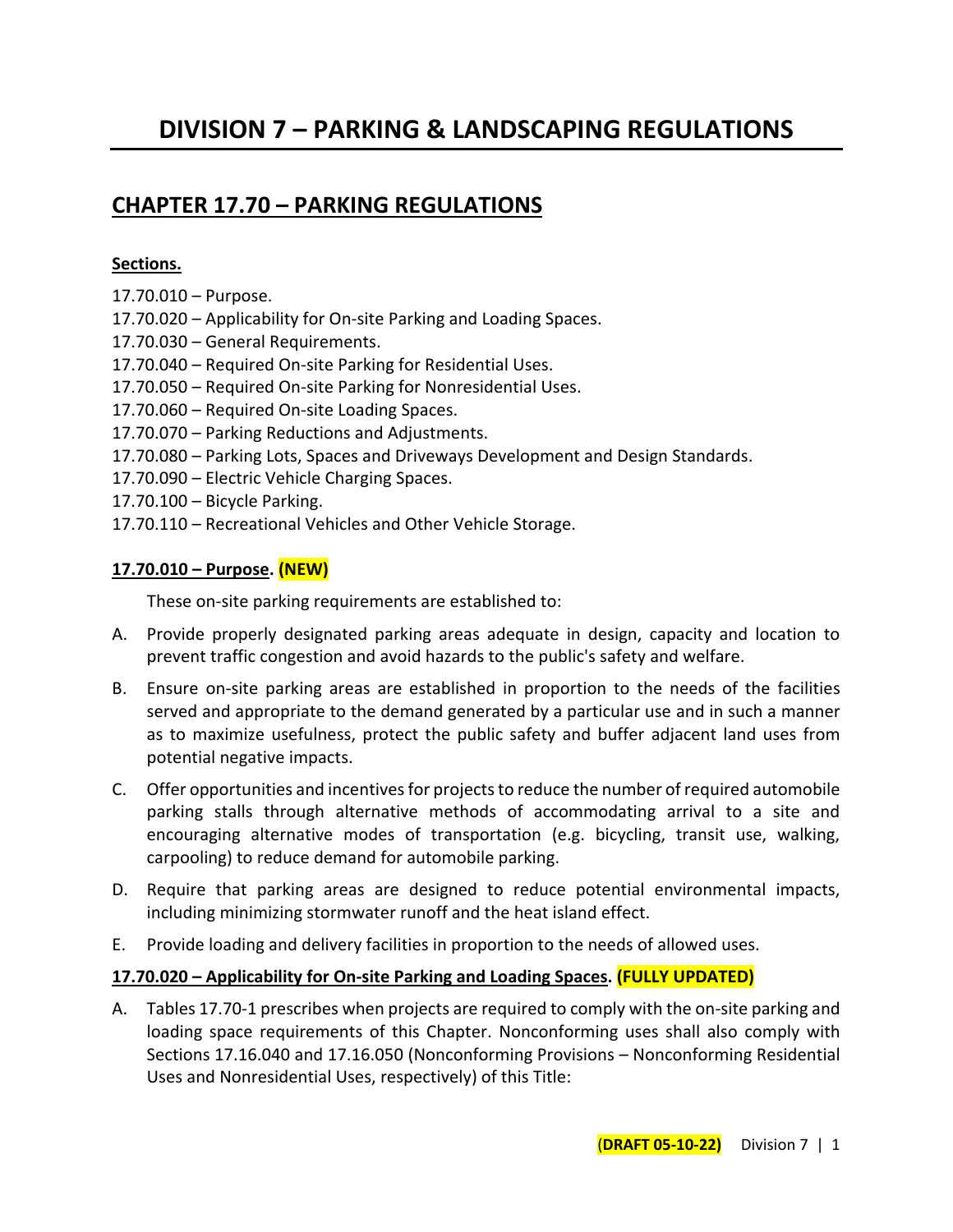| Table 17.70-1 - Applicability for On-site Parking and Loading Spaces |                                                                                                                                                                                                                                                                                                                                                                                                                                                                                                                                                                                                                                                                 |  |  |
|----------------------------------------------------------------------|-----------------------------------------------------------------------------------------------------------------------------------------------------------------------------------------------------------------------------------------------------------------------------------------------------------------------------------------------------------------------------------------------------------------------------------------------------------------------------------------------------------------------------------------------------------------------------------------------------------------------------------------------------------------|--|--|
| Type of Project                                                      | Applicability of this Chapter                                                                                                                                                                                                                                                                                                                                                                                                                                                                                                                                                                                                                                   |  |  |
| New projects                                                         | On-site parking and loading shall be provided according to the<br>provisions of this Chapter.                                                                                                                                                                                                                                                                                                                                                                                                                                                                                                                                                                   |  |  |
| Nonconforming parking<br>or loading                                  | An existing use shall not be deemed nonconforming because on-site<br>parking and/or loading facilities do not conform to the parking<br>standards required in this Chapter, regardless of how much time has<br>lapsed since the property was last occupied. However, if a use<br>increases the number of on-site spaces to better comply with this<br>Chapter, the number of spaces may not thereafter be reduced.                                                                                                                                                                                                                                              |  |  |
|                                                                      | If any existing unit is expanded by less than 35% of its Gross Floor Area<br>(GFA) or 349 sq. ft., whichever is greater, no additional on-site parking<br>shall be required.                                                                                                                                                                                                                                                                                                                                                                                                                                                                                    |  |  |
| <b>Residential building</b><br>expansions                            | If any existing unit is expanded by 35% or more of the GFA or 350 sq.<br>ft., whichever is greater, the entire property shall meet current parking<br>requirements.                                                                                                                                                                                                                                                                                                                                                                                                                                                                                             |  |  |
|                                                                      | The percentages and square footages noted above shall be cumulative<br>over a 5-year period.                                                                                                                                                                                                                                                                                                                                                                                                                                                                                                                                                                    |  |  |
| Residential construction<br>of new units                             | Properties with 2 or more existing residential units. If 1 new unit is<br>proposed (either through new construction or alteration of an existing<br>structure), the required number of on-site parking spaces for the new<br>unit shall be provided. If more than 1 new unit is proposed, the entire<br>property shall meet current parking requirements. The number of<br>units shall be cumulative over the life of the property.                                                                                                                                                                                                                             |  |  |
| Nonresidential building<br>expansions                                | If a nonresidential building is expanded by less than 35% of the GFA,<br>additional on-site parking shall only be provided for the additional<br>GFA. For example, if a restaurant is 2,000 sq. ft. in GFA and expands by<br>650 sq. ft. (33%), additional parking shall only be required for the 650<br>sq. ft.                                                                                                                                                                                                                                                                                                                                                |  |  |
|                                                                      | If a nonresidential building is expanded by more than 35% or more of<br>the GFA, the entire property shall meet current parking requirements.                                                                                                                                                                                                                                                                                                                                                                                                                                                                                                                   |  |  |
| Nonresidential outdoor<br>use expansions                             | If the outdoor storage and display of a nonresidential use is expanded,<br>on-site parking shall be provided for the expanded outdoor area.                                                                                                                                                                                                                                                                                                                                                                                                                                                                                                                     |  |  |
| Nonresidential change in<br>use or occupancy                         | If a proposed change in use requires the same or lower number of on-<br>site parking spaces as the existing approved use, no additional on-site<br>spaces shall be required, regardless of the actual number of existing<br>on-site existing on-site parking spaces, provided that the prior use was<br>legal nonconforming. For example, an applicant proposes to locate a<br>new restaurant where a previous restaurant existing two (2) years ago.<br>The new restaurant requires 20 spaces, but the existing location only<br>has 12 spaces. The new restaurant may still operate with 12 spaces,<br>provided the prior restaurant was legally established. |  |  |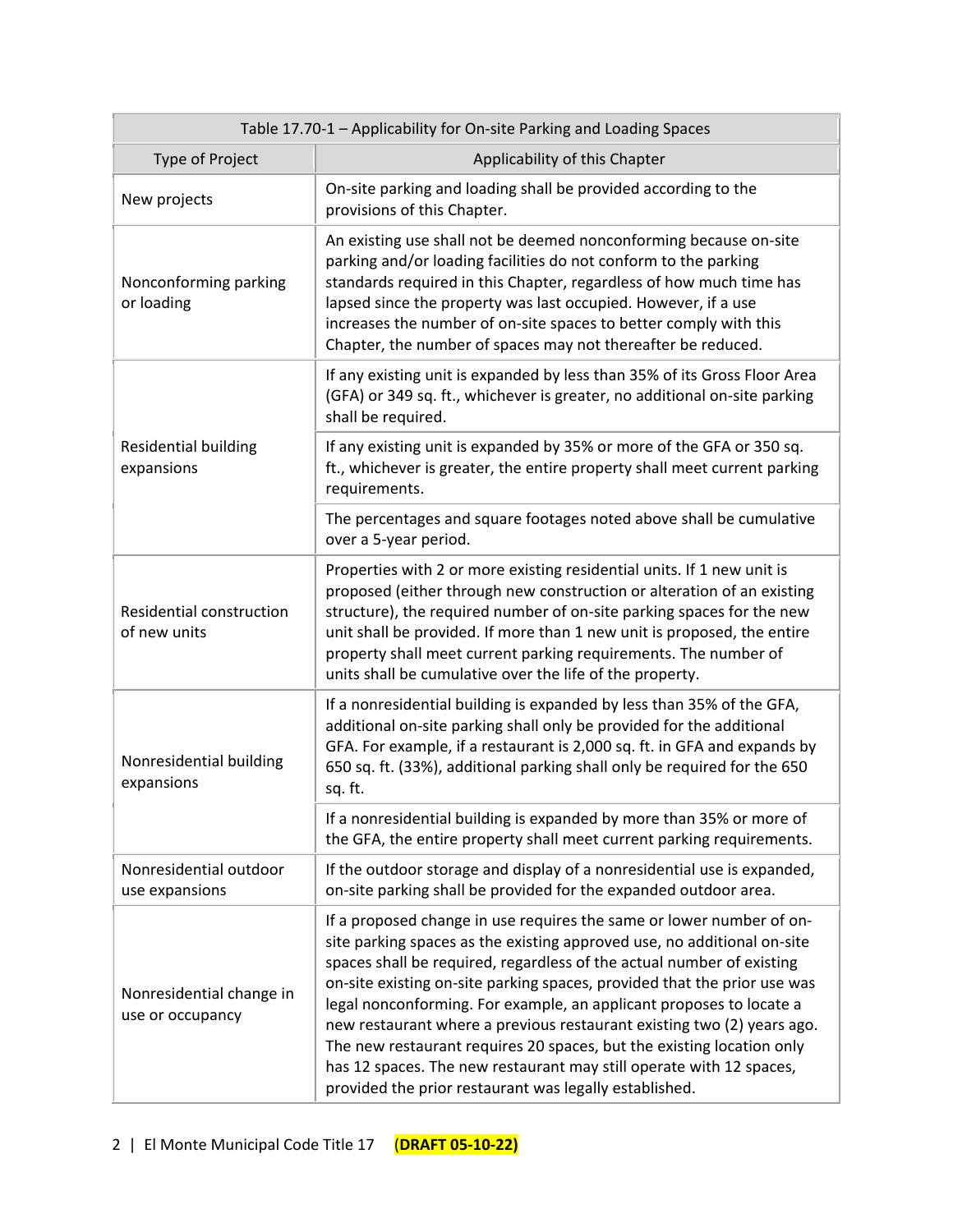| Table 17.70-1 - Applicability of On-site Parking and Loading Spaces (continued) |                                                                                                                                                                                                                                                                                                                                                                                                                                                                                                                                                                                                                          |  |
|---------------------------------------------------------------------------------|--------------------------------------------------------------------------------------------------------------------------------------------------------------------------------------------------------------------------------------------------------------------------------------------------------------------------------------------------------------------------------------------------------------------------------------------------------------------------------------------------------------------------------------------------------------------------------------------------------------------------|--|
| Type of Project                                                                 | Applicability of this Chapter                                                                                                                                                                                                                                                                                                                                                                                                                                                                                                                                                                                            |  |
| Nonresidential change in<br>use or occupancy<br>(continued)                     | If a proposed change in use requires a lower number of parking spaces<br>than the previous use, no additional on-site spaces shall be required,<br>regardless of the actual number of spaces, provided that the previous<br>use was legal nonconforming. For example, an applicant proposes a<br>new retail use where a previous restaurant existing two (2) years ago.<br>The restaurant use required 30 spaces and the new retail use requires<br>18 spaces. However, the existing location only has 12 spaces. The retail<br>use may still operate with 12 spaces, provided the prior use was legally<br>established. |  |
|                                                                                 | Any other change in use shall require the use to conform to current<br>parking standards as required in this Chapter.                                                                                                                                                                                                                                                                                                                                                                                                                                                                                                    |  |
| Other changes                                                                   | Reconstructing, resurfacing and/or restriping parking or driveway<br>areas shall be subject to the review and approval of the Planning<br>Division.                                                                                                                                                                                                                                                                                                                                                                                                                                                                      |  |

## **17.70.030 – General Requirements. (FULLY UPDATED)**

- A. **Timing of Parking Requirements.** On-site parking and loading facilities required by this Chapter shall be submitted for approval and constructed at the same time or prior to the issuance of a Certificate of Occupancy for the uses that they serve. All plans shall clearly indicate the proposed development, including parking location, size, design, lighting, landscaping, curb cuts, ingress and egress.
- B. **Existing Parking and Loading.** Parking and loading spaces shall not be reduced or changed in design, location or maintenance below the requirements for such use. Refer to Section 17.70.070 of this Chapter for exceptions to this requirement.
- C. **Nonconforming Uses.** Nonconforming uses shall comply with Section 17.16.040 (Nonconforming Provisions – Nonconforming Residential Uses) of this Title.
- D. **Advertising on Vehicles.** Vehicles shall not be parked solely for the purpose of advertising. Advertising shall comply with Chapter 17.80 (Sign Regulations) of this Title.
- E. **Maintenance.** All parking areas shall be permanently maintained in a safe and clean condition free of physical obstructions and in good condition. All areas, including landscaping, shall be kept free of trash and weeds. Any alteration, enlargement, maintenance or repairs shall be subject to the provisions of this Chapter.
- F. **Additional Parking Space Requirements.** Additional parking over and above the minimum standards required in this Chapter may be required, upon determination of the Planning Commission or Zoning Review Committee that the specific type of business or use generates a greater demand for parking than the requirements of this Chapter.
- G. **Right-of-way Parking.** Land within the right-of-way of an existing or proposed street shall not be used to provide required parking and loading facilities.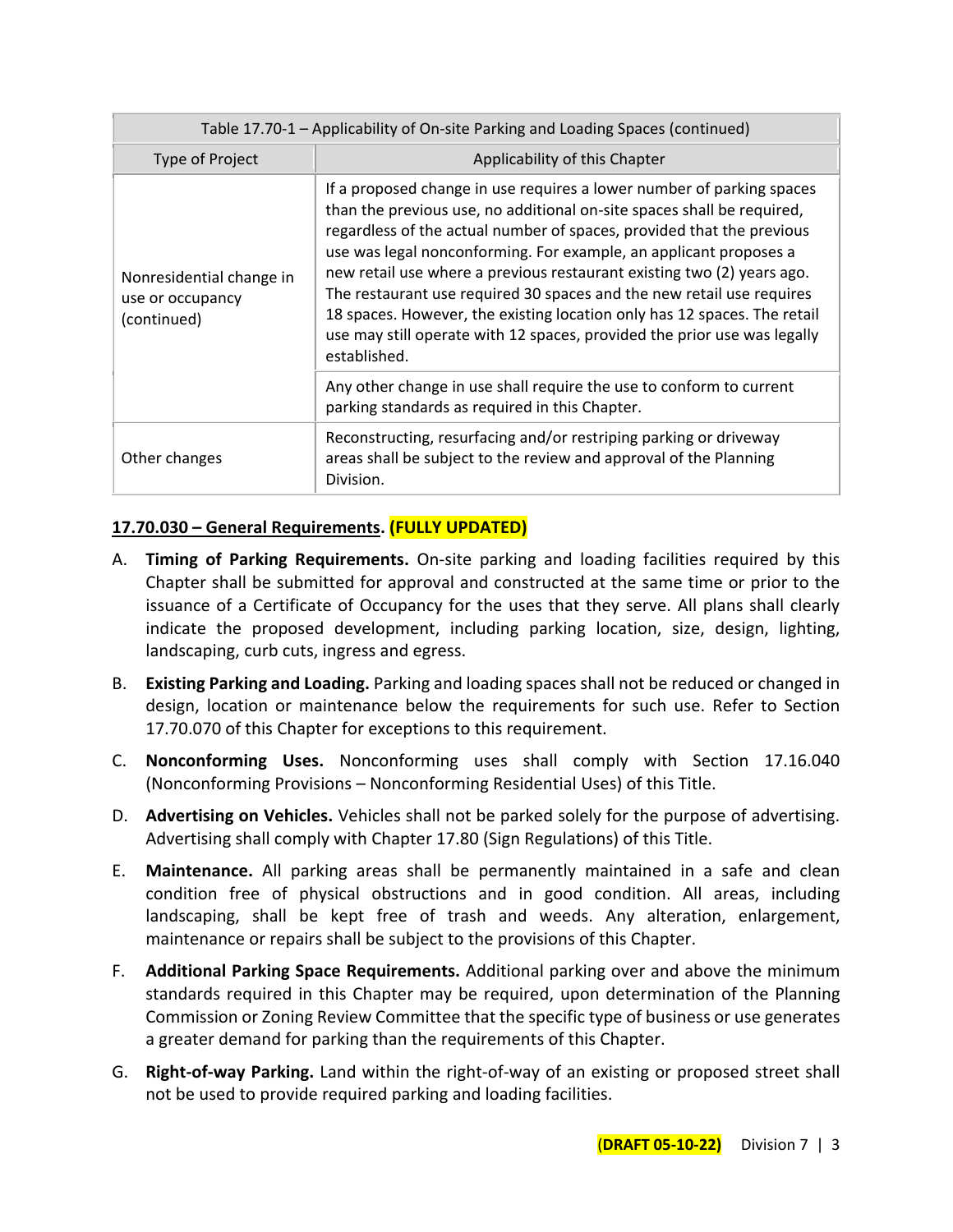H. **Use of Parking Spaces.** Required parking areas shall be used exclusively for vehicle parking in conjunction with a permitted use. Required parking spaces must be available for the use of residents, customers or guests of the use. Required parking spaces cannot be used for the parking of equipment or storage of goods or inoperative vehicles. In addition, required parking spaces cannot be rented out or used for another property except as permitted through Subsection 17.70.070(D) of this Chapter.

## **17.70.040 – Required On-Site Parking for Residential Uses. (FULLY UPDATED)**

A. Tables 17.70-2 and 17.70-3 prescribe the on-site parking requirements for single-family and multiple-family residential uses, respectively:

| Table 17.70-2 – On-Site Parking Requirements for Single-family Dwellings |                                                                                          |  |  |
|--------------------------------------------------------------------------|------------------------------------------------------------------------------------------|--|--|
| Dwelling Size or Number of Bedrooms                                      | Minimum Number of Parking Spaces                                                         |  |  |
| First 2,000 sq. ft. or first 4 bedrooms <sup>2</sup>                     | 2 spaces within a fully enclosed garage                                                  |  |  |
| Each additional 250 sq. ft. or each<br>additional bedroom                | 1 additional parking space - within a fully enclosed<br>garage or open (9 ft. by 20 ft.) |  |  |

| Table 17.70-3 - On-Site Parking Requirements for Multiple-family Dwellings <sup>1</sup> |                                          |                                          |                                          |                                      |
|-----------------------------------------------------------------------------------------|------------------------------------------|------------------------------------------|------------------------------------------|--------------------------------------|
| Dwelling Size or<br>Number of Bedrooms <sup>2</sup>                                     | Type 1<br>$\leq$ 25 du/acre <sup>3</sup> | Type 2<br>$\leq$ 25 du/acre <sup>4</sup> | Type 3<br>$\leq$ 35 du/acre <sup>5</sup> | Type 4<br>$>35$ du/acre <sup>6</sup> |
| Studio                                                                                  | $1\frac{3}{4}$                           | $1\frac{1}{2}$                           | $1\frac{1}{4}$                           |                                      |
| 1 bedroom                                                                               | 2                                        | $1\frac{3}{4}$                           | $1\frac{1}{2}$                           |                                      |
| 1,500 sq. ft. or 2 bedrooms                                                             | $2\frac{1}{2}$                           | 2                                        | 2                                        | $1\frac{1}{2}$                       |
| 2,000 sq. ft. or 3 bedrooms                                                             | 3                                        | $2\frac{1}{2}$                           | 2                                        | 2                                    |
| >2,500 sq. ft. or >4 bedrooms                                                           | $3\frac{1}{2}$                           | 3                                        | $2\frac{1}{2}$                           | 2                                    |
| Guest parking for 3 or more units                                                       | 1 per 4 units                            | 1 per 6 units                            | 1 per 6 units                            | 1 per 8 units                        |
| Minimum guest parking                                                                   |                                          |                                          |                                          |                                      |

## B. Table 17.70-4 prescribes the on-site parking requirements for other residential uses:

 $1$  Enclosed spaces - When less than 2 spaces are required, the unit shall have 1 enclosed/reserved space. When 2 or more spaces are required, the unit shall have 2 enclosed/reserved spaces.

Fractional spaces - Fractional spaces shall be rounded to the nearest whole number as follows: 1) fractional spaces for guest parking and reserved for a specific unit shall be rounded up; 2) other fractional spaces of 0.5 or greater shall be rounded up; and 3) all other fractional spaces less than 0.5 may be rounded down.

Density bonuses - Parking requirements shall be prior to any density bonus.

<sup>&</sup>lt;sup>2</sup> Dwelling size or number of bedrooms, whichever is stricter.

<sup>3</sup> Requirements for Multiple-family Residential (R-2, R-3 & R-4) and Commercial (C-1, C-2 & C-3) zoning districts.

<sup>4</sup> Requirements for the R-3, R-4, C-1, C-2 and C-3 zoning districts with more than 10 units and within ¼-mile of a Major Transit Intersection (MTI).

<sup>5</sup> Requirements for applicable densities within the Mixed/Multiuse (M/MU) zoning district and within the Downtown Specific Plan (SP-4).

<sup>6</sup> Requirements for applicable densities within the SP-4.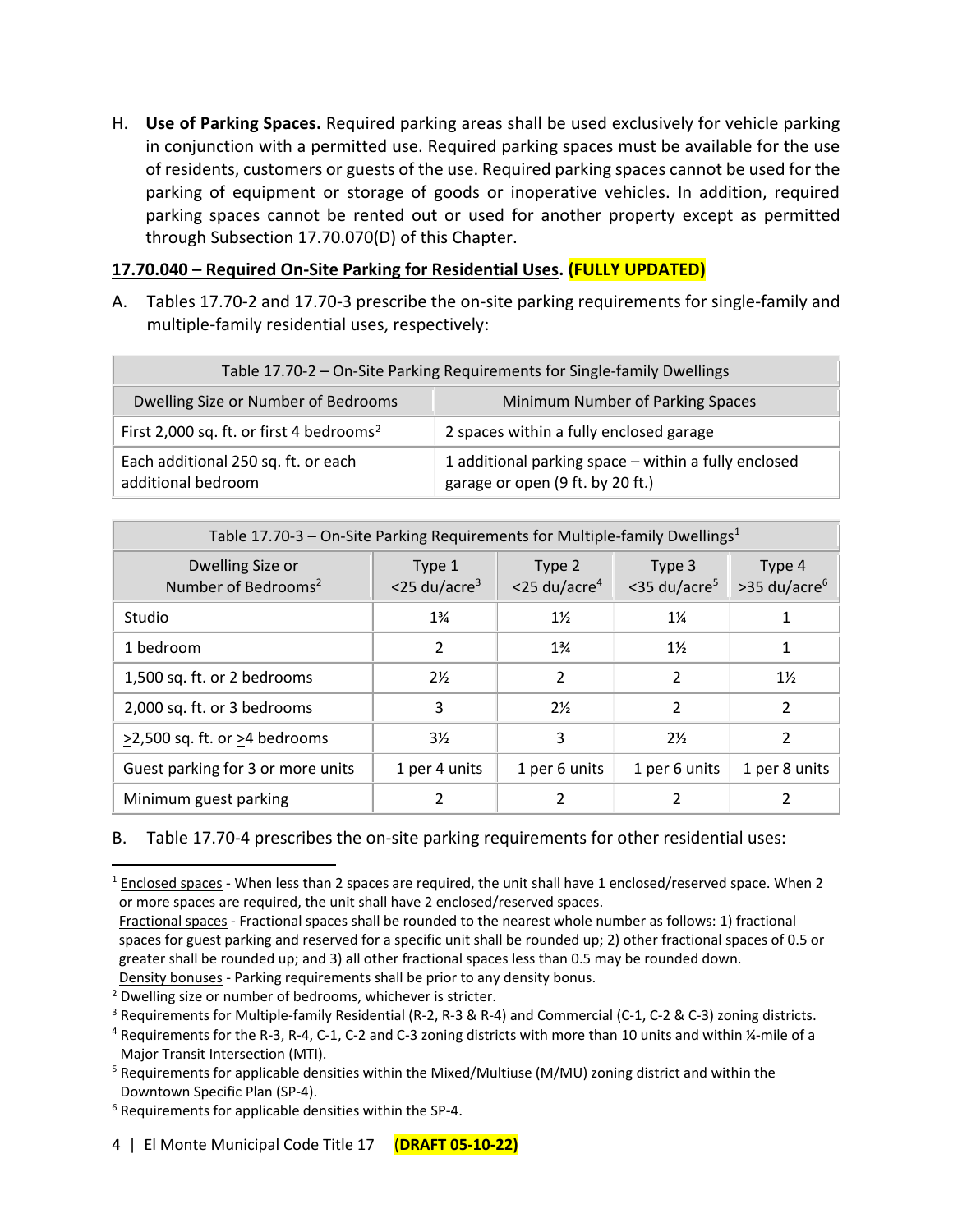| Table 17.70-4 – On-Site Parking Requirements for Other Residential Uses <sup>7</sup> |                    |                                                                                                                                                                                                                                                                                                                                                                                 |                                                                       |
|--------------------------------------------------------------------------------------|--------------------|---------------------------------------------------------------------------------------------------------------------------------------------------------------------------------------------------------------------------------------------------------------------------------------------------------------------------------------------------------------------------------|-----------------------------------------------------------------------|
|                                                                                      | Use                | Project Information<br>Minimum Number of Parking Spaces                                                                                                                                                                                                                                                                                                                         |                                                                       |
| <b>Accessory Dwelling Units</b><br>(ADUs) and Junior ADUs                            |                    | Refer to Section 17.110.030                                                                                                                                                                                                                                                                                                                                                     |                                                                       |
| Very low<br>and lower<br>income<br>housing<br>units<br>Affordable                    | 10 or less units:  | 1 space per unit                                                                                                                                                                                                                                                                                                                                                                |                                                                       |
|                                                                                      |                    | 11 or more units:                                                                                                                                                                                                                                                                                                                                                               | 1/2-spaces per unit, with a<br>minimum of 10 parking spaces           |
|                                                                                      |                    | Guest parking for 3 or<br>more units:                                                                                                                                                                                                                                                                                                                                           | 1 guest space per 8 units; with a minimum<br>of 2 spaces <sup>9</sup> |
| housing<br>projects <sup>8</sup>                                                     |                    | $R-1$ :                                                                                                                                                                                                                                                                                                                                                                         | 2 spaces within a fully enclosed garage                               |
|                                                                                      | Moderate<br>income | R-2, R-3 or R-4:                                                                                                                                                                                                                                                                                                                                                                | 11/2 spaces per unit                                                  |
|                                                                                      | housing            | M/MU and SP-4:                                                                                                                                                                                                                                                                                                                                                                  | 1 space per unit                                                      |
| units                                                                                |                    | Guest parking for 3 or<br>more units:                                                                                                                                                                                                                                                                                                                                           | 1 guest space per 8 units; with a minimum<br>of 2 spaces <sup>9</sup> |
| Live/work units                                                                      |                    | 1 space per 350 sq. ft. of work space; parking shall be fully accessible to<br>customers and shall not be located behind a gate                                                                                                                                                                                                                                                 |                                                                       |
| Mobile home parks                                                                    |                    | 1% spaces per mobile home plus 1 guest space per 8 homes                                                                                                                                                                                                                                                                                                                        |                                                                       |
| Senior housing <sup>10</sup>                                                         |                    | 20 or less units:                                                                                                                                                                                                                                                                                                                                                               | 1 space per unit                                                      |
|                                                                                      |                    | 21 or more units:                                                                                                                                                                                                                                                                                                                                                               | 1/2-spaces per unit; with a minimum of<br>20 spaces                   |
|                                                                                      |                    | Guest parking for 3 or<br>more units:                                                                                                                                                                                                                                                                                                                                           | 1 guest space per 8 units; with a minimum<br>of 2 spaces              |
| Single Room Occupancy<br>(SRO)                                                       |                    | 1 uncovered space per 3 units with a minimum 2 of uncovered spaces<br>for the on-site manager; 1 lockable bicycle parking space adjacent to<br>each unit                                                                                                                                                                                                                        |                                                                       |
| Urban dwellings                                                                      |                    | Refer to Section 17.100.100                                                                                                                                                                                                                                                                                                                                                     |                                                                       |
| All residential uses<br>(regardless of zoning<br>district or project type)           |                    | • All garages shall have an automatic garage door opener.<br>• For detached units, either on separate lots or within a Planned<br>Residential Development (PRD), the additional open parking spaces may<br>be located in the private driveway of a unit, provided it does not<br>encroach into the driveway apron and each space is a minimum of 9 ft.<br>wide and 20 ft. deep. |                                                                       |

 $7$  Where less than 2 spaces are required, the unit shall have 1 enclosed/reserved space. Where 2 or more spaces are required, the unit shall have 2 enclosed/reserved spaces. Fractional spaces may be open and shall be unreserved. If they are reserved for a specific unit, the fractional space for each unit shall be rounded up.

 $8$  For projects with market-rate units, the reduced parking ratios shall only apply to the affordable units. Marketrate units shall comply with the parking requirements of the underlying zoning districts. For projects with a density bonus, refer to Section 17.100.060 of this Title.

<sup>9</sup> For projects with market-rate units, guest parking shall comply with the underlying zoning districts.

<sup>&</sup>lt;sup>10</sup> For projects with a density bonus, refer to Section 17.100.060 of this Title.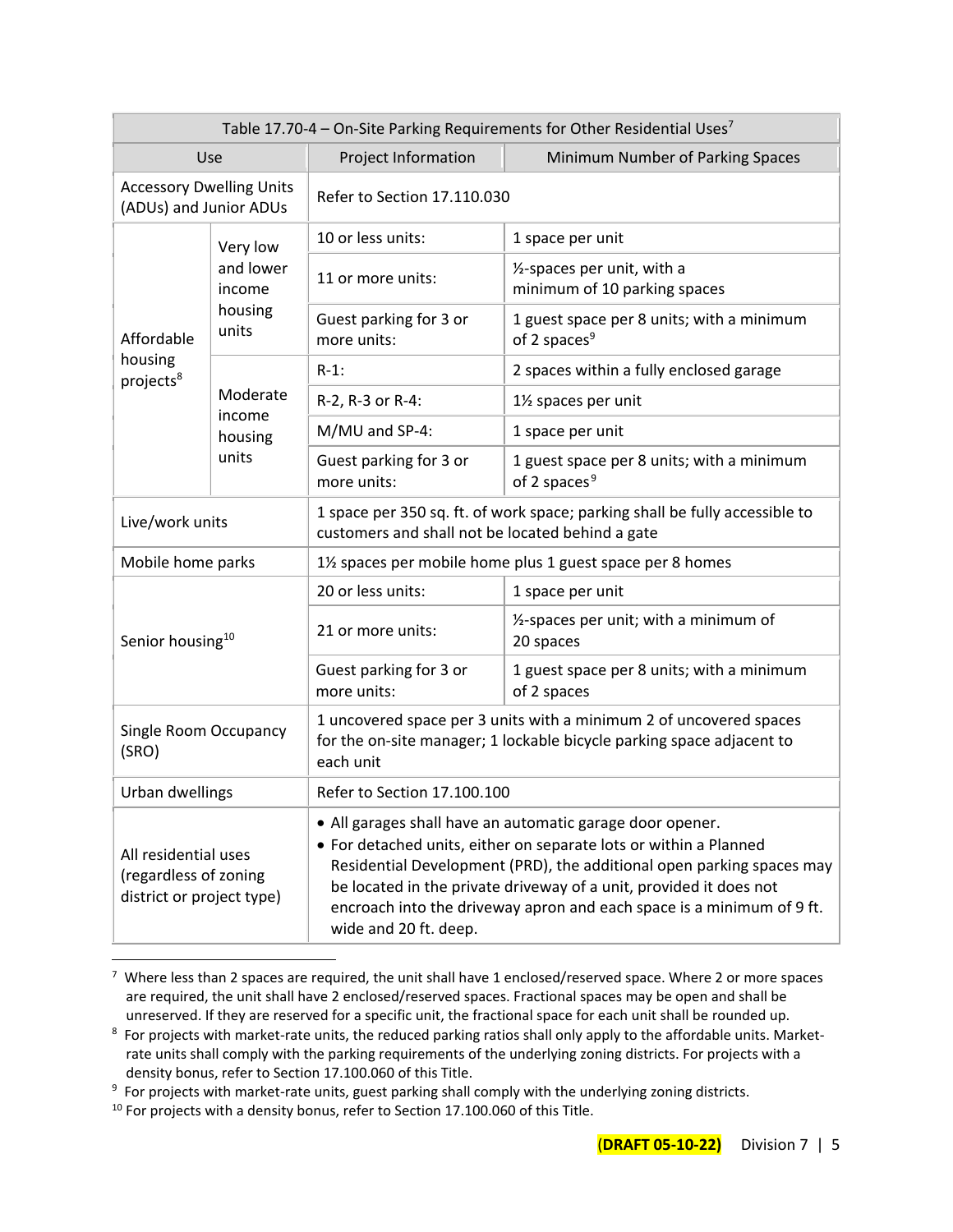## **17.70.050 – Required On-site Parking for Nonresidential Uses. (FULLY UPDATED)**

A. Table 17.70-5 prescribes the on-site parking requirements for nonresidential uses (per square feet of gross floor area (GFA) or other metric):

| Table 17.70-5 - On-Site Parking Requirements for Nonresidential Uses |                                                                                                                                                                                                                                                                                                                 |  |
|----------------------------------------------------------------------|-----------------------------------------------------------------------------------------------------------------------------------------------------------------------------------------------------------------------------------------------------------------------------------------------------------------|--|
| <b>Community Care Facilities</b>                                     | <b>Number of Parking Spaces</b>                                                                                                                                                                                                                                                                                 |  |
| Adult daycare, general                                               | 1 space per 10 adults being cared for on site at the greatest time,<br>1 space per employee on site at the greatest time plus 1 space for<br>each vehicle used in connection with the use, with a minimum of<br>5 spaces; parking may be reduced if the site includes adequate<br>drop-off areas                |  |
| Alcohol or drug abuse<br>treatment facility                          | 1 space per 5 residents/beds plus 1 space per employee on site<br>at the greatest time                                                                                                                                                                                                                          |  |
| Childcare daycare center                                             | 1 space per 10 children being cared for on site at the greatest<br>time plus 1 space per employee on site at the greatest time, with<br>a minimum of 5 spaces; parking may be reduced if the site<br>includes adequate drop-off areas                                                                           |  |
| Elder care or assisted living                                        | 1 space per 8 residents/beds plus 1 space per employee on site<br>at the greatest time, with a minimum of 5 spaces                                                                                                                                                                                              |  |
| <b>Emergency shelter</b>                                             | 1 space per 10 residents/beds, 1 space per bedroom designed as                                                                                                                                                                                                                                                  |  |
| Low barrier navigation center                                        | a family unit for residents with children plus 1 space per<br>employee on site at the greatest time, with a minimum of 5<br>spaces                                                                                                                                                                              |  |
| Residential care facility, general                                   | 1 space per 5 residents/beds plus 1 space per employee on site<br>at the greatest time                                                                                                                                                                                                                          |  |
| Social rehabilitation facility                                       | 1 space per 250 sq. ft. of Gross Floor Area (GFA), with a minimum<br>of 5 spaces                                                                                                                                                                                                                                |  |
| Supportive or transitional<br>housing                                | As required per Table 17.70-3 (Parking Requirements for<br>Multiple-family Dwellings)                                                                                                                                                                                                                           |  |
| Public & Quasi-Public Uses                                           |                                                                                                                                                                                                                                                                                                                 |  |
| Electrical distribution substation                                   | None                                                                                                                                                                                                                                                                                                            |  |
| Government or government<br>related facility                         | Refer to retail and office uses                                                                                                                                                                                                                                                                                 |  |
| Hospital or clinic -                                                 |                                                                                                                                                                                                                                                                                                                 |  |
| Hospital                                                             | 1 space per bed plus 1 space per 350 sq. ft. of area used for<br>office, clinics, testing, research, administration, waiting areas and<br>similar activities; parking shall not be required for food or<br>beverage establishments or retail uses, provided they are<br>internally accessible from the hospital |  |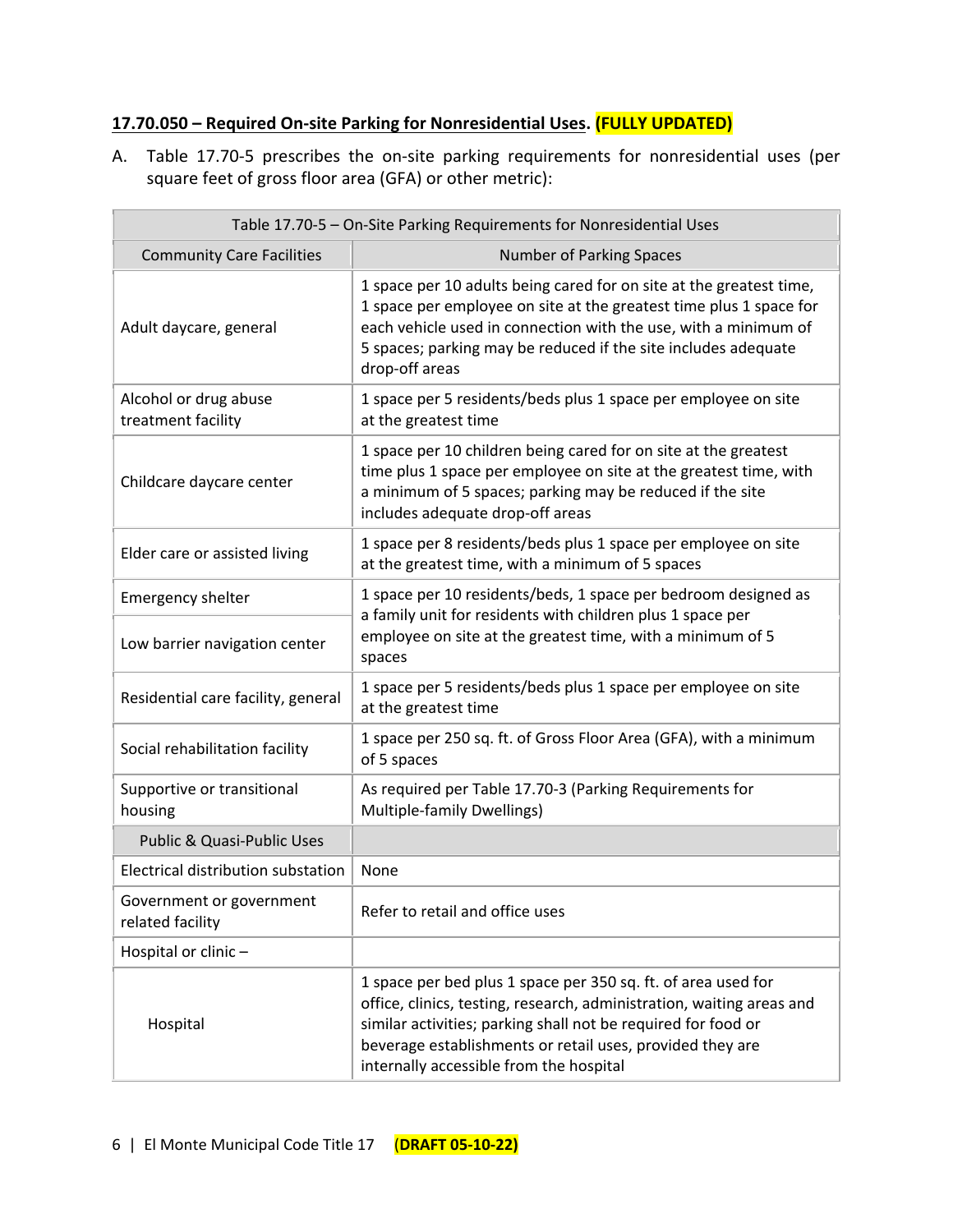| Table 17.70-5 - On-Site Parking Requirements for Nonresidential Uses (continued) |                                                                                                                                                                                                                                                                                                                                  |  |
|----------------------------------------------------------------------------------|----------------------------------------------------------------------------------------------------------------------------------------------------------------------------------------------------------------------------------------------------------------------------------------------------------------------------------|--|
| Public & Quasi-Public Uses                                                       | <b>Number of Parking Spaces</b>                                                                                                                                                                                                                                                                                                  |  |
| Urgent care medical center                                                       | 1 space per exam room plus 1 space per 350 sq. ft. of area used<br>for office, clinics, testing, research, administration, waiting areas<br>and similar activities                                                                                                                                                               |  |
| Recreation facility                                                              | As required per the Conditional Use Permit                                                                                                                                                                                                                                                                                       |  |
| School & educational facility -                                                  |                                                                                                                                                                                                                                                                                                                                  |  |
| College or university                                                            | 1 space per 3 nonresident students on site at the greatest time<br>plus 1 space per employee on site at the greatest time                                                                                                                                                                                                        |  |
| K-12 school                                                                      | • K-8 schools: 1 space per classroom plus<br>1 space per 350 sq. ft. of office area<br>• 9-12 schools: 5 spaces per classroom                                                                                                                                                                                                    |  |
| Preschool                                                                        | 1 space per 10 children being serviced on site at the greatest time<br>plus 1 space per employee on site at the greatest time, with a<br>minimum of 5 spaces; parking may be reduced if the site includes<br>adequate drop-off areas                                                                                             |  |
| Specialized education<br>and training                                            | 1 space per 2 students on site at the greatest time plus 1 space<br>per employee on site at the greatest time                                                                                                                                                                                                                    |  |
| Tutoring and education<br>center                                                 | 1 space per 300 sq. ft. of GFA plus 2 spaces for drop-off                                                                                                                                                                                                                                                                        |  |
| Utility facility                                                                 | 1 space per employee on site at the greatest time plus 1 space for<br>each vehicle used in connection with the use, with a minimum of<br>1 space                                                                                                                                                                                 |  |
| Assembly & Entertainment Uses                                                    |                                                                                                                                                                                                                                                                                                                                  |  |
| Adult entertainment<br>establishment                                             | 1 space per 150 sq. ft. of GFA                                                                                                                                                                                                                                                                                                   |  |
| Assembly or meeting facility                                                     | • Main use: 1 space 75 sq. ft. of assembly area<br>• Ancillary: 1 space per 300 sq. ft. of food, bar or other activity area;<br>parking is not required if ancillary use is exclusively for assembly<br>or meeting facility attendees                                                                                            |  |
| Commercial entertainment -                                                       |                                                                                                                                                                                                                                                                                                                                  |  |
| Live theatre, comedy or<br>music venue                                           | 1 space per 4 fixed seats or 1 space per 40 sq. ft. of assembly area<br>if there are no fixed seats                                                                                                                                                                                                                              |  |
| Karaoke                                                                          | 1 space per 150 sq. ft. of GFA                                                                                                                                                                                                                                                                                                   |  |
| Movie theatre                                                                    | • Single screen: 1 space per 3 fixed seats<br>• Multi-screen: 1 space per 5 fixed seats for the first 800 seats<br>plus 1 space per 8 fixed seats for seats in excess of 800<br>• Ancillary: 1 space per 300 sq. ft. of food, bar or other activity area;<br>parking is not required if ancillary use is exclusively for patrons |  |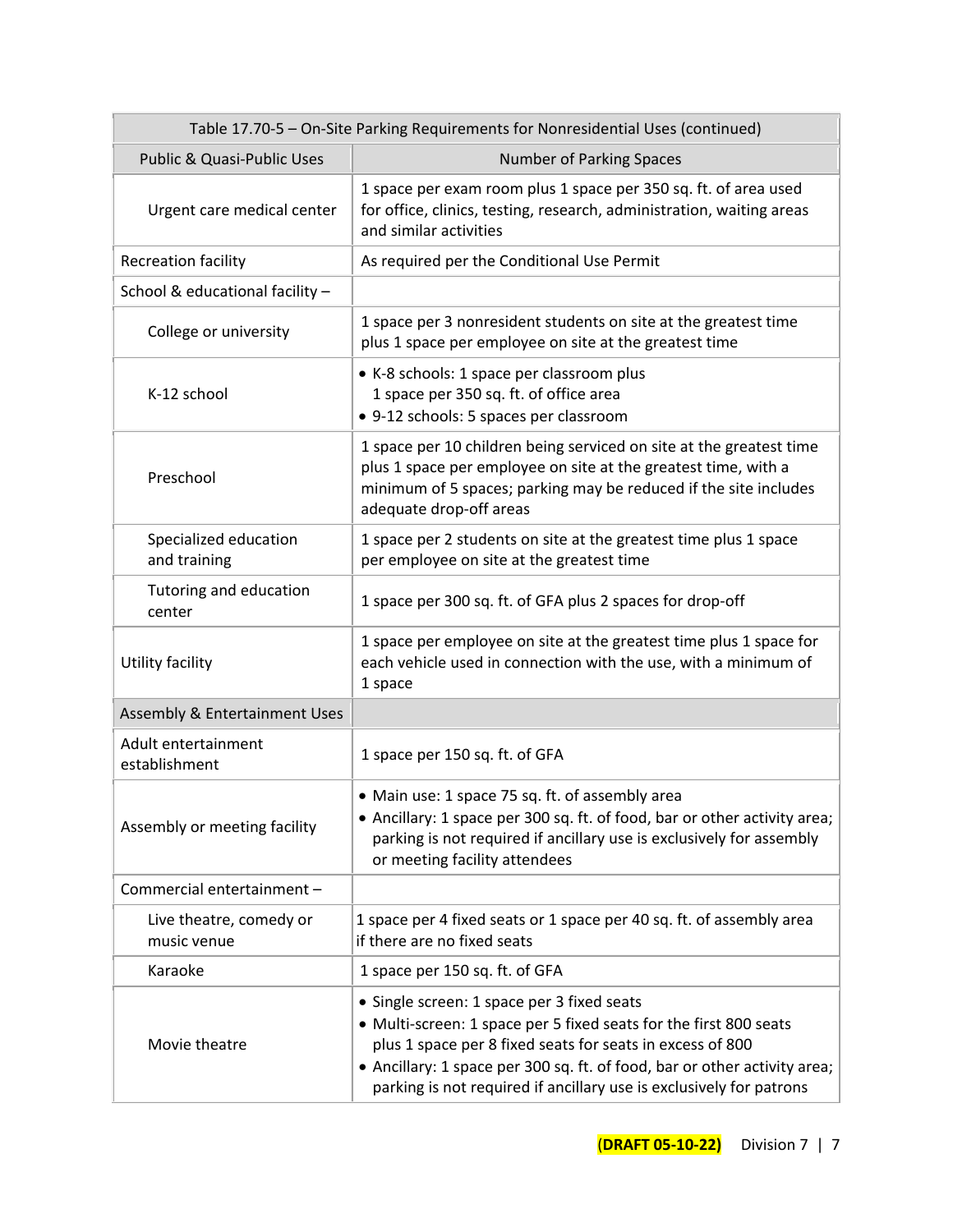| Table 17.70-5 - On-Site Parking Requirements for Nonresidential Uses (continued) |                                                                                                                                                                                                                                                        |  |  |
|----------------------------------------------------------------------------------|--------------------------------------------------------------------------------------------------------------------------------------------------------------------------------------------------------------------------------------------------------|--|--|
| Assembly & Entertainment Uses                                                    | <b>Number of Parking Spaces</b>                                                                                                                                                                                                                        |  |  |
| Commercial recreation facility -                                                 |                                                                                                                                                                                                                                                        |  |  |
| Amusement park                                                                   | As required per the Conditional Use Permit                                                                                                                                                                                                             |  |  |
| Athletic court, small<br>(e.g. tennis or badminton)                              | • Main: 2 spaces per court<br>• Ancillary: 1 space per 350 sq. ft. of food, bar, retail or other<br>activity area                                                                                                                                      |  |  |
| Athletic court, large<br>(e.g. volleyball or<br>basketball)                      | • Main: 3 spaces per court<br>• Ancillary: 1 space per 350 sq. ft. of food, bar, retail or other<br>activity area                                                                                                                                      |  |  |
| Batting cage, billiard parlor<br>or bowling alley                                | • Main use: 2 spaces per cage, table or lane<br>• Ancillary: 1 space per 350 sq. ft. of food, bar, retail or other<br>activity area                                                                                                                    |  |  |
| Health club, greater than<br>3,500 sq. ft. in GFA                                | 1 space per 500 sq. ft. of pool, jacuzzi, sauna and steam room<br>areas, 3 spaces per athletic court, 1 space per 100 sq. ft. of<br>instructional area plus 1 space per 350 sq. ft. of remaining<br>building                                           |  |  |
| Ice- or roller-skating rinks                                                     | • Main use: 1 space per 5 fixed seats or 1 space per 50 sq. ft. of<br>assembly area if there are no fixed seats plus<br>1 space per 250 sq. ft. of skating area<br>• Ancillary: 1 space per 350 sq. ft. of food, bar, retail or other<br>activity area |  |  |
| Laser tag or paint ball                                                          | • Main use: 1 space per 150 sq. ft. of laser tag area<br>• Ancillary: 1 space per 350 sq. ft. of food, bar, retail or other<br>activity area                                                                                                           |  |  |
| Miniature golf course                                                            | • Main use: 3 spaces per hole<br>• Ancillary: 1 space per 350 sq. ft. of food, bar, retail or other<br>activity area                                                                                                                                   |  |  |
| Swimming pool, indoor or<br>outdoor                                              | • Main use: 1 space per 500 sq. ft. of pool, jacuzzi, sauna and<br>steam room areas<br>• Ancillary: 1 space per 350 sq. ft. of food, bar, retail or other<br>activity area                                                                             |  |  |
| Community center                                                                 | • Main use: 1 space 75 sq. ft. of assembly area<br>• Ancillary: 1 space per 300 sq. ft. of food, bar, retail or other<br>activity area; parking is not required if ancillary use is only<br>accessible to community center event patrons               |  |  |
| <b>Cultural institution</b>                                                      | 1 space per 350 sq. ft. of GFA                                                                                                                                                                                                                         |  |  |
| Family entertainment center                                                      | As required per the Conditional Use Permit                                                                                                                                                                                                             |  |  |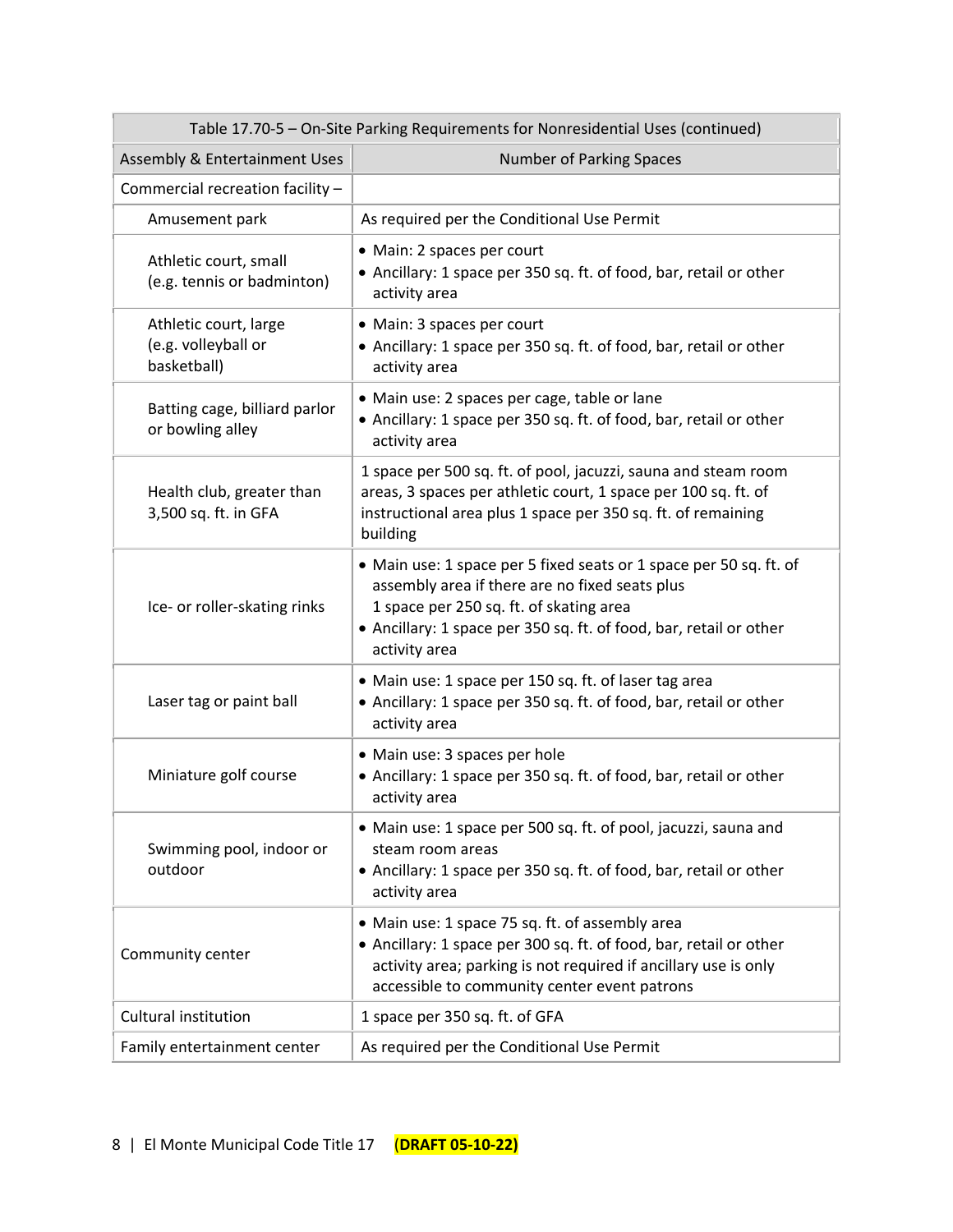| Table 17.70-5 - On-Site Parking Requirements for Nonresidential Uses (continued)                                       |                                                                                                                                                                                                |                                 |  |
|------------------------------------------------------------------------------------------------------------------------|------------------------------------------------------------------------------------------------------------------------------------------------------------------------------------------------|---------------------------------|--|
| Assembly & Entertainment Uses                                                                                          | <b>Number of Parking Spaces</b>                                                                                                                                                                |                                 |  |
| Gaming center or arcade                                                                                                | • Main use: 1 space per 2 game/computer terminal<br>• Ancillary: 1 space per 350 sq. ft. of food, bar, retail or other<br>activity area                                                        |                                 |  |
| Nightclub                                                                                                              | 1 space per 30 sq. ft. of dance floor area plus 1 space per 150 sq.<br>ft. of GFA for all other areas                                                                                          |                                 |  |
| Religious institution                                                                                                  | 1 space per 5 fixed seats or 1 space per 50 sq. ft. of assembly area<br>if there are no fixed seats, plus 1 space per classroom                                                                |                                 |  |
| <b>Retail &amp; Office Uses</b>                                                                                        |                                                                                                                                                                                                |                                 |  |
| Alcohol sales -                                                                                                        |                                                                                                                                                                                                |                                 |  |
| Bar, tavern or brew pub                                                                                                | 1 space per 150 sq. ft. of GFA                                                                                                                                                                 |                                 |  |
| Liquor store                                                                                                           |                                                                                                                                                                                                |                                 |  |
| Convenience store or minimart                                                                                          | 1 space per 250 sq. ft. of GFA                                                                                                                                                                 |                                 |  |
| Food or beverage use -                                                                                                 |                                                                                                                                                                                                |                                 |  |
| Bakery (commercial or<br>retail), coffeehouse or ice<br>cream parlor                                                   | • Indoor eating area is <200 sq. ft: 1 space per 250 sq. ft. of GFA<br>• M/MU zoning district: 1 space per 250 sq. ft. of GFA<br>• All other: 1 space per 150 sq. ft. of GFA                   |                                 |  |
| Outdoor seating                                                                                                        | 0 spaces required for first 250 sq. ft;<br>1 space per 250 sq. ft. for areas greater than 250 sq. ft.                                                                                          |                                 |  |
| Restaurant                                                                                                             | • M/MU zoning district: 1 space per 250 sq. ft. of GFA<br>• All other zoning districts: 1 space per 150 sq. ft. of GFA                                                                         |                                 |  |
| Restaurant, take-out only                                                                                              | 1 space per 250 sq. ft. of GFA (may have outdoor seating)                                                                                                                                      |                                 |  |
| Outdoor display for garden<br>centers, warehouse retailer and<br>showroom sales (excluding<br>vehicle sales and lease) | 1 space per 1,500 sq. ft. of open areas devoted to display, rental<br>or sales, with a minimum of 2 spaces                                                                                     |                                 |  |
|                                                                                                                        | Sq. ft. of GFA or NFA:                                                                                                                                                                         | Parking ratio:                  |  |
|                                                                                                                        | First 20,000                                                                                                                                                                                   | 1 per 250 sq. ft. $= 80$ spaces |  |
| Retail sales (unless listed as a                                                                                       | 20,001 to 50,000                                                                                                                                                                               | 1 per 400 sq. ft. = $75$ spaces |  |
| separate use) and office uses (of                                                                                      | Greater than 50,000                                                                                                                                                                            | 1 per 500 sq. ft.               |  |
| all types) $^{11}$                                                                                                     | • If the property is developed with multiple buildings, the GFA<br>may be combined for calculating purposes<br>• Totals are cumulative: 70,000 sq. ft. of GFA = $80 + 75 + 40 = 195$<br>spaces |                                 |  |

<sup>&</sup>lt;sup>11</sup> Retail uses shall be based on Gross Floor Area (GFA). Office buildings in excess of 1 story shall be based on Net Floor Area (NFA).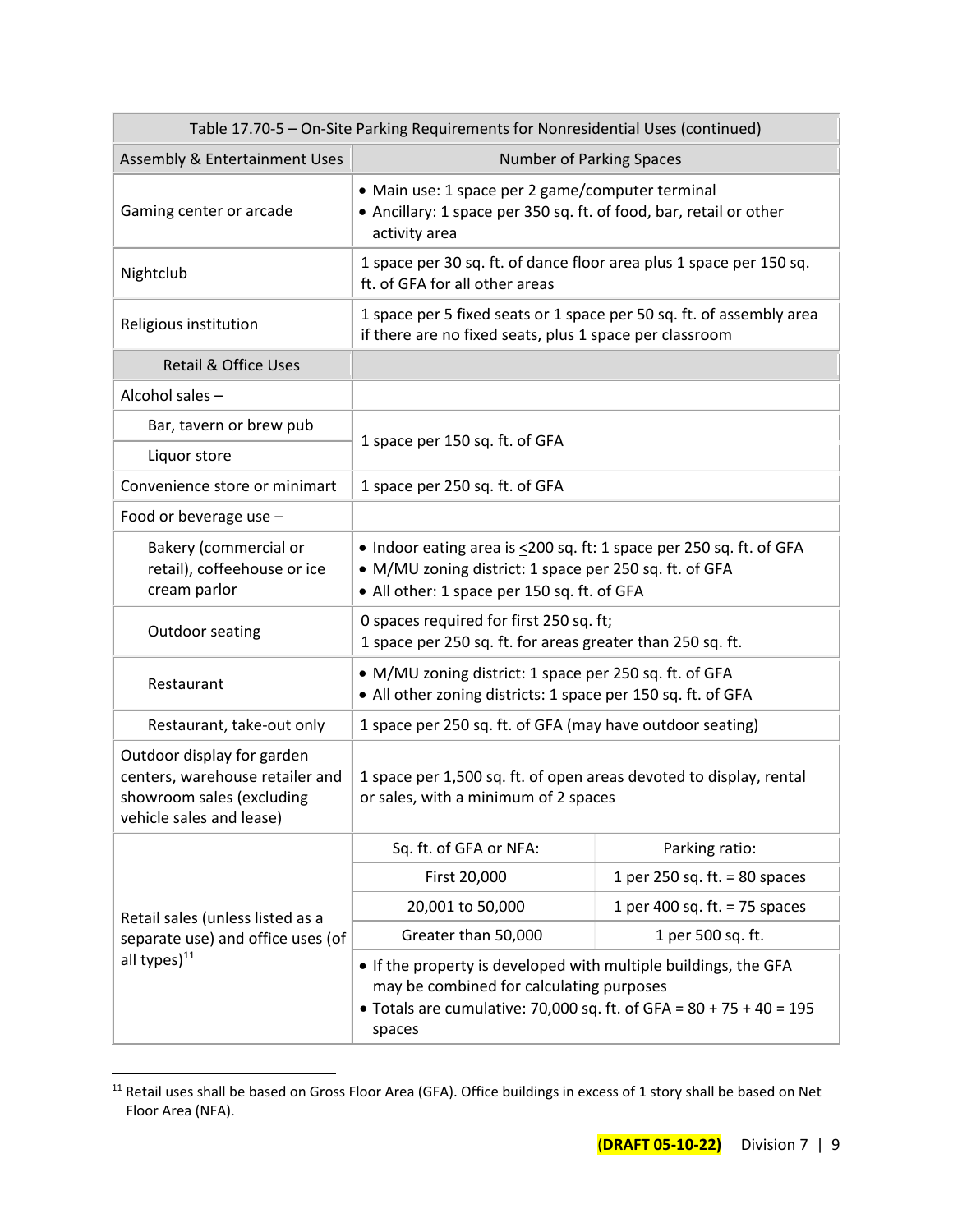| Table 17.70-5 - On-Site Parking Requirements for Nonresidential Uses (continued) |                                                                                                                                                                                                                                                                                                          |  |  |  |
|----------------------------------------------------------------------------------|----------------------------------------------------------------------------------------------------------------------------------------------------------------------------------------------------------------------------------------------------------------------------------------------------------|--|--|--|
| <b>Retail &amp; Office Uses</b>                                                  | <b>Number of Parking Spaces</b>                                                                                                                                                                                                                                                                          |  |  |  |
| Showroom sales                                                                   | 1 space per 500 sq. ft. of GFA plus as required for outdoor display                                                                                                                                                                                                                                      |  |  |  |
| Significant tobacco retailer                                                     | 1 space per 250 sq. ft. of GFA                                                                                                                                                                                                                                                                           |  |  |  |
| Vehicle retail use -                                                             |                                                                                                                                                                                                                                                                                                          |  |  |  |
| Sales and lease, limited                                                         | 1 space per 250 sq. ft. of GFA                                                                                                                                                                                                                                                                           |  |  |  |
| Sales and lease, general <sup>12</sup>                                           | • Main use: 1 space per 500 sq. ft. of indoor showroom area plus<br>1 space per 2,500 sq. ft. of outdoor display areas<br>• Ancillary: 1 space per 350 sq. ft. of retail area plus<br>1/2 space per service bay<br>• Minimum of 4 spaces shall be provided<br>• Customer parking shall be clearly marked |  |  |  |
| Sales and lease, major <sup>13</sup>                                             | • Main use: 1 space per 750 sq. ft. of indoor showroom area plus<br>1 space per 3,500 sq. ft. of outdoor display areas<br>• Ancillary: 1 space per 350 sq. ft. of retail area plus<br>1/2 space per service bay<br>• Minimum of 4 spaces shall be provided<br>• Customer parking shall be clearly marked |  |  |  |
| Wholesaler                                                                       | • If open to the general public: refer to retail sales<br>• If not open to the general public: refer to manufacturing                                                                                                                                                                                    |  |  |  |
| Warehouse retailer                                                               | Refer to retail sales and office uses                                                                                                                                                                                                                                                                    |  |  |  |
| <b>Service Uses</b>                                                              |                                                                                                                                                                                                                                                                                                          |  |  |  |
| Alternative financial<br>establishment                                           | 1 space per 250 sq. ft. of GFA                                                                                                                                                                                                                                                                           |  |  |  |
| Ambulance service                                                                | 1 space per 250 sq. ft. of GFA plus 1 space for each emergency<br>vehicle                                                                                                                                                                                                                                |  |  |  |
| Animal care -                                                                    |                                                                                                                                                                                                                                                                                                          |  |  |  |
| Animal boarding/kennel                                                           | 1 space per employee on site at the greatest time, 1 space for<br>each vehicle used in connection with the use plus 4 spaces for<br>loading/unloading of animals                                                                                                                                         |  |  |  |
| Animal grooming                                                                  |                                                                                                                                                                                                                                                                                                          |  |  |  |
| Veterinary service or animal<br>hospital/clinic                                  | 1 space per 350 sq. ft. of GFA                                                                                                                                                                                                                                                                           |  |  |  |
| <b>Automatic Teller Machine</b><br>(ATM), walk-up facility                       | 1 space per ATM or 2 spaces, whichever is greater, may be<br>reserved for customers, from the overall number of spaces                                                                                                                                                                                   |  |  |  |

 $12$  Refer to Section 17.112.190 for additional parking information.

 $^{13}$  Refer to Section 17.112.190 for additional parking information.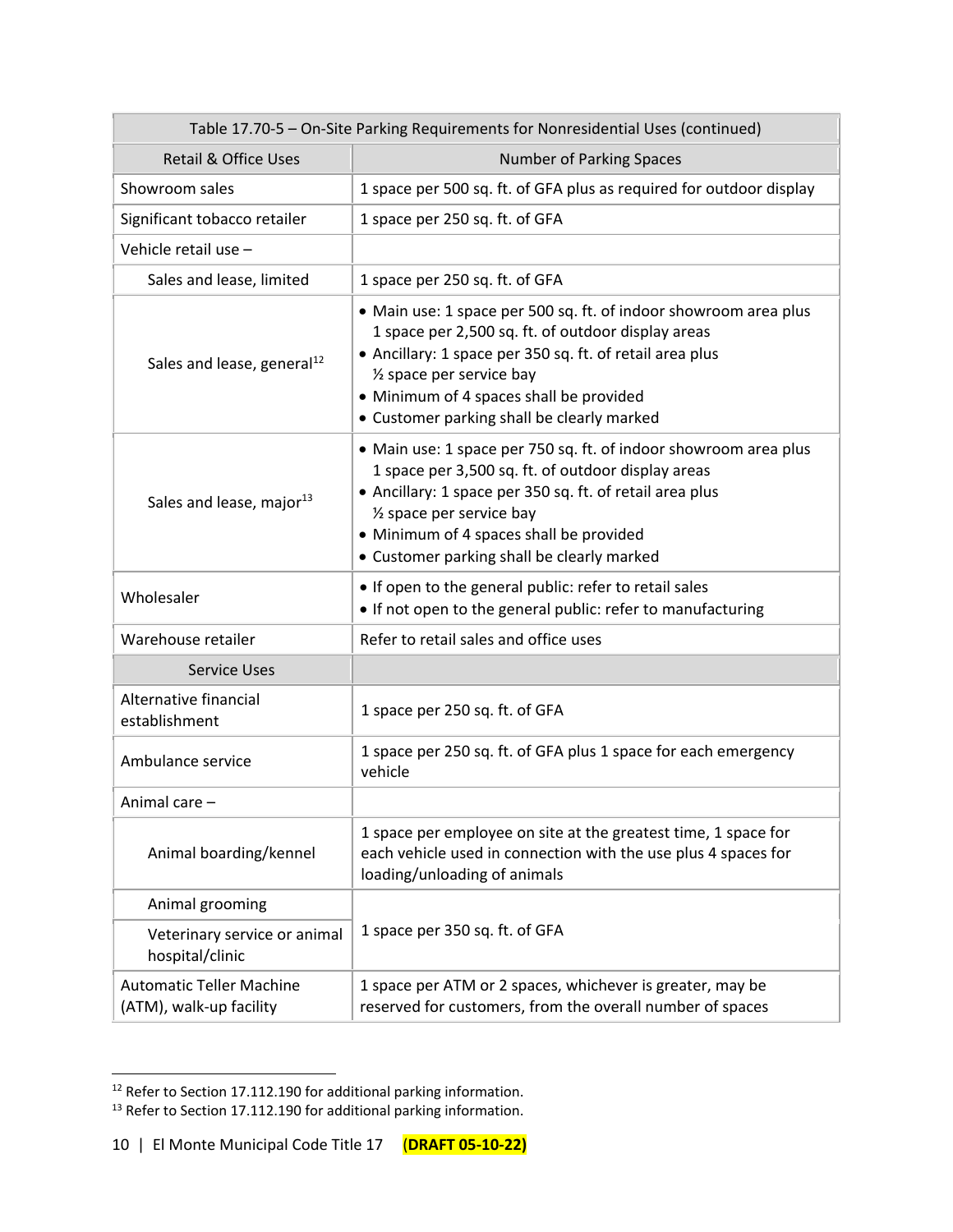| Table 17.70-5 - On-Site Parking Requirements for Nonresidential Uses (continued) |                                                                                                                                                                                                                                                                                                                                                                                                 |  |  |
|----------------------------------------------------------------------------------|-------------------------------------------------------------------------------------------------------------------------------------------------------------------------------------------------------------------------------------------------------------------------------------------------------------------------------------------------------------------------------------------------|--|--|
| <b>Service Uses</b>                                                              | <b>Number of Parking Spaces</b>                                                                                                                                                                                                                                                                                                                                                                 |  |  |
| Correctional facility                                                            | 1 space per 4 beds or 1 per 250 sq. ft. of GFA, whichever is<br>greater                                                                                                                                                                                                                                                                                                                         |  |  |
| <b>Financial institution</b>                                                     | 1 space per 250 sq. ft. of GFA                                                                                                                                                                                                                                                                                                                                                                  |  |  |
| Funeral home or mortuary                                                         | 1 space per 6 fixed seats or 1 space per 60 sq. ft. of assembly<br>area if there are no fixed seats, plus 1 space per 250 sq. ft. of<br>office area                                                                                                                                                                                                                                             |  |  |
| Hotels and motels                                                                | • Main use: 1 space per guest room<br>• Ancillary: 1 space per 250 sq. ft. of meeting and assembly area<br>plus 1 space per 350 sq. ft. of food, beverage, bar or retail area;<br>parking is not required if ancillary use is only accessible to hotel<br>and motel guests                                                                                                                      |  |  |
| Personal service use                                                             |                                                                                                                                                                                                                                                                                                                                                                                                 |  |  |
| Philanthropic or charitable<br>institution                                       | 1 space per 250 sq. ft. of GFA                                                                                                                                                                                                                                                                                                                                                                  |  |  |
| Recycling facility                                                               | 1 space for each commercial vehicle used in connection with the<br>use, 1 space per 350 sq. ft. of office area plus 8 customer spaces if<br>the facility is open to the public                                                                                                                                                                                                                  |  |  |
| Self storage                                                                     | • Storage/office use: 1 space per 100 storage units plus 1 space<br>per 350 sq. ft. of office area; with a minimum of 5 spaces<br>• Caretaker's unit: 2 covered spaces, if proposed<br>• Loading: integrate throughout the facility                                                                                                                                                             |  |  |
| Vehicle service uses -                                                           |                                                                                                                                                                                                                                                                                                                                                                                                 |  |  |
| Repair, limited, major or<br>minor <sup>14</sup>                                 | 2 spaces per service bay plus<br>1 space per 350 sq. ft. of any retail and office use                                                                                                                                                                                                                                                                                                           |  |  |
| Rental, automobile or truck                                                      | • Automobile: 1 space per 350 sq. ft. of GFA of any building plus<br>1 space per 1,500 sq. ft. of outdoor display area, with a<br>minimum of 4 spaces; customer parking shall be clearly marked<br>• Truck: 1 space per 350 sq. ft. of GFA of any building plus<br>1 space per 3,500 sq. ft. of outdoor display area, with a<br>minimum of 4 spaces; customer parking shall be clearly marked   |  |  |
| Service station <sup>15</sup>                                                    | • Main use: 1 space per 250 sq. ft. of retail or office use greater<br>than 100 sq. ft. plus 1 space for air and water use<br>• Ancillary: 1 space per 250 sq. ft. of food or beverage<br>establishment, 1 space per 350 sq. ft. of vehicle washing facility<br>tunnel plus 2 spaces per service bay for vehicle repair<br>• Fuel pump areas shall not count towards required parking<br>spaces |  |  |

 $14$  Refer to Section 17.112.200 for additional parking information.

 $<sup>15</sup>$  Refer to Section 17.112.210 for additional parking information.</sup>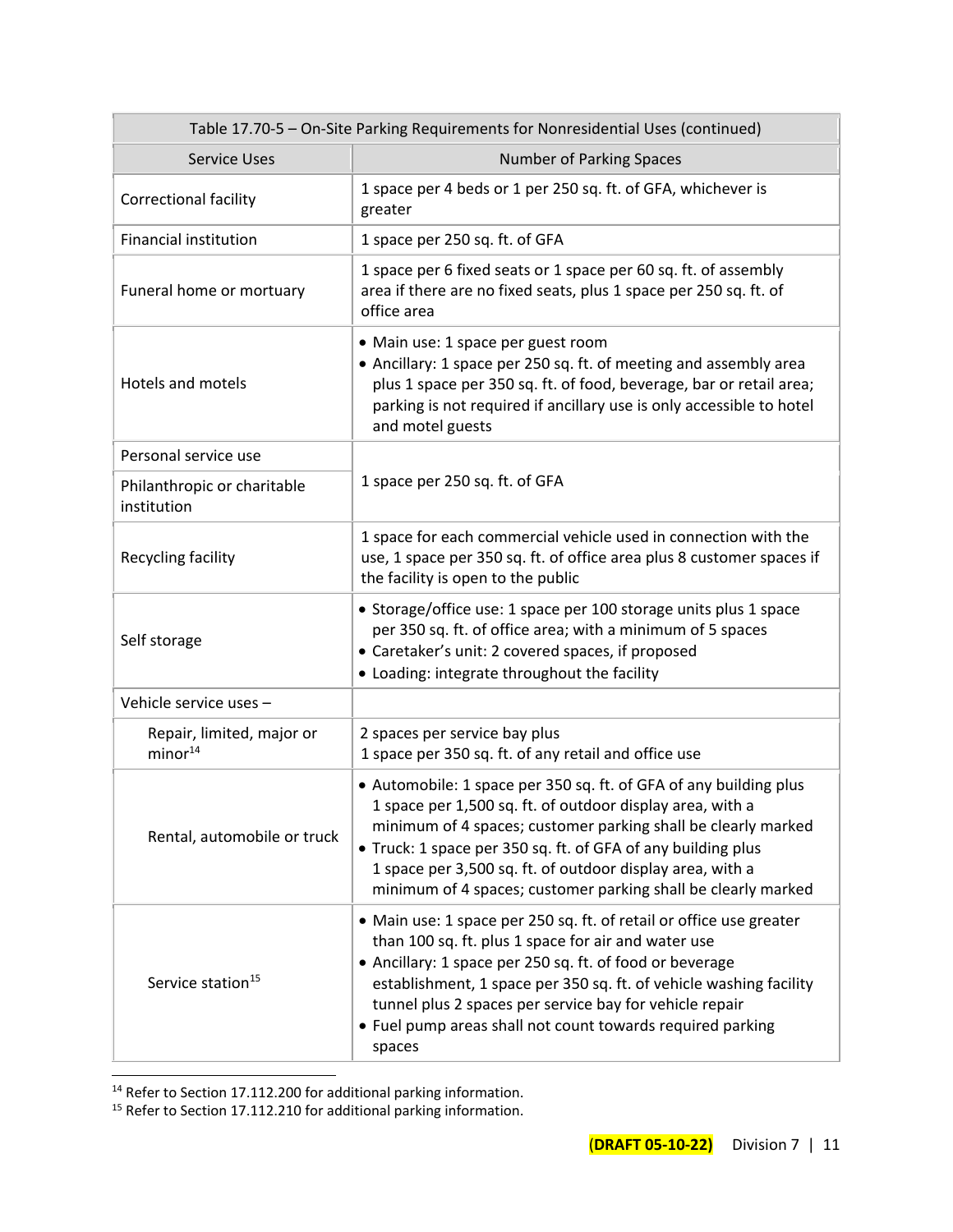| Table 17.70-5 - On-Site Parking Requirements for Nonresidential Uses (continued) |                                                                                                                                                                                                                                                                                                                                                                                                                      |                                 |  |
|----------------------------------------------------------------------------------|----------------------------------------------------------------------------------------------------------------------------------------------------------------------------------------------------------------------------------------------------------------------------------------------------------------------------------------------------------------------------------------------------------------------|---------------------------------|--|
| <b>Service Uses</b>                                                              | <b>Number of Parking Spaces</b>                                                                                                                                                                                                                                                                                                                                                                                      |                                 |  |
| Washing facility <sup>16</sup>                                                   | • Self-service: 2 spaces per wash bay<br>• Part-service: 1 space per 350 sq. ft. of tunnel area plus 1 space<br>for air, water and vacuum<br>• Full-service: 1 space per 350 sq. ft. of tunnel area plus 1 space<br>per 250 sq. ft. for any retail and office use, with a minimum of<br>2 spaces                                                                                                                     |                                 |  |
| Wedding chapel                                                                   | 1 space per 6 fixed seats or 1 space per 60 sq. ft. of assembly area<br>if there are no fixed seats, plus 1 space per 250 sq. ft. of office<br>area                                                                                                                                                                                                                                                                  |                                 |  |
| Industrial & Transportation Uses                                                 |                                                                                                                                                                                                                                                                                                                                                                                                                      |                                 |  |
| Car sharing <sup>17</sup>                                                        | • Residential use: 1 space per car sharing vehicle<br>• Nonresidential use, office and vehicle storage: 1 space per car<br>sharing vehicle<br>• Nonresidential use, office only: 1 space per 250 sq. ft. of GFA                                                                                                                                                                                                      |                                 |  |
| Impound or tow yard                                                              | 1 space per 500 sq. ft. of GFA plus<br>1 space per 1/2-acre of outdoor use area                                                                                                                                                                                                                                                                                                                                      |                                 |  |
| Laboratory, testing                                                              | 1 space per 500 sq. ft. of GFA                                                                                                                                                                                                                                                                                                                                                                                       |                                 |  |
| Machine shop                                                                     | 1 space per 500 sq. ft. of GFA                                                                                                                                                                                                                                                                                                                                                                                       |                                 |  |
| Manufacturing, ancillary                                                         | 1 space per 350 sq. ft. of GFA                                                                                                                                                                                                                                                                                                                                                                                       |                                 |  |
|                                                                                  | Sq. ft. of GFA:                                                                                                                                                                                                                                                                                                                                                                                                      | Parking ratio:                  |  |
|                                                                                  | First 10,000                                                                                                                                                                                                                                                                                                                                                                                                         | 1 per 500 sq. ft. = $20$ spaces |  |
|                                                                                  | 10,001 to 25,000                                                                                                                                                                                                                                                                                                                                                                                                     | 1 per 750 sq. ft. $= 20$ spaces |  |
|                                                                                  | 25,001 to 50,000                                                                                                                                                                                                                                                                                                                                                                                                     | 1 per 1,250 sq. ft. = 20 spaces |  |
|                                                                                  | Greater than 50,000                                                                                                                                                                                                                                                                                                                                                                                                  | 1 per 2,500 sq. ft.             |  |
| Manufacturing, warehousing,<br>logistics & distribution                          | . If the property is developed with multiple buildings, the GFA<br>may be combined for calculating purposes<br>• Totals are cumulative: 90,000 sq. ft. = $20 + 20 + 20 + 40 = 100$<br>spaces<br>• Offices occupying up to 25% of an individual business shall be<br>calculated as manufacturing space; if offices for an individual<br>business exceeds 25%, the entire office area shall be calculated<br>as office |                                 |  |
| Outdoor storage                                                                  | 1 space per 1,000 sq. ft. of open storage areas                                                                                                                                                                                                                                                                                                                                                                      |                                 |  |

 $^{16}$  Refer to Section 17.112.220 for additional parking information.

 $17$  Refer to Section 17.70.070 (C) for additional parking information.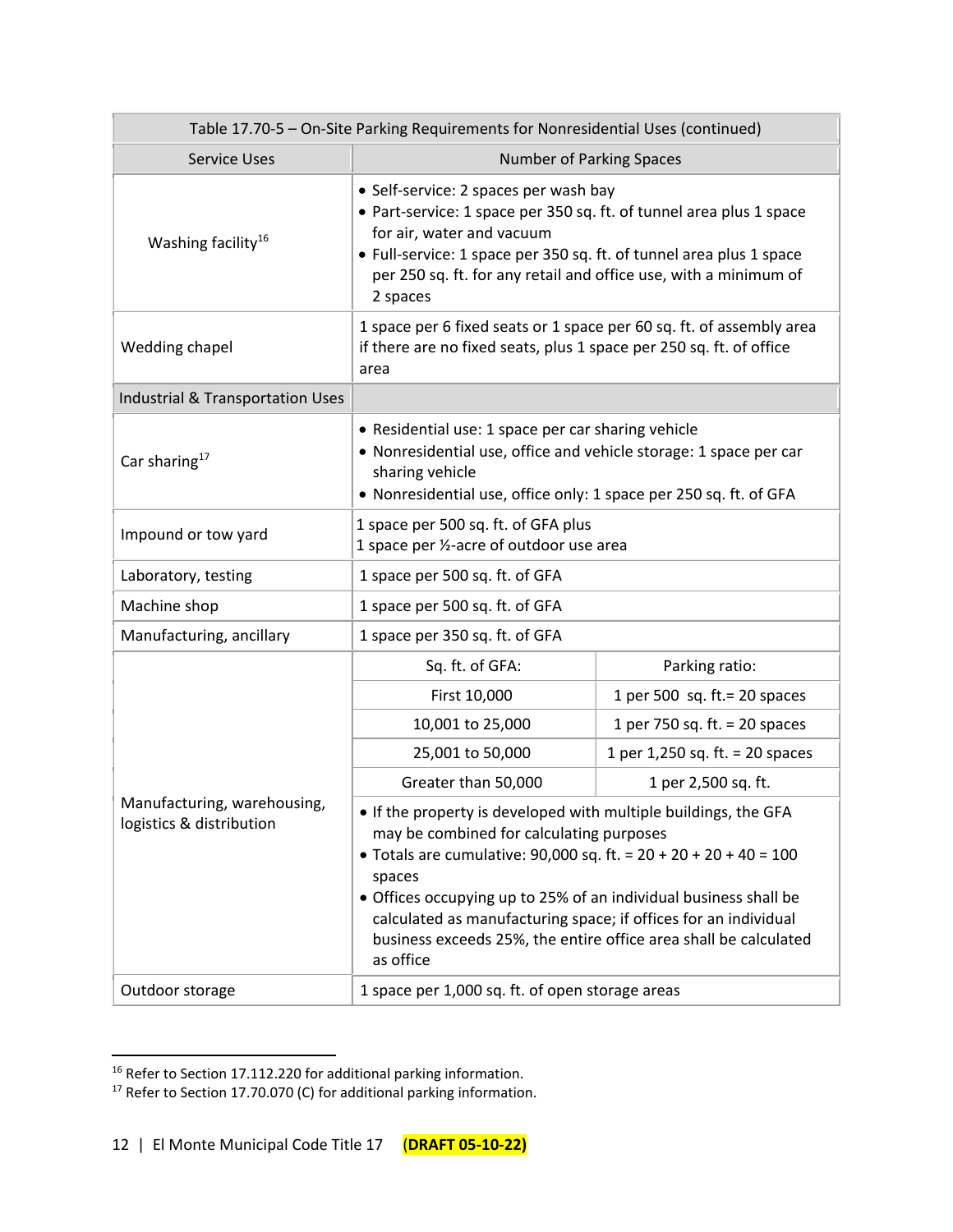| Table 17.70-5 - On-Site Parking Requirements for Nonresidential Uses (continued) |                                                                                                                       |                        |  |  |  |  |  |
|----------------------------------------------------------------------------------|-----------------------------------------------------------------------------------------------------------------------|------------------------|--|--|--|--|--|
| Industrial & Transportation Uses<br>Number of Parking Spaces                     |                                                                                                                       |                        |  |  |  |  |  |
| Passenger transport or taxi<br>service                                           | 1 space per employee on a shift at the greatest time plus 1 space<br>for each vehicle used in connection with the use |                        |  |  |  |  |  |
|                                                                                  | Sq. ft. of GFA:                                                                                                       | Parking ratio:         |  |  |  |  |  |
| Printing & publishing                                                            | First 25,000 sq. ft.                                                                                                  | per 1,000 sq. ft.<br>1 |  |  |  |  |  |
|                                                                                  | Any additional sq. ft. shall be calculated as manufacturing sq. ft.                                                   |                        |  |  |  |  |  |
| Recycling processing center or<br><b>Materials Recovery Facility</b><br>(MRF)    | As required per the Conditional Use Permit                                                                            |                        |  |  |  |  |  |
| Research and development                                                         | 1 space per 500 sq. ft. of GFA                                                                                        |                        |  |  |  |  |  |
| Towing facility                                                                  | 1 space per employee on a shift at the greatest time plus 1 space                                                     |                        |  |  |  |  |  |
| Truck terminal                                                                   | for each vehicle used in connection with the use                                                                      |                        |  |  |  |  |  |

- B. For uses that are not listed in Table 17.70-5, the on-site parking requirements may be determined through either of the following:
	- 1. The Community Development Director may determine the parking requirements for the proposed use based on similar uses listed in this Chapter, subject to the following:
		- a. The Community Development Director finds that the proposed use will not have a negative impact related to traffic, noise, air quality, parking or public safety;
		- b. The Community Development Director finds that the proposed use will not have a negative effect on the welfare of other businesses or individuals in the underlying zoning district or surrounding area;
		- c. The applicant submits information that is substantial and compelling to support the Community Development Director's findings; and
		- d. The applicant agrees to any conditions placed by the Community Development Director to ensure the use is not altered over time to be inconsistent with the original request and approval.
		- e. Once the necessary information has been submitted, the Community Development Director shall make a Director's Determination in writing within 30 days approving or denying the request. The Director, at his or her discretion, may also refer the decision to the Planning Commission. The decision shall constitute the precedent for all future uses that match the same characteristics. The Director also has the authority to initiate the determination of additional parking requirements without a request from an applicant.
	- 2. The applicant submits a parking demand study prepared by a traffic engineer and approved by the City that supports the proposed number of parking spaces. The request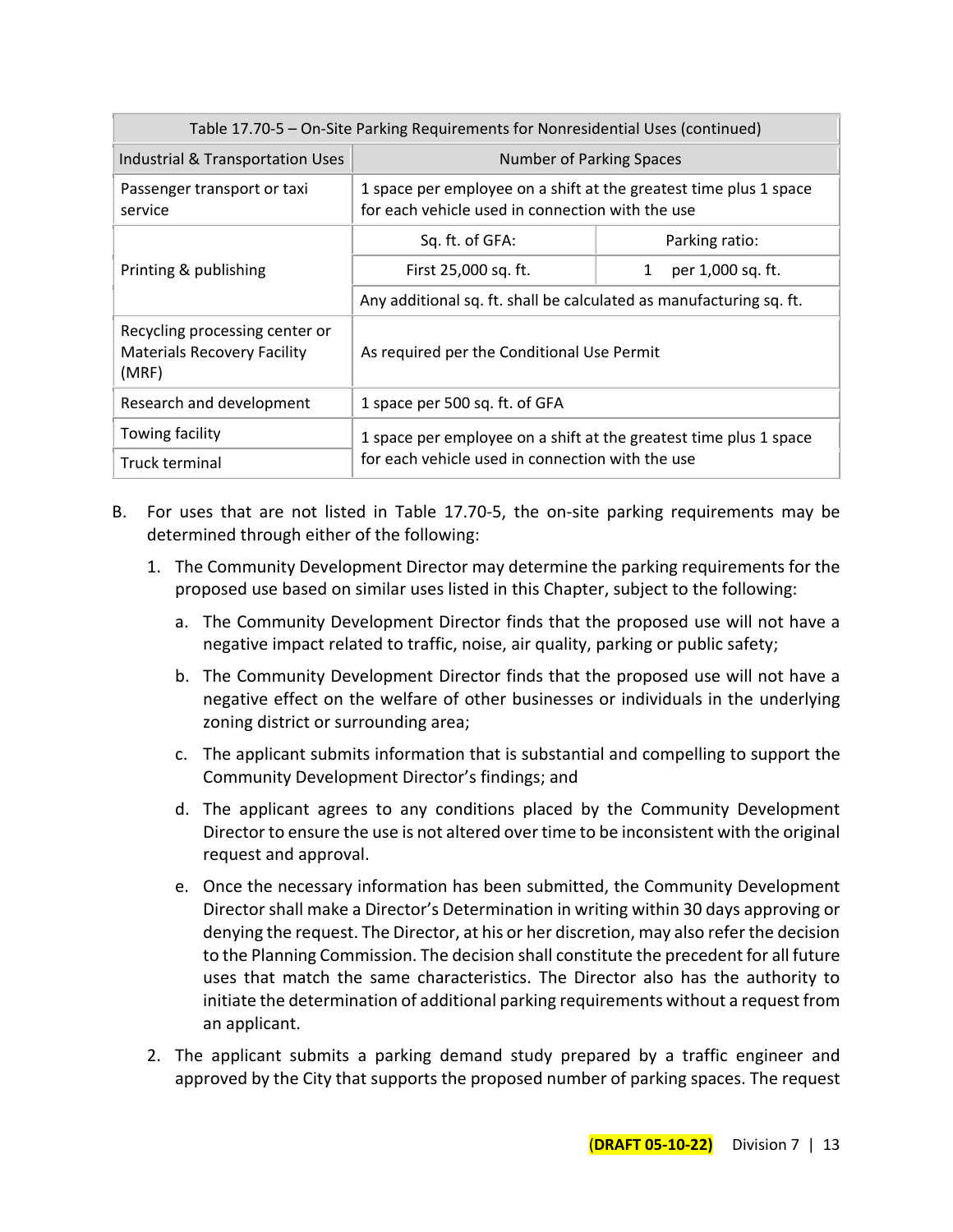and supporting information shall be presented to the applicable review authority for final consideration and approval.

## **17.70.060 – Required On-site Loading Spaces. (FULLY UPDATED)**

- A. **Thresholds for On-site Loading Spaces.** Refer to Section 17.70.020.
- B. **Required Spaces.** On-site loading spaces shall be provided in compliance with Table 17.70-6.
- C. **Amounts are Cumulative.** Square footages shall be cumulative. If a grocery store is 45,000 square feet in area, it will require one (1) small loading space and two (2) full-size loading spaces. This shall also apply to additions. If an existing office is 30,000 square feet in area and constructs a 40,000 addition, the loading shall be based on 70,000 square feet.
- D. **Loading Space Size.** Small loading spaces shall be a minimum 15 feet wide by 25 feet long. Full size loading spaces shall be a minimum 15 feet wide by 40 feet long with a clearance height of 14 feet. A small loading space may be redesigned as a full-size loading space.
- E. **Turning Radius.** The minimum turning radius shall be 35 feet for a small loading space and 45 feet for a full-size loading space.
- F. **Common Loading Facilities.** The on-site loading requirements of this Section may be satisfied by the permanent allocation of the identified number of spaces for each use in a common truck loading facility serving different uses under different ownership.

| Table 17.70-6 - On-site Loading Requirements                |                             |                                                                                          |  |  |  |  |  |
|-------------------------------------------------------------|-----------------------------|------------------------------------------------------------------------------------------|--|--|--|--|--|
| Land Use                                                    | Number of units or GFA      | Number of Loading Spaces                                                                 |  |  |  |  |  |
| Urban housing                                               | 25 or more units            | 1 small                                                                                  |  |  |  |  |  |
| Bar or tavern, brew pub, liquor                             | Less than 5,000 sq. ft.     | 1 small                                                                                  |  |  |  |  |  |
| store, convenience store, food<br>& beverage establishment, | 5,000 to 20,000 sq. ft.     | 1 small and 1 full-size                                                                  |  |  |  |  |  |
| industrial, grocery store and<br>warehouse retailer uses    | Greater than 20,000 sq. ft. | 1 small and 1 full-size per<br>20,000 sq. ft, up to 6 full-size spaces                   |  |  |  |  |  |
|                                                             | Less than 5,000 sq. ft.     | None                                                                                     |  |  |  |  |  |
|                                                             | 5,000 to 10,000 sq. ft.     | 1 small                                                                                  |  |  |  |  |  |
| Office uses                                                 | 10,001 to 30,000 sq. ft.    | 2 small or 1 full-size                                                                   |  |  |  |  |  |
|                                                             | Greater than 30,000 sq. ft. | 2 small or 1 full-size, plus 1 additional<br>full-size per 30,000 sq. ft, up to 4 spaces |  |  |  |  |  |
|                                                             | Less than 5,000 sq. ft.     | None                                                                                     |  |  |  |  |  |
| All other nonresidential uses                               | 5,000 to 20,000 sq. ft.     | 1 full-size                                                                              |  |  |  |  |  |
|                                                             | Greater than 20,000 sq. ft. | 1 full-size per<br>20,000 sq. ft, up to 4 spaces                                         |  |  |  |  |  |

1. The total number of loading spaces shall not be less than the sum of the combined square footages of all the uses.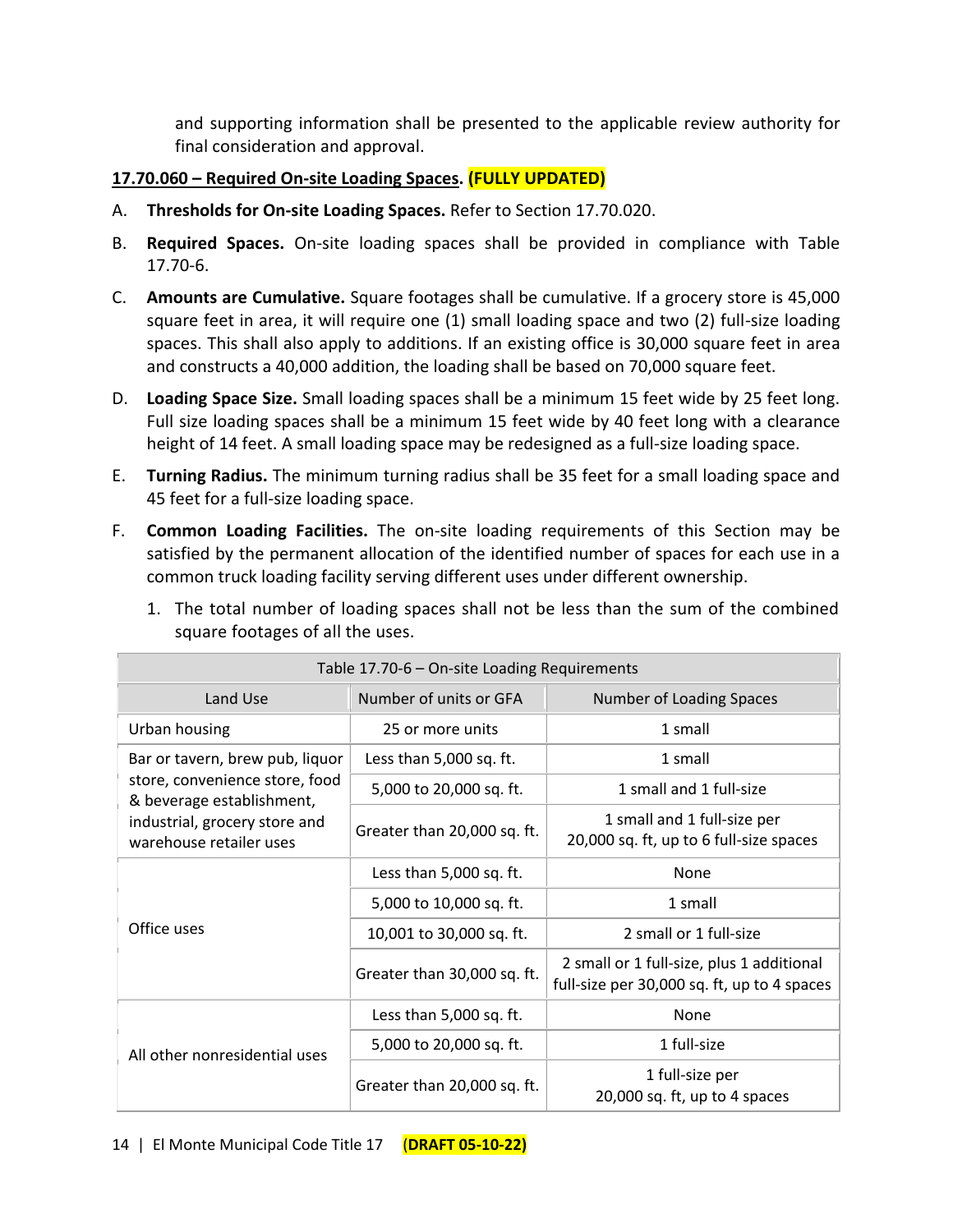- 2. An attested copy of a contract between the parties concerned containing an agreement to the joint use of the common truck loading facility shall be filed with the Planning Division.
- G. **Location and Access.** Loading spaces shall not be located in required setbacks. All loading spaces shall have adequate ingress and egress and be designed and maintained so the maneuvering, loading and unloading of vehicles does not interfere with the orderly movement of traffic and pedestrians on any street or sidewalk. Vehicles shall not have to back in from, or onto, a public street.
- H. **Striping.** Loading spaces shall be striped indicating the loading spaces and identifying the spaces as "loading only." The striping shall be permanently maintained by the property owner/tenant in a clear and visible manner at all times. "Loading only" signs may also be posted, but only in addition to striping requirements.
- I. **Screening of Loading Spaces.** All full-size loading spaces shall be screened from adjacent streets. The screening may be a fence, hedge or wall of a minimum six (6) feet high.

## **17.70.070 – Parking Reductions and Adjustments. (NEW)**

Notwithstanding any other provision of this Chapter, a reduction in on-site parking requirements may be authorized in accordance with this Section.

A. **Downtown Parking.** Table 17.70-7 prescribes the maximum allowable parking reductions for areas within the boundary of the Downtown Main Street Specific Plan. The reduced parking requirements shall not apply to any other area of the City.

| Table 17.70-7 - Reduced Parking Requirements (% reduced from Table 17.70-5) |                              |      |  |  |  |  |  |
|-----------------------------------------------------------------------------|------------------------------|------|--|--|--|--|--|
| Main Street, Zocalo & Station<br>Land Use<br>Monte Vista                    |                              |      |  |  |  |  |  |
| Assembly & entertainment                                                    | 20%                          | None |  |  |  |  |  |
| Food or beverage establishment <sup>18</sup>                                | 30%                          | 20%  |  |  |  |  |  |
| Retail, office & service uses                                               | 30%<br>40%                   |      |  |  |  |  |  |
| All other uses                                                              | As required in Table 17.70-5 |      |  |  |  |  |  |

## B. **Downtown Parking Credits:**

- 1. Applicability. This Subsection shall only apply to the areas within the boundary of the Downtown Main Street Specific Plan.
- 2. Applications. Parking credits shall require the approval of an Administrative Permit.
- 3. Land uses. Parking credits shall not be available for residential uses in the Monte Vista Subarea and shall not be available for legal non-conforming uses in any Subarea. It may be available for all other residential and nonresidential uses permitted within the Downtown Main Street Specific Plan.

 $18$  Reductions shall be based on the parking requirements for the M/MU zoning district.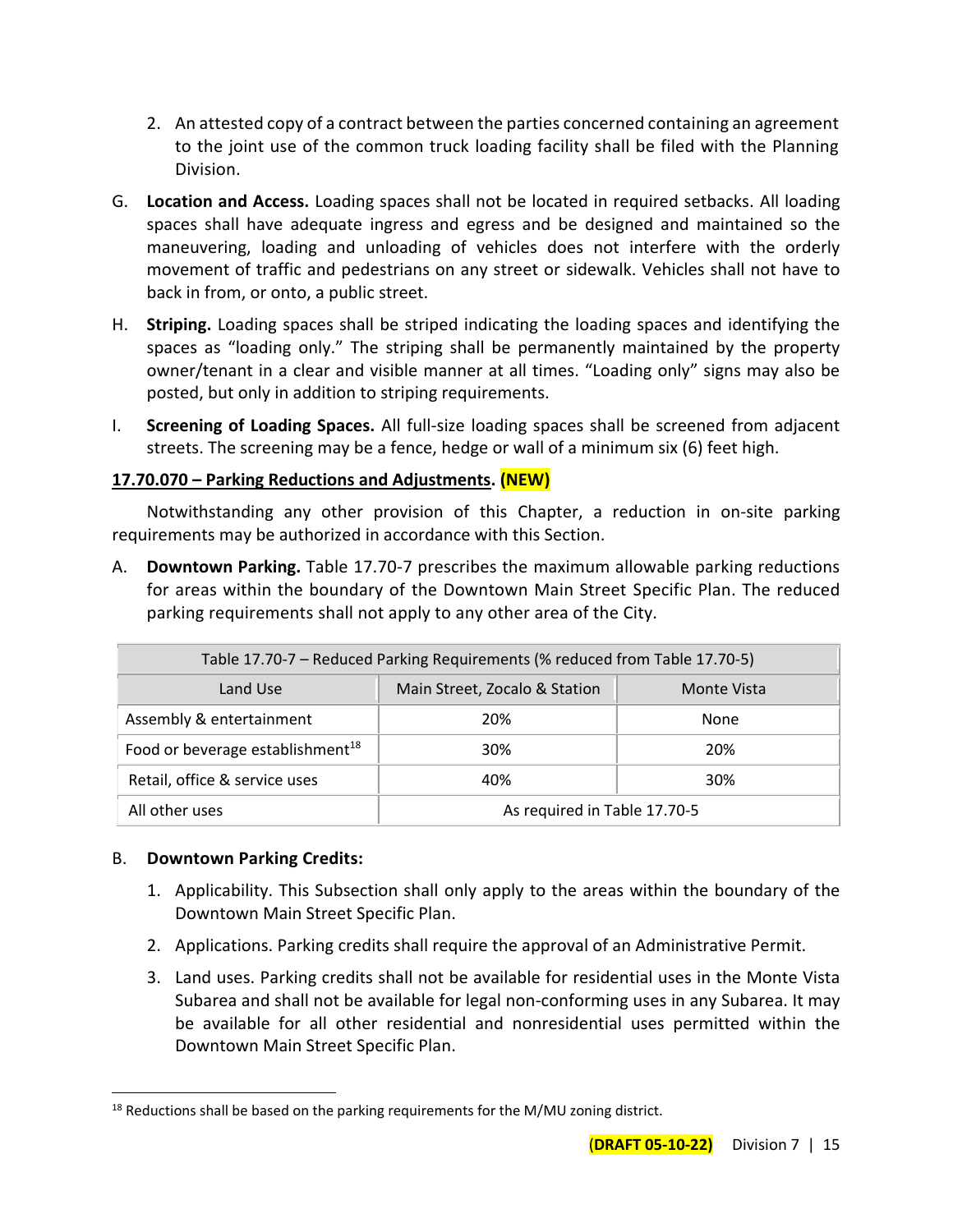- 4. Pool of public spaces. Only public parking spaces shall be eligible for parking credits. This includes spaces within public parking lots and spaces along the street that are striped. A maximum subscription factor of two (2) shall apply towards the pool of public spaces (i.e. each public parking space shall equal two (2) parking credits). One (1) parking credit shall be equal to one (1) required parking space.
- 5. Requests. The requested number of parking credits shall be available for public parking (i.e. available within the pool of public spaces). The maximum number of parking credits an applicant may receive is 50 credits. In addition, parking credits shall not exceed 50 percent of the parking requirements for the Monte Vista Subarea. Public parking spaces shall not be reserved for a specific use or property.
- 6. Compliance with parking requirements. The use requesting the parking credits shall comply with the parking requirements outlined in this Chapter. This may be through a combination of on-site parking spaces, shared parking and parking credits. The applicant shall not receive more parking credits than the use requires. A Minor Variance shall not be permitted to reduce the number of required parking spaces.
- 7. Nontransferable. The parking credits shall not satisfy the parking requirements for any other use and shall not be transferred to another property.
- 8. Written contract and payments. Parking credits shall require a contract between the applicant and the City of El Monte. Paymentsfor the parking credits shall be due annually at the time of business license application/renewal.
- 9. Time periods. Parking credits shall be valid for one (1) year. If the applicant has proceeded in good faith towards the implementation of the project, as determined by the Community Development Director, the applicant may request a 12-month extension. The extension shall be considered within 30 days of the request. No further extensions shall be given and the number of parking credits shall return to the pool of public parking. If the property has been vacated for more than 12 months, the application shall be null and void and the parking credits shall return to the pool of public parking.

## C. **Car Sharing, Residential Uses:**

- 1. Applicability. This Subsection shall only apply to residential uses permitted in the zoning districts and specific plan areas identified in Table 17.70-8.
- 2. Applications. Car sharing shall require the approval of a Minor Use Permit.
- 3. Uses and properties. Car sharing may be available for one (1) residential project with a minimum of ten (10) dwelling units. In addition, it may be available for adjacent residential projects that have a combined 15 or more dwelling units.
- 4. Compliance with parking requirements. Each car sharing vehicle shall have its own dedicated parking space. Car sharing vehicles shall count as required parking at a ratio of one (1) car sharing space to six (6) standard spaces. Table 17.70-8 prescribes the maximum reductions from the required parking. Car sharing parking spaces shall also meet the requirements outlined in Table 17.70-9.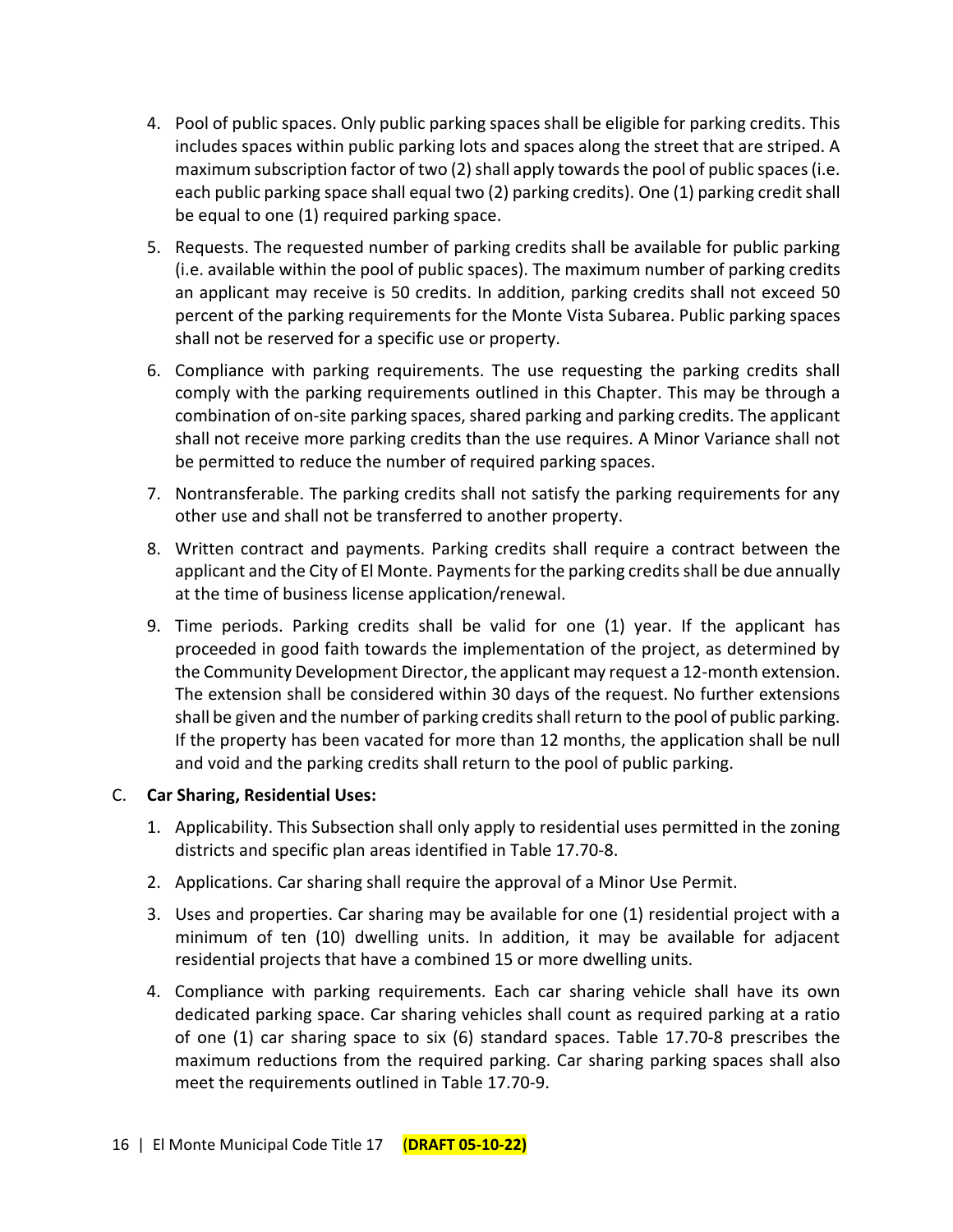| Table 17.70-8 - Maximum Parking Reduction for Car Sharing                                               |                          |  |  |  |  |  |
|---------------------------------------------------------------------------------------------------------|--------------------------|--|--|--|--|--|
| Zoning District or Specific Plan Area                                                                   | <b>Percent Reduction</b> |  |  |  |  |  |
| High Density Multiple-family Dwellings (R-4) zoning district                                            | 20%                      |  |  |  |  |  |
| Office Commercial (C-1), Neighborhood Commercial (C-2) and<br>General Commercial (C-3) zoning districts | 20%                      |  |  |  |  |  |
| Mixed/Multiuse (M/MU) zoning district                                                                   | 30%                      |  |  |  |  |  |
| Downtown Specific Plan - Monte Vista subarea                                                            | 40%                      |  |  |  |  |  |
| Downtown Specific Plan - All other subareas                                                             | 50%                      |  |  |  |  |  |
| Gateway Specific Plan                                                                                   | 50%                      |  |  |  |  |  |

- 5. Calculating spaces. Car sharing spaces shall not be included in the reductions outlined in Table 17.70-8. For example, if a project requires 60 parking spaces and is located in the R-4 Zoning District, the percent reduction applied would be 20 percent and the number of spaces required would be reduced to 48 parking spaces. The car sharing calculation would be based on the 1:6 ratio for the 48 spaces and would require eight (8) car sharing spaces. Therefore, the total number of spaces required would be 56 (48 + 8).
- 6. Operations. Car sharing vehicles shall be administered by a car sharing company/organization and shall be accessed directly by users without any assistance or supervision by company personnel.
- 7. Annual reporting. Verification of continued service shall be submitted to the Planning Division by January  $1<sup>st</sup>$  of each year.
- 8. End of service. In the event that the car sharing service ends, the property owner and/or the property management company shall notify the Community Development Director within 30 days, with a report identifying the deficiency in parking spaces as a result of the program ending, and the plans to bring the use into compliance with parking requirements. Options to bring the property into compliance include the following:
	- a. Entering into a contract with another comparable car sharing service;
	- b. Securing parking credits (for projects within the Downtown Specific Plan);
	- c. Constructing additional parking spaces on-site or off-site; and
	- d. Demonstrate compliance in some other manner.
- 9. Additional findings. In addition to the required findings outlined in Chapter 17.123.030 (Conditional and Minor Use Permit – Necessary Findings) of this Title, the following finding shall be made:
	- a. The adequacy of the proposed car sharing will equal or exceed the level that would have been expected had the minimum parking requirements outlined in Table 17.70- 4 been met.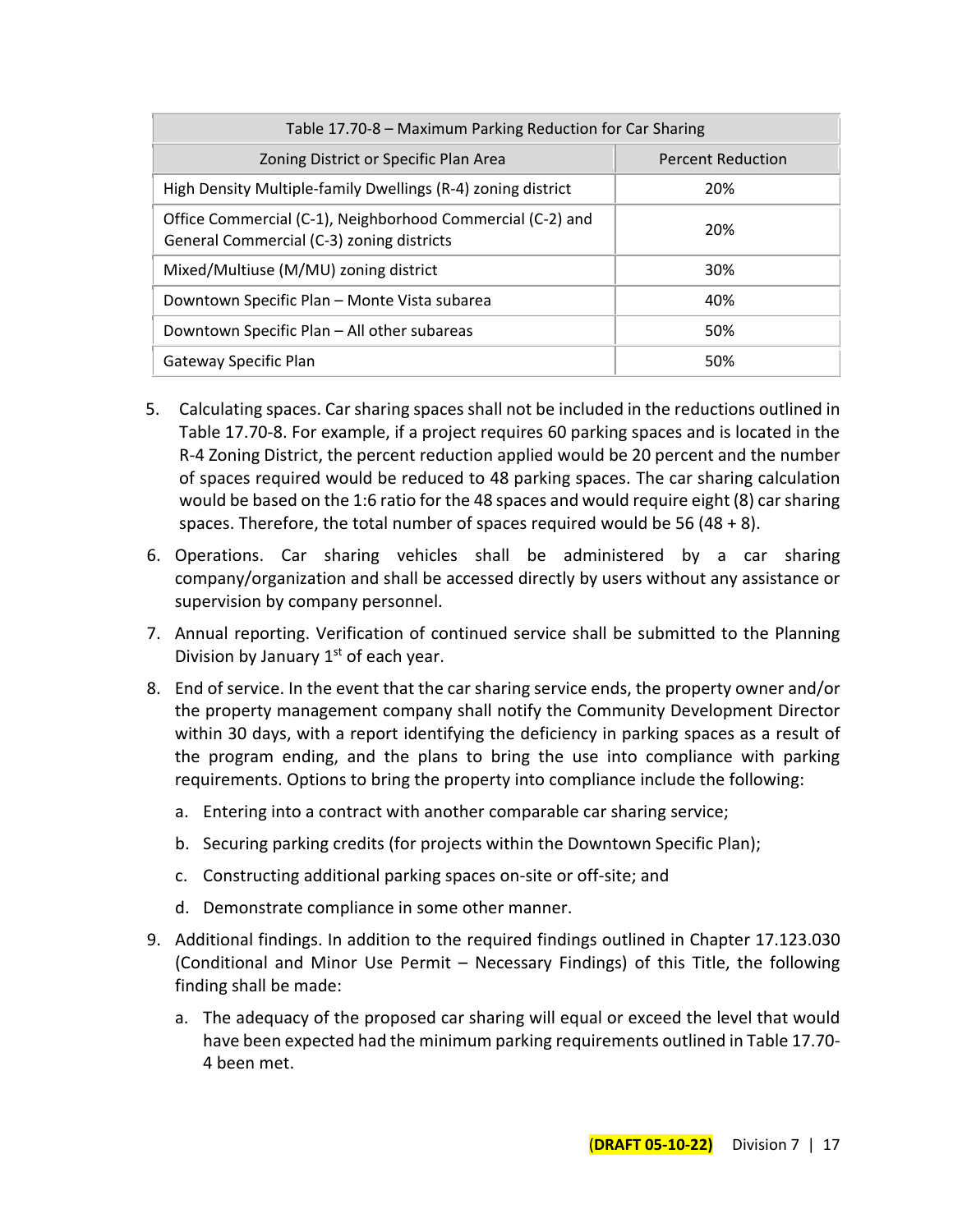#### D. **Shared Parking, Nonresidential Uses:**

- 1. Applicability. This Subsection shall apply to all nonresidential districts.
- 2. Applications. Shared parking shall require the approval of a Minor Use Permit.
- 3. Uses and properties. Shared parking may be available for two (2) or more uses on the same property or on separate properties. Properties in the Mixed-Multiuse (M/MU) zoning district and within the Downtown Main Street Specific Plan may be separated a maximum 150 feet. Properties shall be adjacent to each other for all other zoning districts. If shared parking is for separate properties, a parking agreement shall be prepared and made part of the permanent official records of the Planning Division.
- 4. Compliance with parking requirements. The parking requirements outlined in this Chapter may be reduced by up to 50 percent, subject to compliance with this Subsection. A Minor Variance shall not be permitted to further reduce the number of required parking spaces.
- 5. Annual reporting. Verification of continued service shall be submitted to the Planning Division by January  $1<sup>st</sup>$  of each year.
- 6. Additional findings. In addition to the findings outlined in Section 17.123.040 (Conditional and Minor Use Permits – Necessary Findings) of this Title, the following findings shall be made:
	- a. The peak hours of uses will not overlap or coincide to the degree that peak demand for parking spaces from all uses will be greater than the total supply of spaces; and
	- b. A parking demand study prepared by a traffic engineer approved by the City supports the proposed reduction.
- E. **Other Reductions or Adjustments.** The following parking reductions or adjustments may be considered subject to the approval of an Administrative Permit (AP). A Minor Variance shall not be required to reduce the number of parking spaces.
	- 1. Affordable housing. Up to 50 percent of the required parking spaces for moderate, lower and very low affordable housing units may be uncovered.
	- 2. Attendant parking. Up to 50 percent of the required on-site parking may be provided as tandem parking with an attendant subject to the approval of a Conditional Use Permit (CUP).
	- 3. Bicycle parking. A maximum of one (1) parking space may be converted to bicycle parking for an existing residential or nonresidential development. A minimum of four (4) shortterm bicycle parking spaces shall be provided.
	- 4. Disabled parking. For existing projects constructed prior to January 1, 2022, a maximum of two (2) parking spaces may be converted to accommodate disabled parking spaces or an access aisle for disabled parking.
	- 5. Landscaping. For existing projects constructed prior to January 1, 2022, a maximum of five (5) percent of the parking spaces or one (1) space, whichever is greater, may be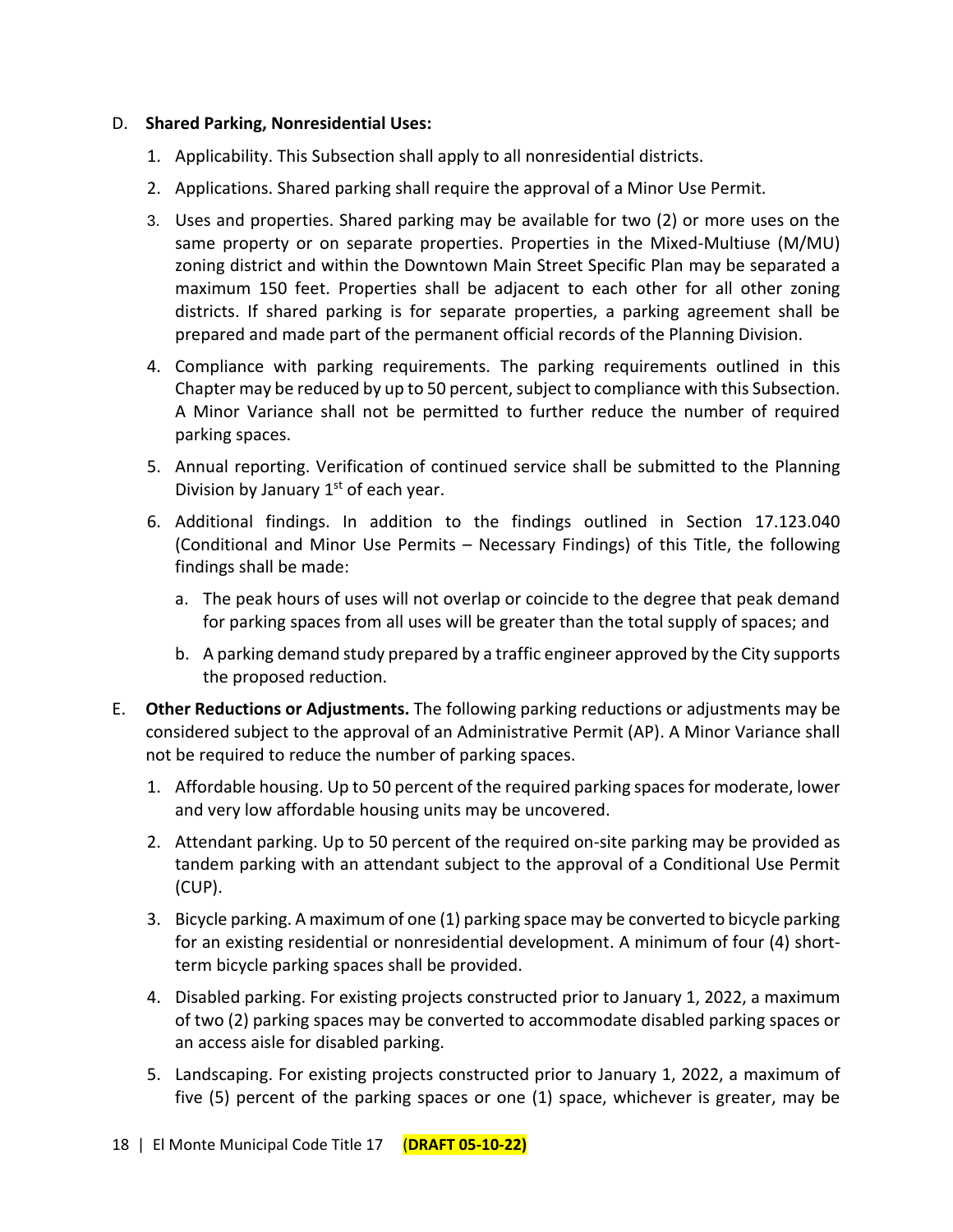voluntarily converted to landscaping to better meet the minimum landscaping requirements outlined in Chapter 17.72 (Landscaping Requirements) of this Title.

- 6. Refuse storage. For existing projects constructed prior to January 1, 2022, a maximum of two (2) parking spaces may be converted to accommodate a refuse storage facility as required per Section 17.60.080 (General Development Standards – Refuse Storage Facilities) of this Title.
- 7. Senior housing. Up to 50 percent of the required on-site parking spaces may be uncovered.
- 8. Tandem parking. Up to 50 percent of the required on-site parking for multiple-family projects with five (5) or more units may be provided as tandem parking, provided the spaces that are tandem to each other are for the same unit.
- 9. Vertical mixed-use development. Parking requirements for nonresidential uses may be reduced by 15 percent.
- 10. Transitional uses:
	- a. Minor reduction. Transitional uses are permitted a 25 percent parking reduction over what the required number of spaces for the transitional use would be if located in the General Commercial (C-3) zoning district.
	- b. Major reduction. A 26 to 50 percent reduction may be approved by the Planning Commission or Zoning Review Committee if substantiated by a parking study prepared by a licensed traffic engineering or transportation professional. Options for allowing this reduction may include, but are not limited to, tandem parking, shared off-site parking, placing limits on the transitional use to reduce impacts (e.g. hours of operation, maximum occupancy, etc.) and partially demolishing the existing building.

# **17.70.080 – Parking Lots, Spaces and Driveways Development and Design Standards. (UPDATED)**

- A. **Access and Safety.** All on-site parking facilities shall be designed so as to provide safe and reasonable maneuverability for vehicles within the parking area and enable a vehicle entering the parking area to move from one (1) location to any other location within the parking area without entering a public street.
- B. **Drainage.** Drainage facilities shall be provided in all public parking areas capable of handling and maintaining the drainage requirements of the subject property and surrounding properties. Drainage facilities shall be designed to dispose of all surface water consistent with Regional Water Quality Control Board standards. Surface water from parking lots shall not drain over sidewalks or adjacent parcels.
- C. **Lighting, Nonresidential Uses.** Lighting for parking lots shall be a minimum one (1) foot candlepower across 85 percent or more of the lot. Lighting shall not exceed one (1) foot candlepower on any adjacent property zoned residential. Refer to Section 17.60.050 (General Development Standards – Outdoor Lighting) for additional requirements.
- D. **Additional Parking Standards**. Refer to Table 17.70-9 for additional parking lot and parking space standards: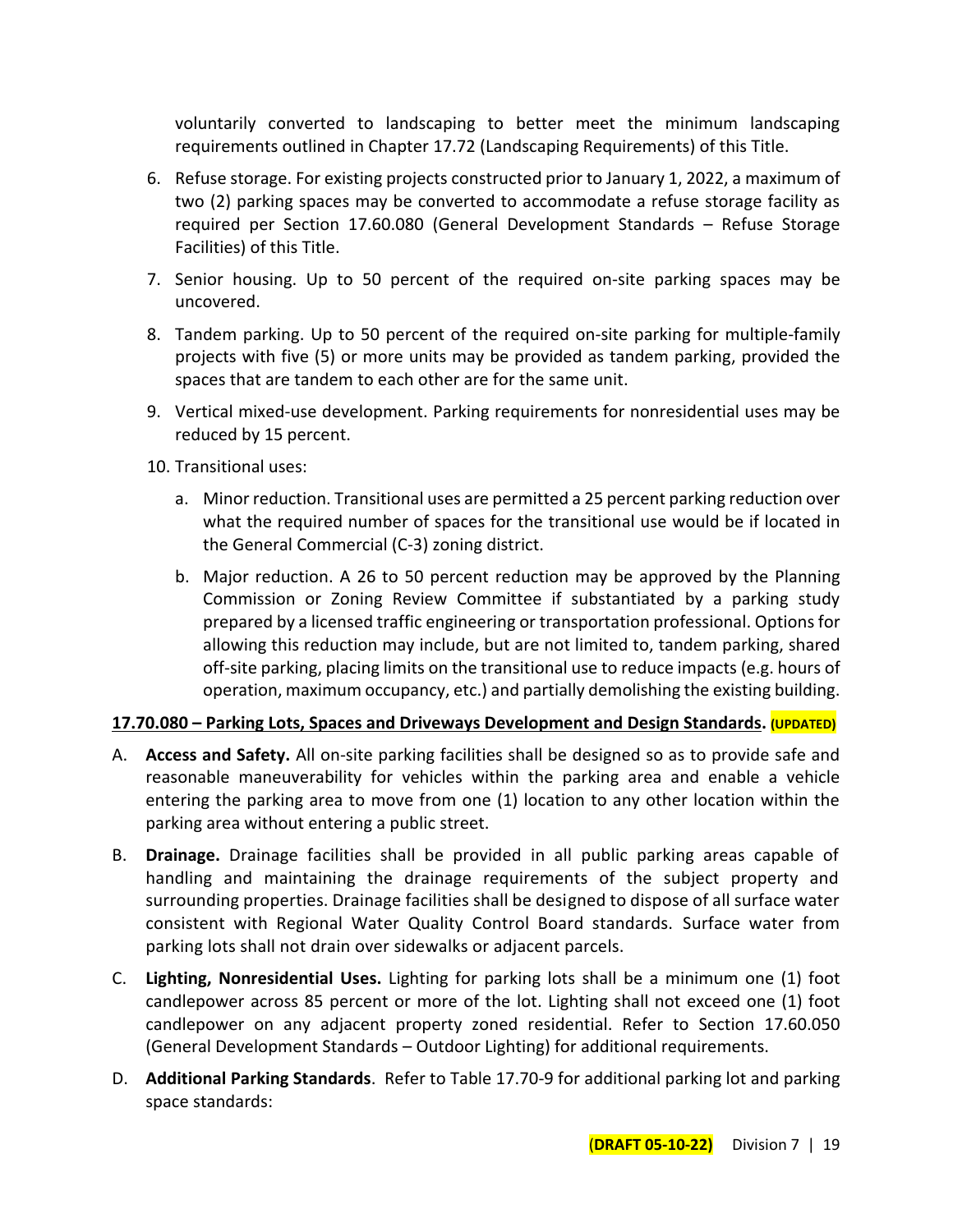| Table 17.70-9 - Parking Standards                   |                                                                                                                                                                                                  |                      |  |  |  |  |  |
|-----------------------------------------------------|--------------------------------------------------------------------------------------------------------------------------------------------------------------------------------------------------|----------------------|--|--|--|--|--|
| <b>Parking Space Degrees</b>                        | Minimum Parking Stall Dimensions                                                                                                                                                                 | Minimum Aisle Widths |  |  |  |  |  |
|                                                     | 8.5 ft. wide by 18 ft. deep                                                                                                                                                                      | 25 ft.               |  |  |  |  |  |
| 90 degrees parking                                  | 9 ft. wide by 18 ft. deep                                                                                                                                                                        | 24 ft.               |  |  |  |  |  |
|                                                     | 9.5 ft. wide by 18 ft. deep                                                                                                                                                                      | 23 ft.               |  |  |  |  |  |
| 60 degrees parking                                  | 21 ft. 10 in. wide                                                                                                                                                                               | 18 ft.               |  |  |  |  |  |
| 45 degrees parking                                  | 18.5 ft. wide                                                                                                                                                                                    | 12.5 ft.             |  |  |  |  |  |
| 30 degrees parking                                  | 17 ft. 10 in. wide                                                                                                                                                                               | 12.5 ft.             |  |  |  |  |  |
| Parallel parking                                    | 8 ft. wide by 24 ft. deep                                                                                                                                                                        |                      |  |  |  |  |  |
| Graphics                                            | Refer to Figure 17.70-1 on page 7-22 for information in a graphics form                                                                                                                          |                      |  |  |  |  |  |
| <b>Parking Lots</b>                                 | Standard                                                                                                                                                                                         |                      |  |  |  |  |  |
| Screening                                           | Shall be screened by landscape planters a minimum 5 ft. deep                                                                                                                                     |                      |  |  |  |  |  |
| <b>Directional arrows</b>                           | Arrows shall be included in parking lots greater than 5,000 sq. ft. in area                                                                                                                      |                      |  |  |  |  |  |
| End aisle                                           | Aisles shall extend an additional 2 ft. beyond the last space                                                                                                                                    |                      |  |  |  |  |  |
| Adjacent to residential<br>zoning districts or uses | Shall be separated buy a 6 ft. high solid masonry wall, which shall be<br>reduced to 4 ft. for a depth equal to the required front yard setback for<br>the abutting residential zoning districts |                      |  |  |  |  |  |
| Maximum slopes                                      | Vehicular parking and maneuvering areas: 5%<br>Ramps <65 ft. long: 16% with the first and last 10 ft. not exceeding 8%<br>Ramps >65 ft. long: 12% with the first and last 8 ft. not exceeding 6% |                      |  |  |  |  |  |
| <b>Parking Spaces</b>                               |                                                                                                                                                                                                  |                      |  |  |  |  |  |
| Adjacent to a wall                                  | Space widths shall be increased by 2 ft.                                                                                                                                                         |                      |  |  |  |  |  |
| Concrete wheel stops                                | Stops shall be installed where parking spaces abut walls or buildings                                                                                                                            |                      |  |  |  |  |  |
| Landscape overhang                                  | Space depth may be reduced by 2 ft. if it abuts a 5 ft. wide planter                                                                                                                             |                      |  |  |  |  |  |
| Other overhangs and<br>encroachments                | No vehicle shall overhang a public right-of-way or encroach into any<br>public or private easement utilized for ingress or egress                                                                |                      |  |  |  |  |  |
| <b>Striping</b>                                     | All spaces shall be double striped                                                                                                                                                               |                      |  |  |  |  |  |
| <b>Enclosed Spaces</b>                              |                                                                                                                                                                                                  |                      |  |  |  |  |  |
| <b>Enclosed stalls</b>                              | The minimum size for each enclosed parking space shall be 10 ft. wide<br>by 20 ft. long                                                                                                          |                      |  |  |  |  |  |
| Garage visibility                                   | For projects with more than 1 unit on a lot, the garage for the unit<br>closest to the public street should not face or open onto a public street                                                |                      |  |  |  |  |  |
| Carports                                            | Carports shall not be permitted for residential uses                                                                                                                                             |                      |  |  |  |  |  |
| Residential clearance                               | The clearance shall be a minimum 7 ft. at the garage entrance and 4.5 ft.<br>for the first 4 ft. of the vehicle                                                                                  |                      |  |  |  |  |  |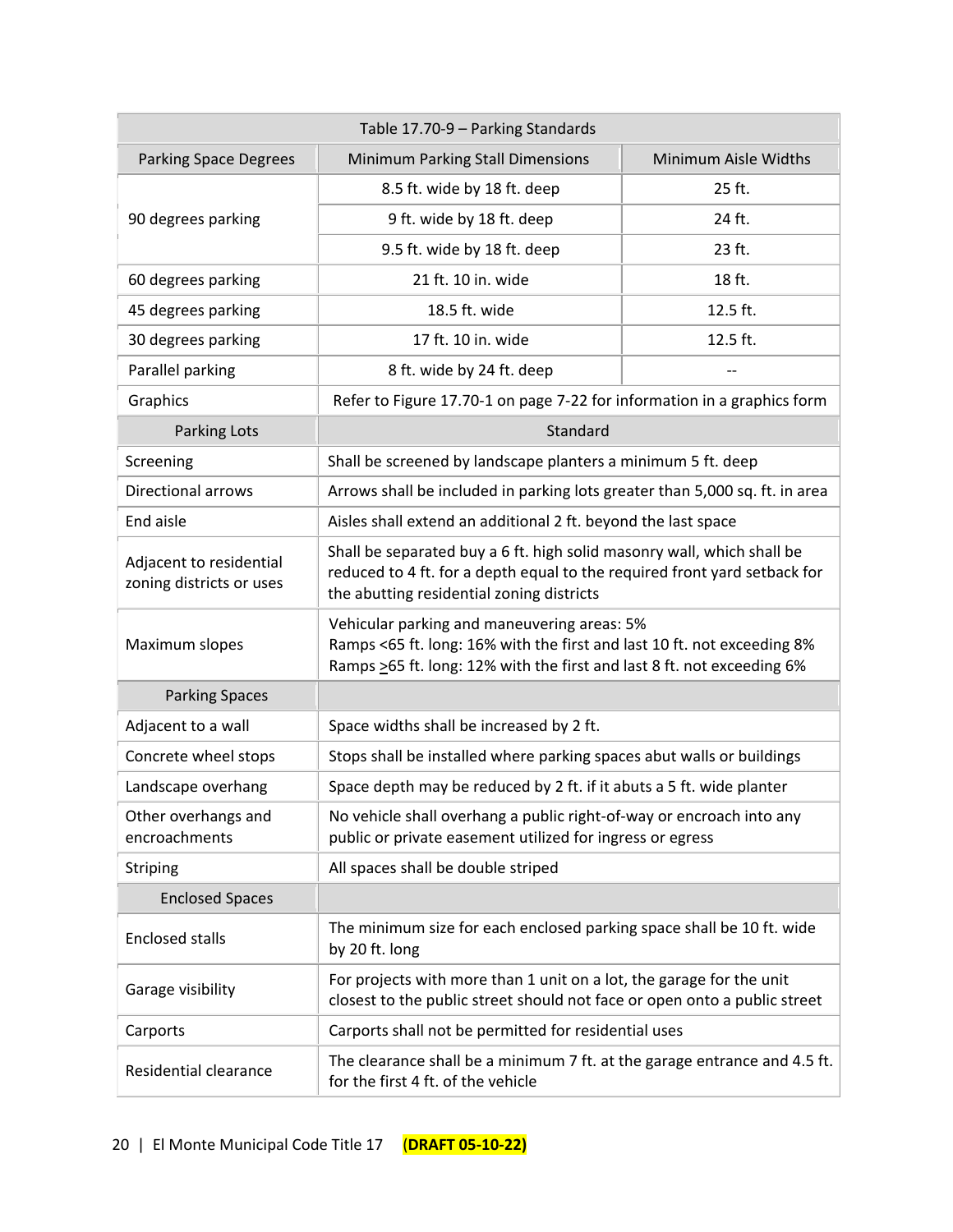| Table 17.70-9 - Parking Standards (continued)  |                                                                                                                                                                                                                                                                                                                                                                                                                                                                                                                                                                                       |  |  |  |  |  |
|------------------------------------------------|---------------------------------------------------------------------------------------------------------------------------------------------------------------------------------------------------------------------------------------------------------------------------------------------------------------------------------------------------------------------------------------------------------------------------------------------------------------------------------------------------------------------------------------------------------------------------------------|--|--|--|--|--|
| Driveways <sup>19</sup>                        | Standard                                                                                                                                                                                                                                                                                                                                                                                                                                                                                                                                                                              |  |  |  |  |  |
| Access triangle in front<br>of garage entrance | Refer to Figure 17.70-2 for information in a graphics form                                                                                                                                                                                                                                                                                                                                                                                                                                                                                                                            |  |  |  |  |  |
| Nonresidential<br>developments                 | • Minimum 30 ft. wide approach along arterial streets<br>• Minimum 25 ft. wide approach along other streets                                                                                                                                                                                                                                                                                                                                                                                                                                                                           |  |  |  |  |  |
| Residential circular<br>driveways              | • Property shall be zoned R-1 with a minimum street frontage of 70 ft.<br>• Both openings shall serve the same driveway, with the secondary<br>driveway 10 ft. in width<br>• The space between driveways shall be a minimum 24 ft. at the<br>street property line.<br>• The portion of the connecting driveway parallel to the street<br>property line shall be setback a minimum 15 ft.<br>• Refer to Figure 17.70-3 on page 7-23 for information in a graphics form                                                                                                                 |  |  |  |  |  |
|                                                | • 1 dwelling: 10 ft. minimum<br>• 5 or more dwellings:<br>• 2 to 4 dwellings: 12 ft. minimum<br>15 ft. minimum                                                                                                                                                                                                                                                                                                                                                                                                                                                                        |  |  |  |  |  |
| Residential developments                       | The maximum width of a driveway in the front yard and required street<br>side yard shall be 20 ft.                                                                                                                                                                                                                                                                                                                                                                                                                                                                                    |  |  |  |  |  |
|                                                | The paved area of the front yard and required street side yard, including<br>driveways and walkways, shall not exceed 40%                                                                                                                                                                                                                                                                                                                                                                                                                                                             |  |  |  |  |  |
|                                                | Vehicle parking shall be limited to approved paved areas; no parking<br>shall occur on landscaped areas                                                                                                                                                                                                                                                                                                                                                                                                                                                                               |  |  |  |  |  |
| <b>Other Requirements</b>                      |                                                                                                                                                                                                                                                                                                                                                                                                                                                                                                                                                                                       |  |  |  |  |  |
| Right-of-way<br>encroachment                   | No vehicles shall be parked on, or extend over, any public sidewalk or<br>parkway right-of-way                                                                                                                                                                                                                                                                                                                                                                                                                                                                                        |  |  |  |  |  |
| Visibility                                     | Driveways shall be constructed and maintained so that any vehicle<br>entering or leaving the parking area shall be clearly visible at a distance<br>of not less than 10 ft. to an approaching pedestrian                                                                                                                                                                                                                                                                                                                                                                              |  |  |  |  |  |
| Paving materials                               | • All parking lots and driveways shall be surfaced with asphaltic concrete<br>with a minimum thickness of 3 inches over an aggregate base of 6<br>inches or Portland Cement concrete with a minimum thickness of 5<br>inches over an aggregate base of 3 inches<br>• The Public Works Director may require additional materials based on<br>the probable vehicular traffic and the soils report<br>• For multiple-family projects, permeable paving or turf grids may be<br>used for low traffic or infrequent use areas, subject to the approval of<br>an Administrative Permit (AP) |  |  |  |  |  |
| Other                                          | No vehicle, other than a vehicle emerging from a single-family<br>dwelling site, shall have to back into any public street                                                                                                                                                                                                                                                                                                                                                                                                                                                            |  |  |  |  |  |

<sup>19</sup> Los Angeles County Fire Department may require additional driveway widths.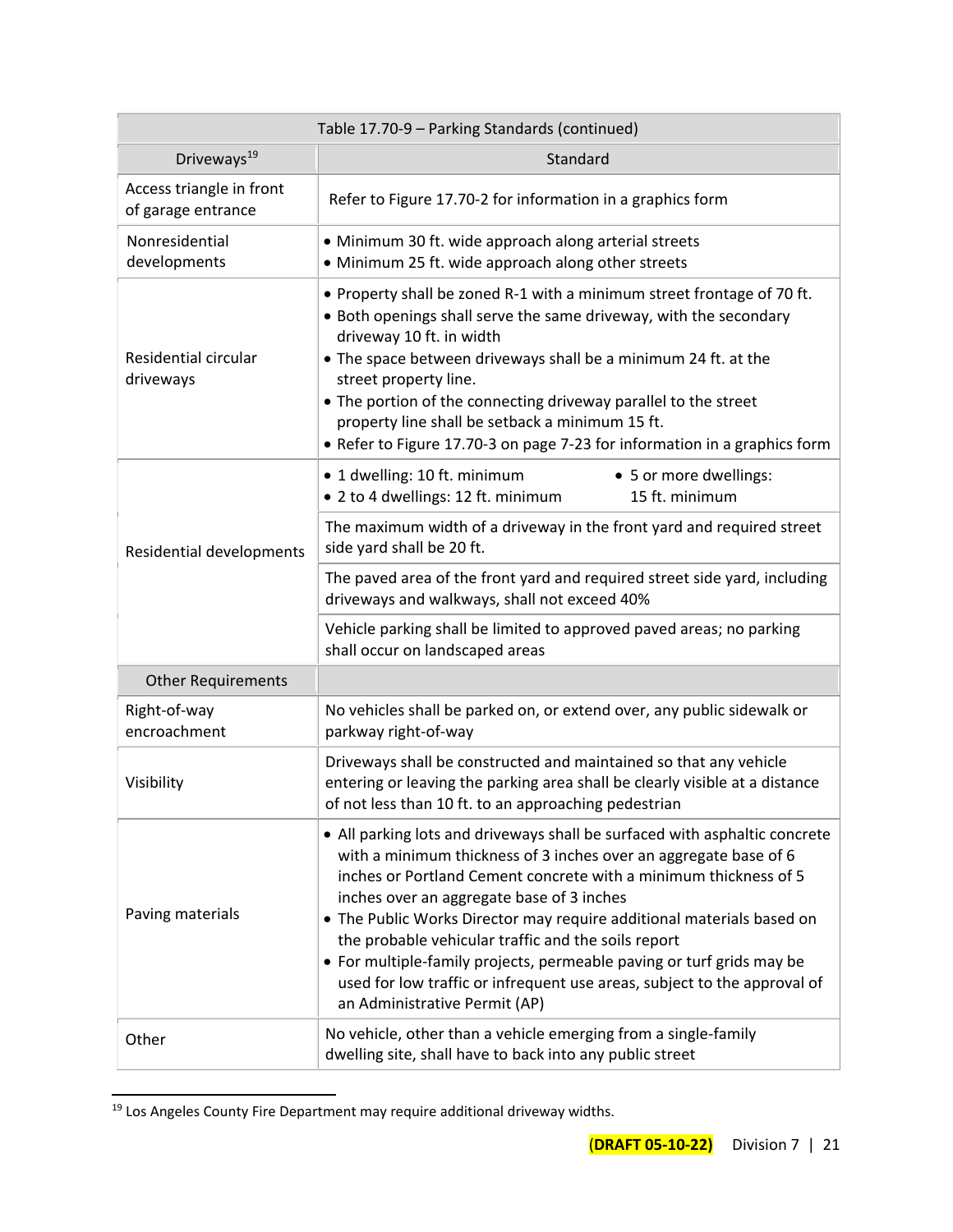Figure 17.70-1 – Parking Space Degrees

Figure 17.70-2 – Access Triangle in Front of Garage Entrance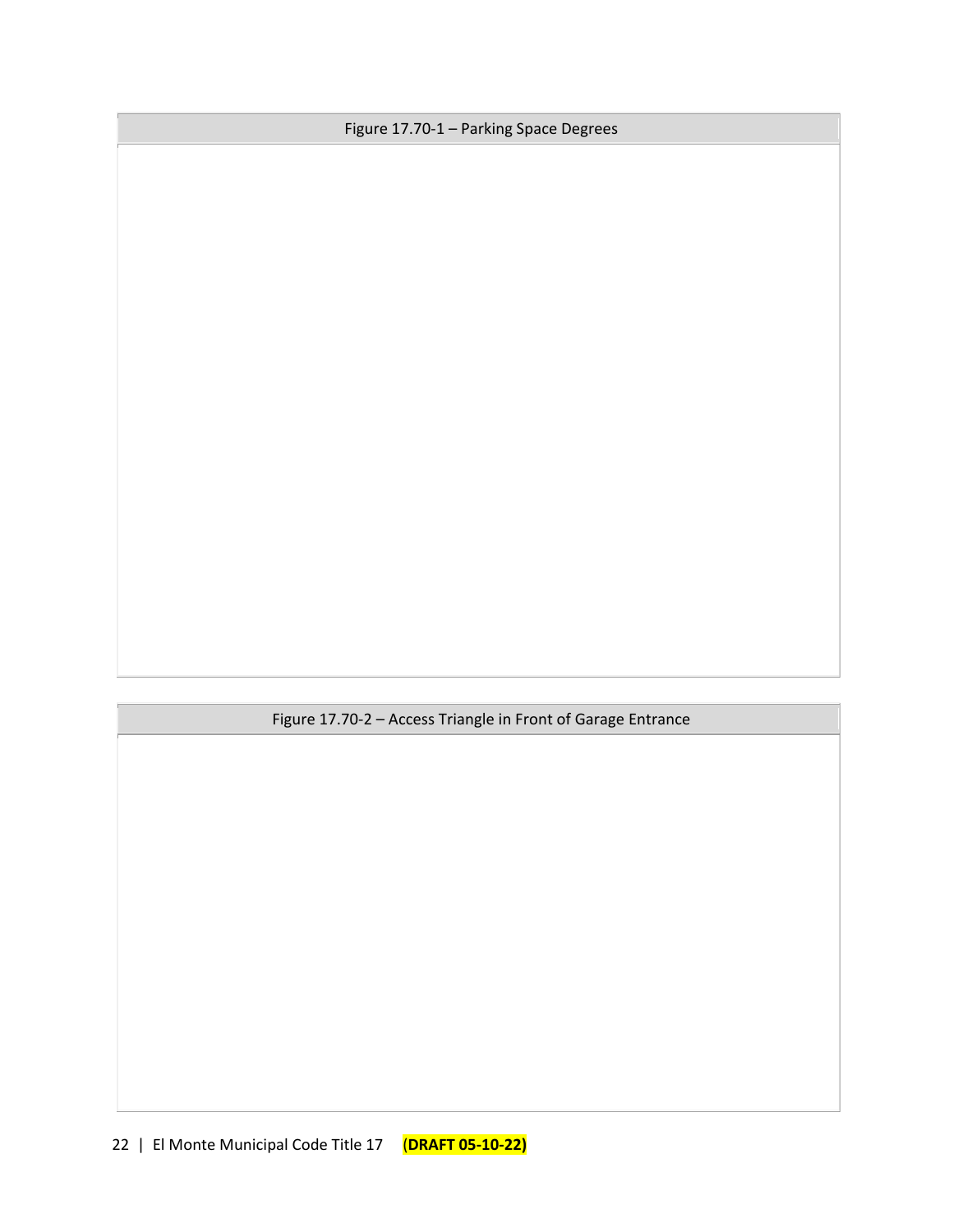#### Figure 17.70-3 – Circular Driveway

## **17.70.090 – Electric Vehicle Charging Spaces. (NEW)**

- A. **Residential Thresholds.** Single-family or Multiple-family Residential Construction. Any new enclosed parking spaces shall be EV-capable, pre-equipped for electric vehicle (EV) charging units (minimum Level 1).
- B. **Nonresidential Thresholds.** Nonresidential Construction (minimum Level 1 for office uses; minimum Level 2 for all other uses). The following thresholds shall apply:
	- 1. New projects. Shall comply with EV charging space requirements based on the number of parking spaces required for the new project.
	- 2. Building expansions. Shall comply with EV charging space requirements based on the number of new parking spaces required for the building expansion.
	- 3. Existing parking lots. Shall comply with EV charging space requirements if the entire parking lot is being reconstructed based on the total number of parking spaces. If only a portion of the parking lot is being reconstructed, the EV charging space requirements shall be based only on the number of spaces being reconstructed. EV charging spaces shall not be required if the parking lot is only being resurfaced (i.e. slurry seal or seal coat) and/or being restriped.
- C. **Number of Spaces.** Table 17.70-10 prescribes the required number of EV parking spaces.
- D. **New Parking Structures.** A minimum ten (10) percent of the total number of parking spaces shall be EV charging spaces (residential or nonresidential uses).
- E. **CALGreen Standards**. When the requirements of this Section differ from those of the California Green Building Standards Code, the stricter of the two shall apply.
- F. **Fractions.** The number of EV charging spaces shall be rounded up to the nearest whole number.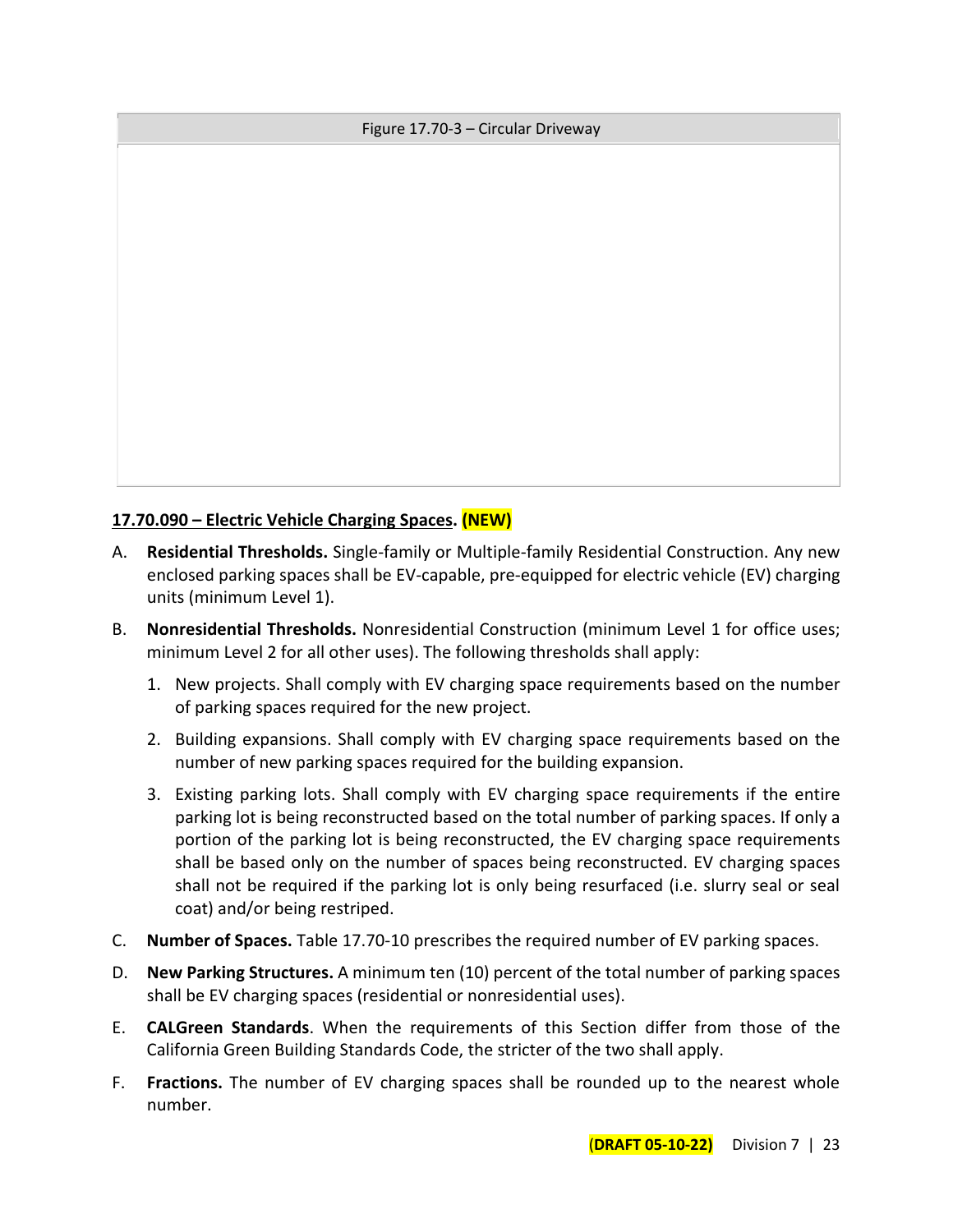| Table 17.70-10 - Required Electric Vehicle (EV) Charging Spaces |                              |  |  |  |  |  |
|-----------------------------------------------------------------|------------------------------|--|--|--|--|--|
| Number of Parking Spaces                                        | Number of EV Charging Spaces |  |  |  |  |  |
| Less than 10                                                    | 0                            |  |  |  |  |  |
| 10 to 25                                                        | 2                            |  |  |  |  |  |
| 26 to 50                                                        | 4                            |  |  |  |  |  |
| 51 to 75                                                        | 7                            |  |  |  |  |  |
| 76 to 100                                                       | 9                            |  |  |  |  |  |
| 101 to 150                                                      | 13                           |  |  |  |  |  |
| 151 to 200                                                      | 18                           |  |  |  |  |  |
| Greater than 200                                                | 10% of the total             |  |  |  |  |  |

#### **17.70.100 – Bicycle Parking. (NEW)**

- A. **Thresholds.** The following thresholds shall apply:
	- 1. New projects. Shall comply with short-term and long-term bicycle parking space requirements.
	- 2. Building expansions. Shall comply with short-term and long-term bicycle parking space requirements based on the added building square footage or added number of vehicular parking spaces, whichever is greater.
	- 3. Tenant improvements. Shall comply with long-term bicycle parking space requirements if more than 50 percent of the interior walls are being demolished.
	- 4. Existing parking lots. Shall comply with short-term bicycle parking space requirements if the entire parking lot is being reconstructed. If only a portion of the parking lot is being reconstructed, the bicycle parking space requirements shall be based on the number of spaces reconstructed. Bicycle parking spaces shall not be required if the parking lot is only being resurfaced (i.e. slurry seal or coat) and/or being restriped.
	- 5. Condition of approval. Short-term bicycle parking space requirements may be added as a condition of approval by any review authority.
- B. **Short-term Bicycle Parking.** Shall be conveniently located and within 200 feet of all main building entrances for nonresidential uses.
- C. **Long-term bicycle parking.** Shall be conveniently located from the street and shall meet one (1) of the following:
	- 1. Covered, lockable enclosures with permanently anchored racks for bicycles;
	- 2. Lockable bicycle rooms with permanently anchored racks; or
	- 3. Lockable, permanently anchored bicycle lockers.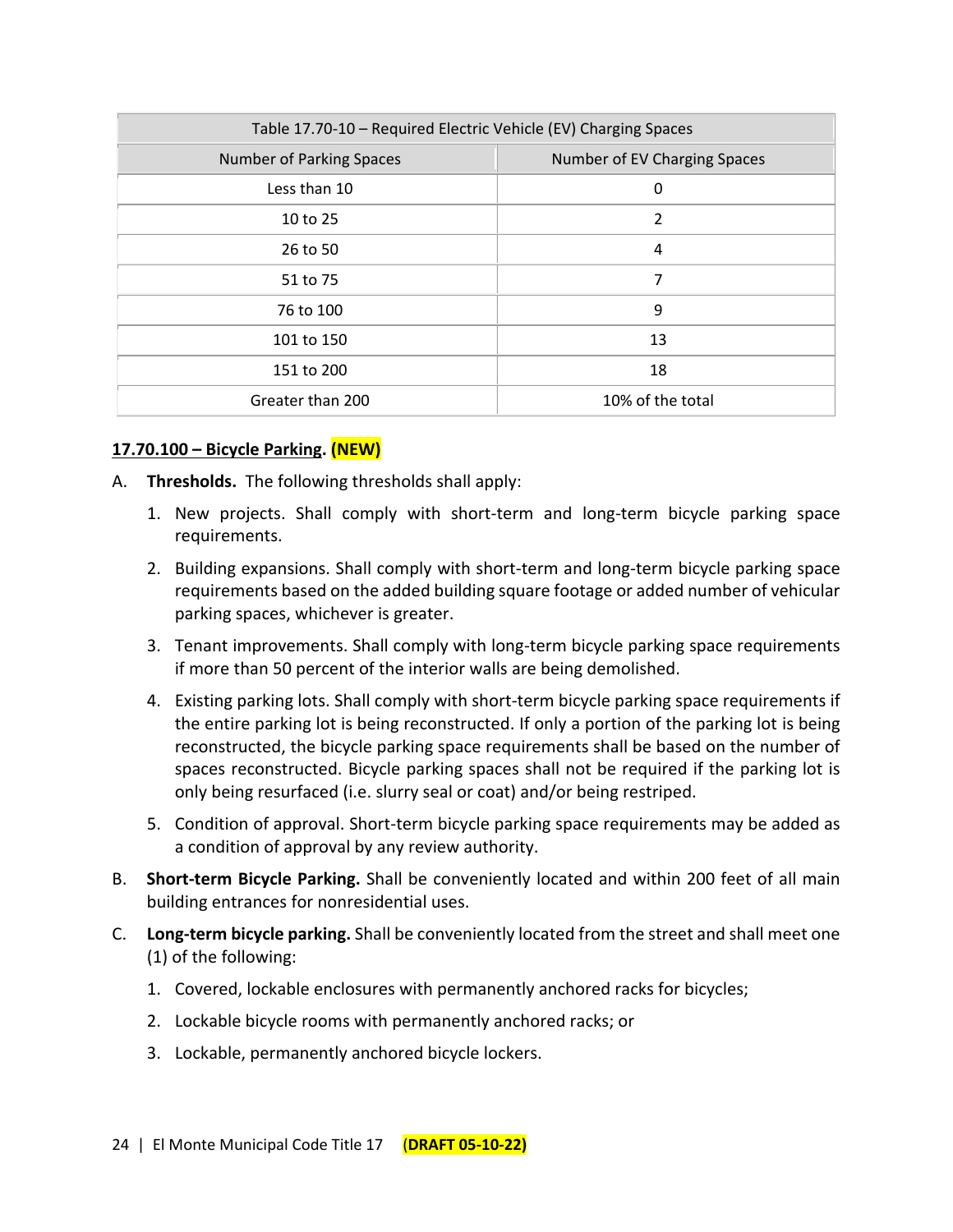| Table 17.70-11 - Required Bicycle Parking                                                     |                                                                                                                            |                                                                                                                             |  |  |  |  |  |
|-----------------------------------------------------------------------------------------------|----------------------------------------------------------------------------------------------------------------------------|-----------------------------------------------------------------------------------------------------------------------------|--|--|--|--|--|
| Land Use                                                                                      | Short-term Spaces                                                                                                          | Long-term Spaces                                                                                                            |  |  |  |  |  |
| Residential Uses -                                                                            |                                                                                                                            |                                                                                                                             |  |  |  |  |  |
| Less than 5 units                                                                             | None                                                                                                                       | None                                                                                                                        |  |  |  |  |  |
| 5 or more new units                                                                           | 1 space per 5 units with a<br>minimum of 2 and a maximum<br>of 10 spaces; not required if<br>units have individual garages | 1 space per 10 units with a<br>minimum of 2 and a maximum<br>of 10 spaces; not required if<br>units have individual garages |  |  |  |  |  |
| School & educational facility -                                                               |                                                                                                                            |                                                                                                                             |  |  |  |  |  |
| College or university                                                                         | 1 space per 10,000 sq. ft. of<br><b>GFA</b>                                                                                | 1 space per 25,000 sq. ft. of GFA<br>with a minimum of 2 spaces                                                             |  |  |  |  |  |
| Dormitory or student<br>housing                                                               | 1 space per 10 residents with a<br>minimum of 2 spaces                                                                     | 1 space per 4 residents with a<br>minimum of 2 spaces                                                                       |  |  |  |  |  |
| K-12, public or private                                                                       | Per the California Green<br><b>Building Standards Code</b>                                                                 | Per the California Green<br><b>Building Standards Code</b>                                                                  |  |  |  |  |  |
| Specialized education &<br>training                                                           | 1 space per 10,000 sq. ft. of<br><b>GFA</b>                                                                                | 1 space per 25,000 sq. ft. of GFA<br>with a minimum of 2 spaces                                                             |  |  |  |  |  |
| Other nonresidential uses -                                                                   |                                                                                                                            |                                                                                                                             |  |  |  |  |  |
| Industrial &<br>transportation                                                                | Per the California Green<br><b>Building Standards Code</b>                                                                 | Per the California Green                                                                                                    |  |  |  |  |  |
| Office uses                                                                                   | 1 space per 20,000 sq. ft. of<br><b>GFA</b>                                                                                | <b>Building Standards Code</b>                                                                                              |  |  |  |  |  |
| 8% of the vehicle parking<br>All other nonresidential<br>spaces<br>with a minimum of 2 spaces |                                                                                                                            | 5% of the vehicle parking spaces<br>with a minimum of 2 spaces                                                              |  |  |  |  |  |

#### D. **Number of Spaces.** Table 17.70-11 prescribes the required number of bicycle parking spaces:

#### E. **Showers and Changing Rooms for New Office Construction:**

- 1. Less than 30,000 square feet (single building or complex): None.
- 2. 30,000 square feet to 100,000 square feet (single building or complex): One (1).
- 3. Greater than 100,000 square feet (single building or complex): Two (2).
- F. **CALGreen Standards**. When the requirements of this Section differ from those of the California Green Building Standards Code, the stricter of the two shall apply.
- G. **Fractions.** The number of bicycle parking spaces shall be rounded up to the nearest whole number.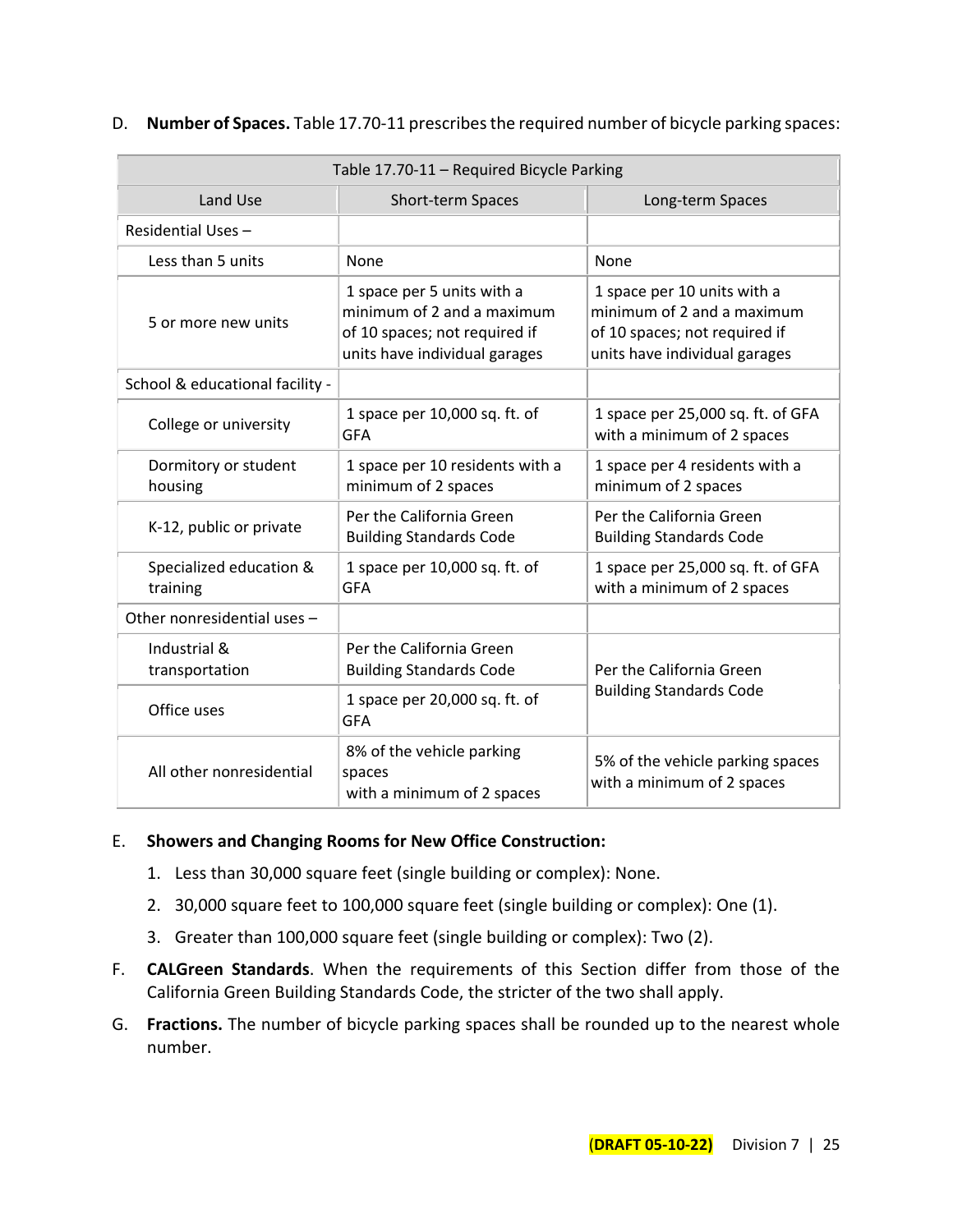## **17.70.110 – Recreational Vehicles (RVs) and Other Vehicle Storage. (RENUMBERED)**

## A. **One-family (R-1) and Low-density Multiple-family Dwelling (R-2) Zoning Districts:**

- 1. No person shall park any recreational vehicle (including but not limited to, motor home, dune buggy, camper, camper bus, RV trailer) in any front yard or any required street side yard areas. All recreational vehicles shall be located upon an approved paved driveway or other approved paved area in the rear yard.
- 2. A maximum of one (1) recreational vehicle may be parked on each property.
- 3. All recreational vehicles must have a valid registration and be registered to the location where stored or parked and shall be in an operable condition.
- 4. No recreational vehicle shall park on or extend over any public sidewalk, parkway rightof-way, or any public right-of-way.
- 5. Notwithstanding the above, no recreational vehicle (including but not limited to, motor home, dune buggy, camper, camper bus, RV trailer) shall be approved for storage in any required front or street side yard setback.
- 6. The use of a recreational vehicle for dwelling purposes during storage on a residential property and the connection of utilities, water, or plumbing to a recreational vehicle, except for temporary maintenance purposes, are strictly prohibited.
- B. **Other Zoning Districts.** For all property zoned and/or used for residential purposes, no person shall use the front yard or street side yard areas for the placement of any of the following:
	- 1. Any motor vehicle in an inoperable condition, whether assembled or disassembled.
	- 2. Any boat, trailer, camper, or truck camper shell.
	- 3. Storage of construction-related equipment, building products or other materials for a period in excess of 48 hours, unless a valid building permit is in effect for construction on the premises.
- C. **Prohibited Vehicles.** No owner or occupant of property zoned and/or used for residential purposes shall maintain or permit to remain on the site:
	- 1. Mobile vendor vehicle.
	- 2. Any commercial vehicle with a manufacturer's specified gross vehicle weight greater than 6,400 pounds.
- D. **Inoperable Vehicles.** For all property zoned and/or used for residential purposes, inoperable vehicles must be located, parked or stored on such parcel of property within an enclosed garage building, with the exception that one (1) inoperable vehicle may be located in the area between the main building and the rear lot line, provided the inoperable vehicle is fully screened from the public right-of-way and other residentially used property.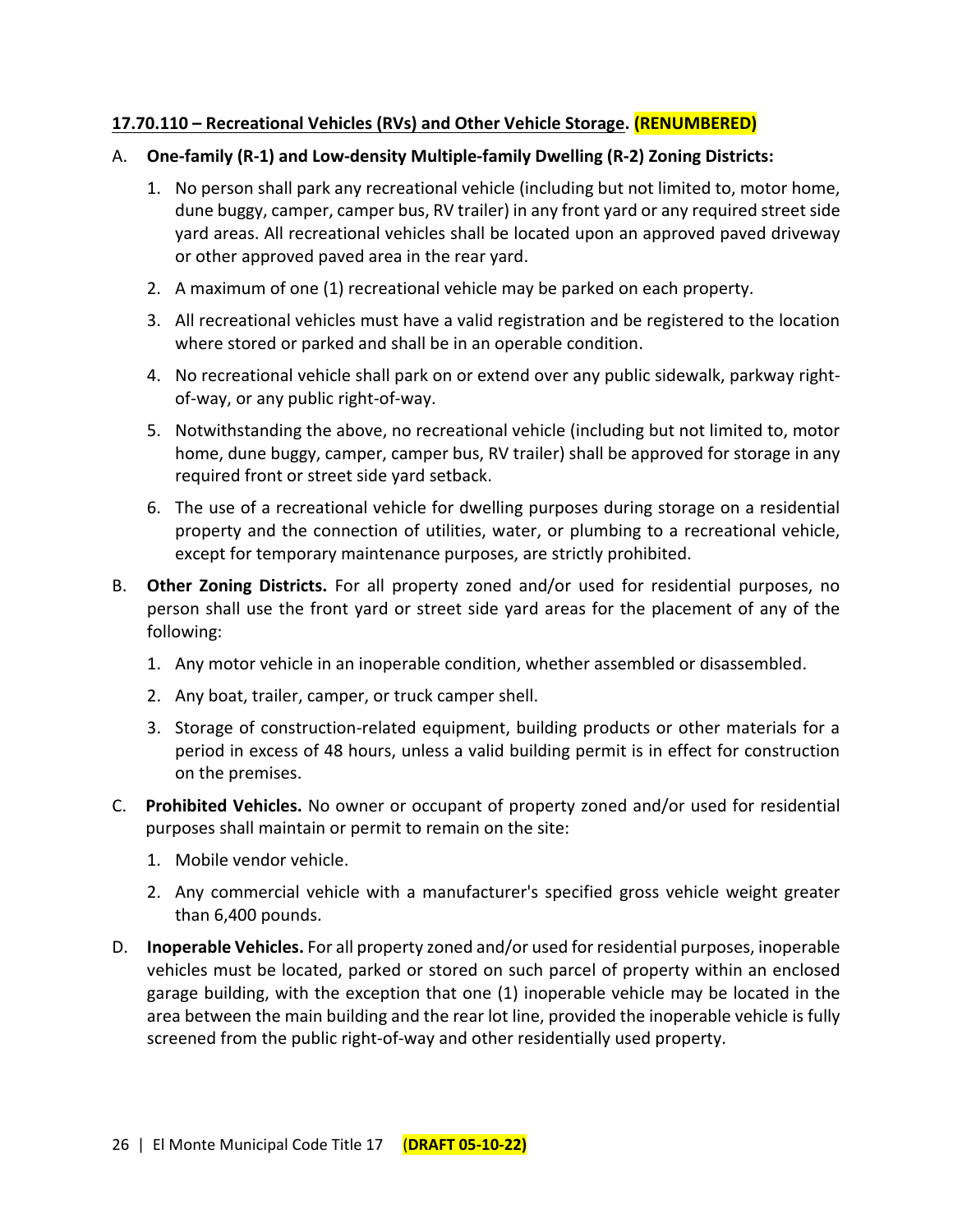# **CHAPTER 17.72 – LANDSCAPING REQUIREMENTS**

#### **Sections.**

- 17.72.010 Purpose.
- 17.72.020 Applicability.
- 17.72.030 Exemptions.
- 17.72.040 Landscaping Requirements General.
- 17.72.050 Landscaping Requirements Residential Uses.
- 17.72.060 Landscaping Requirements Nonresidential Uses.
- 17.72.070 Landscaping Reductions.
- 17.72.080 Tree Preservation.

#### **17.72.010 – Purpose. (RENUMBERED)**

- A. To establish a framework to review landscape and irrigation plans consistently and improve the physical appearance of the City by providing visual and ecological relief in the urban environment;
- B. To establish minimum landscape development standards for the design, provision and maintenance of landscaped areas, and encourage irrigation methods and suggested plant species to develop a measure of uniformity and quality in overall landscaping design;
- C. To promote the value and long-term benefits of landscapes to provide an attractive living, working and recreating environment, while recognizing the need to invest water and other resources as efficiently as possible; and
- D. To establish a structure for designing, installing, and maintaining water efficient landscapes for expansion of the existing buildings and new projects.

## **17.72.020 – Applicability. (FULLY UPDATED)**

- A. **New Projects.** New landscaping and irrigation shall be required according to the provisions of this Chapter. When the requirements of this Chapter and Chapter 17.74 (Water Efficiency) of this title differ, the stricter of the two shall apply.
- B. **Residential Expansions.** New landscaping and irrigation shall be required for the following:
	- 1. The construction of one (1) or more new dwelling unit (either through new construction or alteration of an existing structure). This shall also include the construction of a new urban dwelling.
	- 2. Remodels or building additions that involve demolishing 50 percent or more of a residential building's exterior walls; and
	- 3. Additions that are 50 percent or more of the Gross Floor Area (GFA) or 750 square feet, whichever is greater. This shall include the construction of attached or detached Accessory Dwelling Units (ADUs). If the additions include multiple residential buildings, the calculation shall be based on the combined square footages.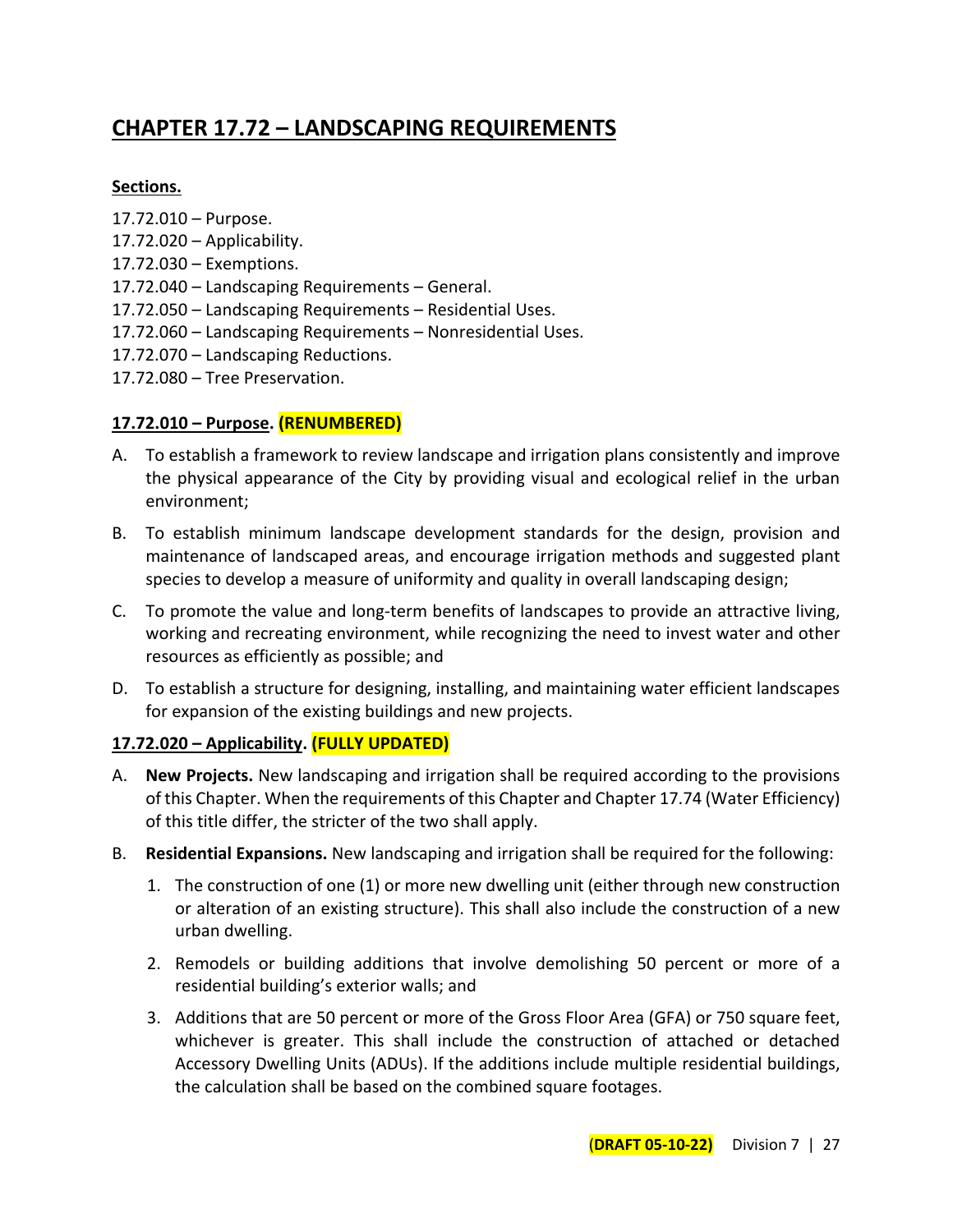- C. **Nonresidential Expansions.** New landscaping and irrigation shall be required for the following:
	- 1. Additions that are 35 percent or more of the GFA or 1,000 square feet, whichever is greater;
	- 2. The construction of new parking lots or reconstruction of existing parking lots. The new landscaping and irrigation will be limited to the parking lot areas and will not be required if the parking lot is only being resurfaced (i.e. slurry seal or seal coat) and/or restriped; and
	- 3. Condition of approval. Landscaping and irrigation requirements may be added as a condition of approval by any review authority.

## **17.72.030 – Exemptions. (FULLY UPDATED)**

New landscaping and irrigation plans shall not be required for properties that are already in compliance with the State of California's Model Water Efficiency Landscape Ordinance (MWELO) or Chapter 17.74 (Water Efficiency) of this Title.

## **17.72.040 – Landscaping Requirements – General. (RENUMBERED)**

- A. **All Landscaping Areas.** All existing and proposed landscaping areas, including those below the thresholds listed in Section 17.72.020 of this Chapter, shall comply with the following:
	- 1. Required planting palette. The City does not have a required list of trees, shrubs and groundcover. However, the City encourages the use of drought-tolerant and/or native or indigenous plant material and does have suggested planting lists which is consistent with the City's goal for water efficient landscapes;
	- 2. Mixture of plant materials. Landscaping shall consist of combinations of trees, shrubs and ground covers with careful consideration given to eventual size and spread, susceptibility to disease and pests, durability, and adaptability to existing soil and climatic conditions;
	- 3. Location of plant materials. Trees shall not be planted within five (5) feet of any building or structure, or under any eave, overhang or balcony. In addition, landscape materials shall not be located such that at maturity they interfere with safe site distances for vehicular, bicycle or pedestrian traffic or conflict with overhead utility lines; and
	- 4. Maintenance. Landscaping shall be maintained in an orderly and healthy condition in compliance with this Chapter. This includes proper pruning, staking, sowing of lawns, weeding, removal of litter, fertilizing, monitoring for pests and disease, replacement of plants when necessary and regular watering.
- B. **New Projects, Residential Expansions and Nonresidential Expansions.** All landscaping areas subject to Section 17.72.020 of this Chapter shall comply with the following:
	- 1. Plans and drawings. Landscape and irrigation plans shall be prepared by a licensed landscape architect or licensed landscape contractor or any other person authorized to design a landscape. Landscaping shall be planned as an integral part of the overall project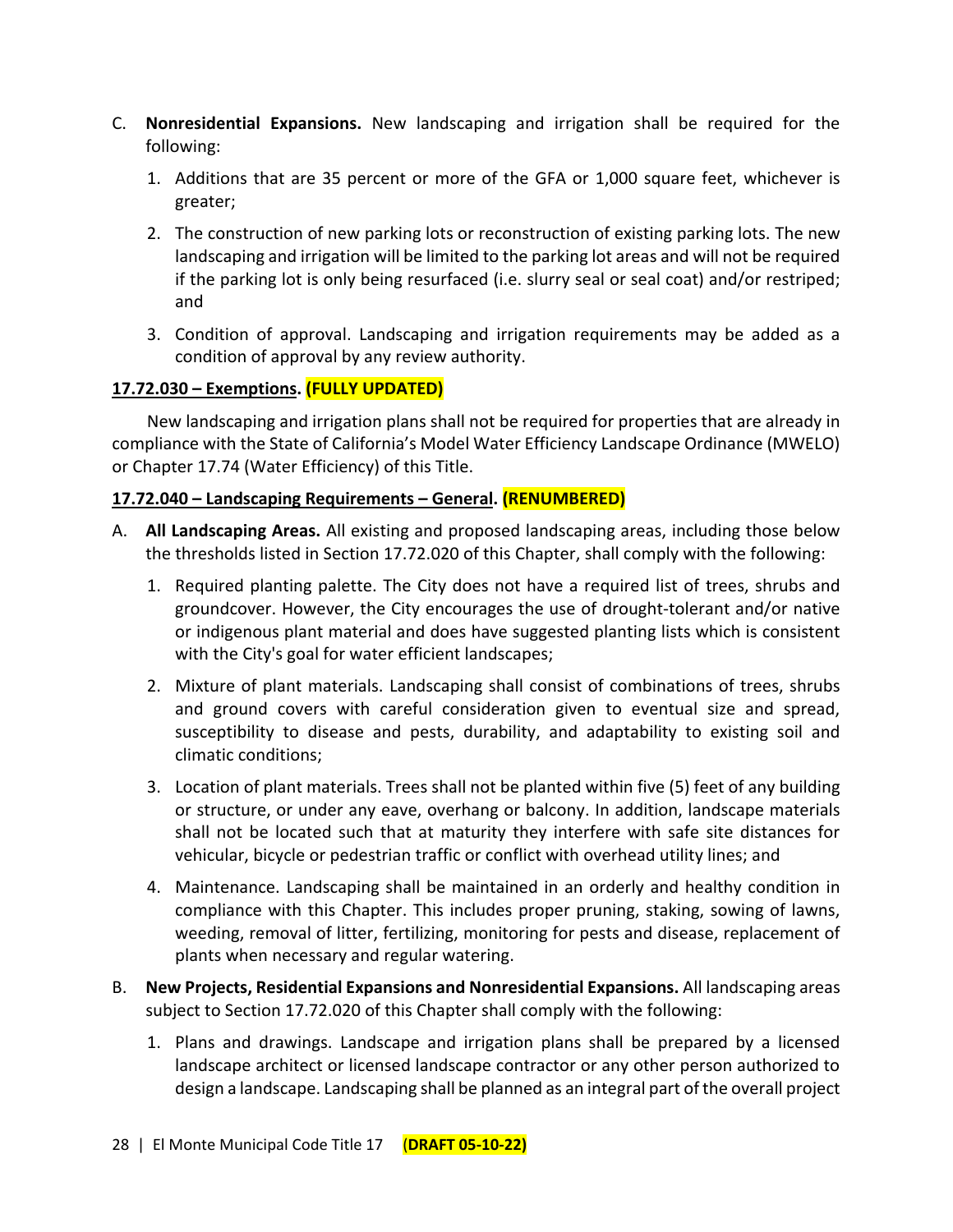design and not simply located in remanent spaces after buildings and parking areas have been designed. The installation shall be in accordance with the approved plans and shall be required prior to final occupancy; and

- 2. Additional requirements. In addition to the minimum landscaping required in this Chapter, additional landscaping may be deemed necessary to relieve solid, unbroken elevations or soften continuous wall expanses. Additional landscaping may also be required to break up expansive parking areas, channelize traffic and screen trash enclosures, on-site utilities or other similar land uses or elements.
- C. **Planting of Landscaping.** When new landscaping is proposed or required, the following shall be followed:
	- 1. Trees. Specimen trees (e.g. 24-, 36- or 48-inch box) shall be planted at the minimum quantities outlined in this Chapter. New trees should also be staked or guyed.
	- 2. Shrubs:
		- a. A minimum of one (1) shrub shall be provided for every 20 square feet of landscaped area. A minimum 75 percent of the required shrubs shall be a minimum of five (5) gallons.
		- b. All five (5) gallon and one (1) gallon size shrubs, when planted as high ground cover, shall be of low, spreading type evergreen shrubs placed 18 inches on center.
	- 3. Ground Covers:
		- a. Materials such as crushed rock, redwood chips, pebbles and stones are not satisfactory substitutes for live plant materials, although they may be used in limited amounts.
		- b. Depending on the type of ground cover planted, ground cover should be spaced at a maximum of one (1) foot on center.
		- c. Ground cover areas shall be planted with well rooted cuttings or container stock. Turf areas shall be planted with field-grown established sod or hydroseed.
		- d. Artificial plant material shall be limited to 35 percent of street yard setbacks and there shall be no limitation in other areas.

## **17.72.050 – Landscaping Requirements – Residential Uses. (FULLY UPDATED)**

- A. **All Residential Projects:**
	- 1. Street setbacks areas. All street setback areas shall be fully landscaped with a mixture of trees, shrubs and ground covering, with exception to approved paved driveways and walkways. The paved area of the front yard and required street side yard, including driveways and walkways, shall not exceed 40 percent.
	- 2. Trees. A minimum of one (1), 24-inch box specimen tree shall be planted in street setback areas every 40 linear feet of lot frontage, or portion thereof. Driveways shall not be factored in calculating the lot frontage.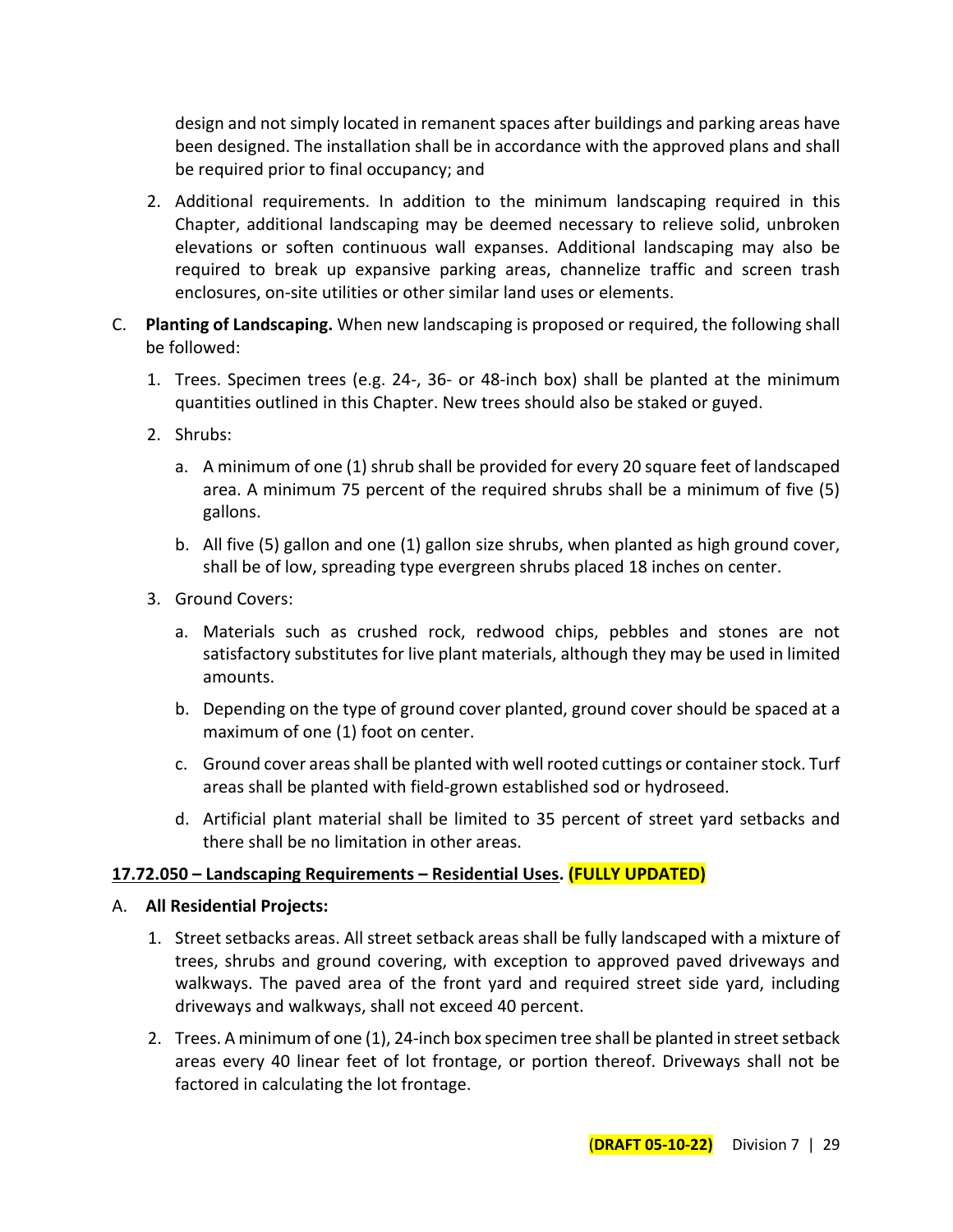3. Driveway planter. A minimum three (3) foot wide planter shall be located between the property line and driveway. The planter shall be planted with low growth, widespreading ground cover material or clustered five (5) gallon dwarf evergreen shrubs. Trees may be planted if the driveway planter is five (5) or more feet in width.

## B. **Residential Projects with Three (3) or More Units:**

- 1. Private open space areas. A minimum of one (1), 24-inch box specimen tree shall be planted in private open space areas that are at grade and have a minimum area of 400 square feet.
- 2. Common open space areas at grade:
	- a. A minimum 50 percent of the common open space areas shall be landscaped. The rest may be improved with a combination of decorative paving and resident amenities (e.g. seating and barbeque areas, etc.).
	- b. A minimum of one (1) 24-inch box specimen tree shall be planted for every 500 square feet of common open space area.
- 3. Common open space areas over subterranean or podium parking or on a roof:
	- a. A minimum 25 percent of the common open space areas shall be landscaped. The rest may be improved with a combination of decorative pavers and resident amenities (e.g. seating and barbeque areas, etc.).
	- b. When common open space areas are over subterranean or podium parking, a minimum one (1) 15-gallon tree shall be planted in a tree well. An additional tree shall be planted for each 800 square feet of common open space area.
	- c. Appropriate drainage shall be provided for planters, tree wells and the soil covering the parking or roof deck.
- 4. Street setbacks, driveways and walkways to unit entrances shall not count towards private or common open space area requirements.
- 5. Parking and circulation. All landscaping shall be separated from parking and vehicular circulation areas by a raised, continuous six (6) inch Portland Cement concrete curb. Other materials which accomplish the same purpose may also be used.
- C. **Mixed-use Projects.** For vertical or horizontal mixed-use projects, the project shall follow this Section for residential open space areas and Section 17.72.060 for all street setbacks, areas around at-grade nonresidential uses, surface parking lots and unused areas.

#### **17.72.060 – Landscaping Requirements – Nonresidential Uses. (FULLY UPDATED)**

#### A. **Street Setback Areas:**

1. Street setbacks areas. All street setback areas shall be fully landscaped with a mixture of trees, shrubs and ground covering, with exception to approved driveways, walkways and other areas specifically permitted in this Title.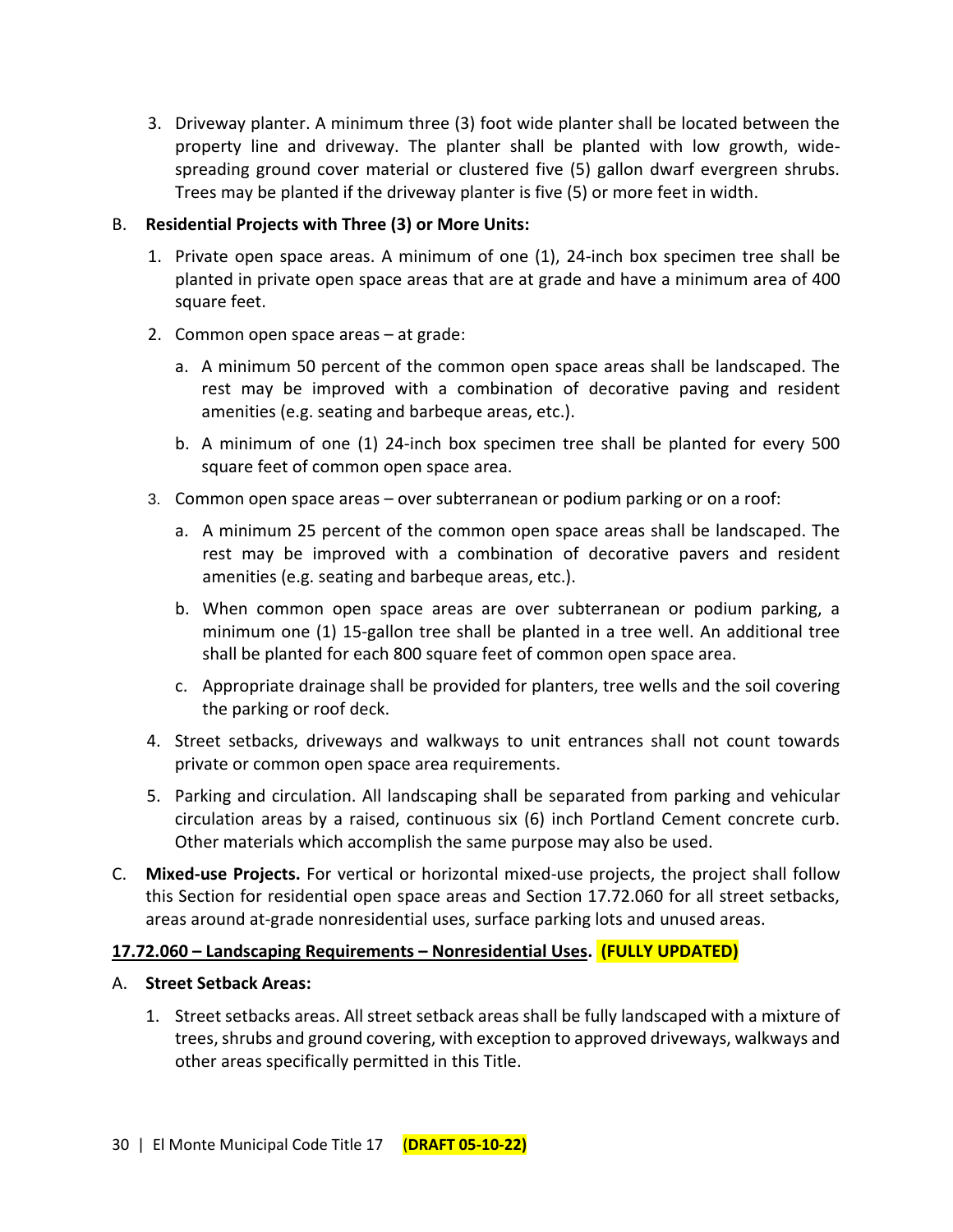2. A minimum of one (1), 24-inch box specimen tree shall be required for every 24 linear feet of lot frontage, excluding driveways.

## B. **Parking and Vehicular Access Areas:**

- 1. Percent of landscaping for off-street parking lots:
	- a. Equal to or less than 50 parking spaces. A minimum of five (5) percent shall be landscaped.
	- b. Greater than 50 parking spaces. A minimum of eight (8) percent shall be landscaped.
	- c. Landscaping shall be distributed throughout the parking lot.
	- d. The landscaping percentages required above shall not include required street setbacks.
	- e. Parking spaces shall not include loading spaces. For manufacturing uses, areas used exclusively for loading, and fully enclosed by a solid masonry wall with a minimum height of six (6) feet, shall not trigger or require landscaping.
- 2. Number of trees. A minimum of one (1), 24-inch box specimen tree shall be required for every six (6) parking spaces, or portion thereof, and shall be located throughout the parking area. This shall be in addition to required trees planted in the street setback areas.
- 3. Perimeter landscaping. All parking lots shall have a landscape planter with a minimum width of five (5) feet adjacent to all interior side and rear property lines.
- 4. Planter size. All landscape planters shall be a minimum width of five (5) feet. The depth of parking stalls may be reduced by two (2) feet if the minimum planter width is six (6) feet, or if the minimum plant width is seven (7) feet and two (2) rows of vehicles are overhanging the planter.
- 5. Parking and circulation. All landscaping shall be separated from parking and vehicular circulation areas by a raised, continuous six (6) inch Portland Cement concrete curb. Other materials which accomplish the same purpose may be approved by the Planning Division.
- C. **Mixed-use Projects.** For vertical or horizontal mixed-use projects, the project shall follow this Section for all street setbacks, areas around at-grade nonresidential uses, surface parking lots and unused areas and Section 17.72.050 for residential open space areas.
- D. **Unused Areas.** All areas of a project site not intended for a specific use, including pad sites held for future development, shall be landscaped in accordance with this Chapter.

## **17.72.070 – Landscaping Reductions. (NEW)**

The applicable review authority may consider any of the following landscaping requirements reductions: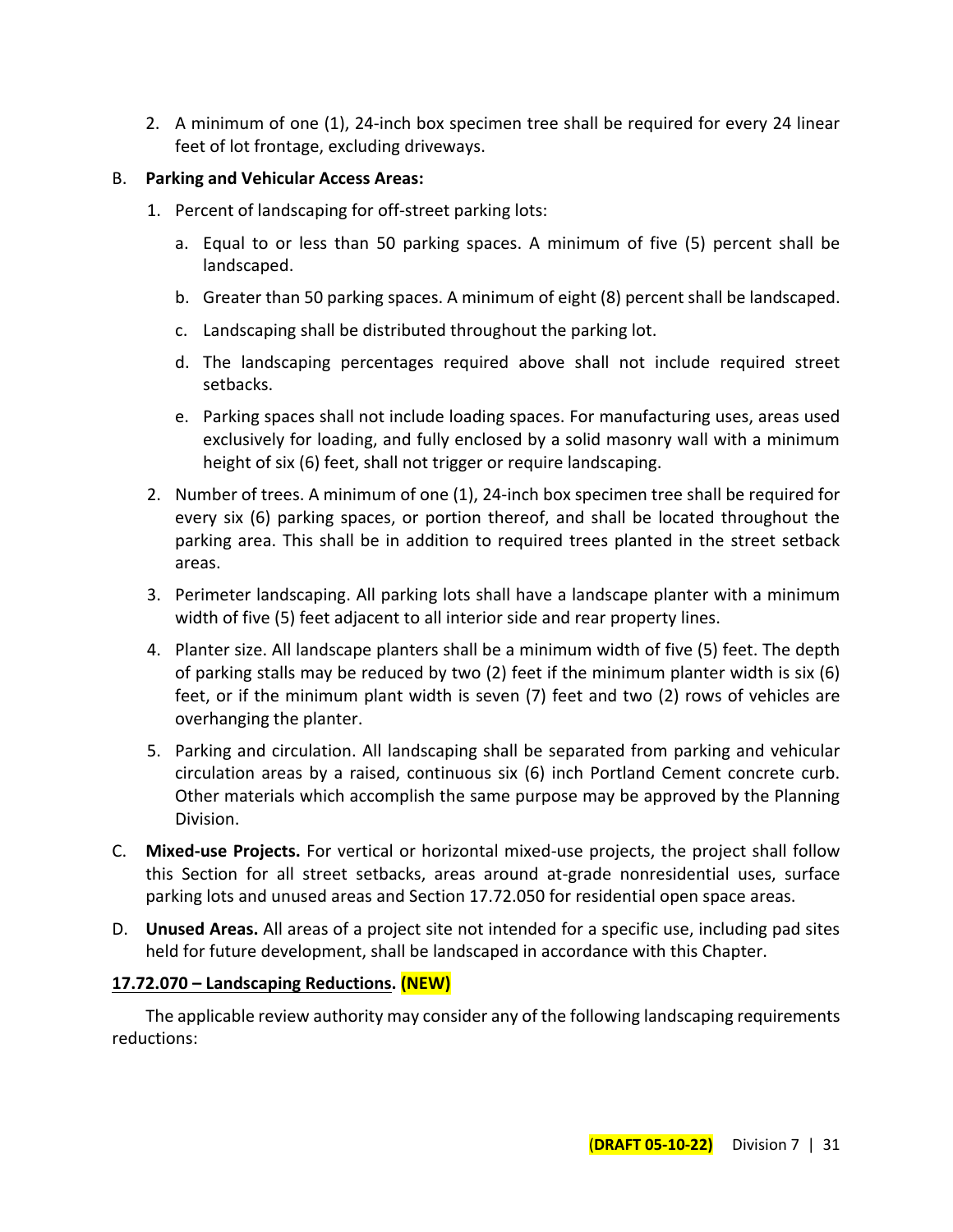#### A. **Residential Projects:**

- 1. Driveway planter. The minimum three (3) feet planter width between the property line and driveway may be waived if the property's street frontage is 50 feet or less;
- 2. Common open space areas. The minimum number of trees may be reduced because of the proposed planting plan (e.g. the species selected) or programming (e.g. the project includes a swimming pool or gazebo).
- 3. Street setback areas. The minimum number of trees or minimum percentage of landscaping for street setback areas may be reduced for buildings that are constructed ten (10) feet or less to the public right-of-way.

#### B. **Nonresidential Projects:**

- 1. Street setback areas. The minimum number of trees or minimum percentage of landscaping for street setback areas may be reduced for buildings that are constructed ten (10) feet or less to the public right-of-way.
- 2. Vehicle dealerships. The minimum number of trees may be reduced and/or the tree species may be modified for vehicle dealerships within the City's Auto District (as illustrated in General Plan Figure LU-2).
- 3. Solar facilities. The minimum number of parking lot trees may be reduced and/or the tree species may be modified for parking lots that include vehicle canopies equipped with solar panels.
- 4. Podium parking and structured parking. The minimum number of parking lot trees may be reduced and/or the tree species may be modified for podium parking areas and the upper level of structured parking.
- 5. Perimeter landscaping for parking or vehicular access areas. The minimum planter width may be reduced or waived for properties less than 150 feet wide or 150 feet deep. However, reductions to perimeter landscaping shall not be permissible if the adjacent property is zoned residential.
- C. **Tree Mitigation Fund.** The applicant shall pay into the City's Tree Mitigation Fund for each required tree that is not planted.

#### **17.72.080 – Tree Preservation. (NEW)**

Refer to Chapter 14.03 (Tree Protection and Preservation) of the EMMC to review the City's regulations to protect and preserve trees.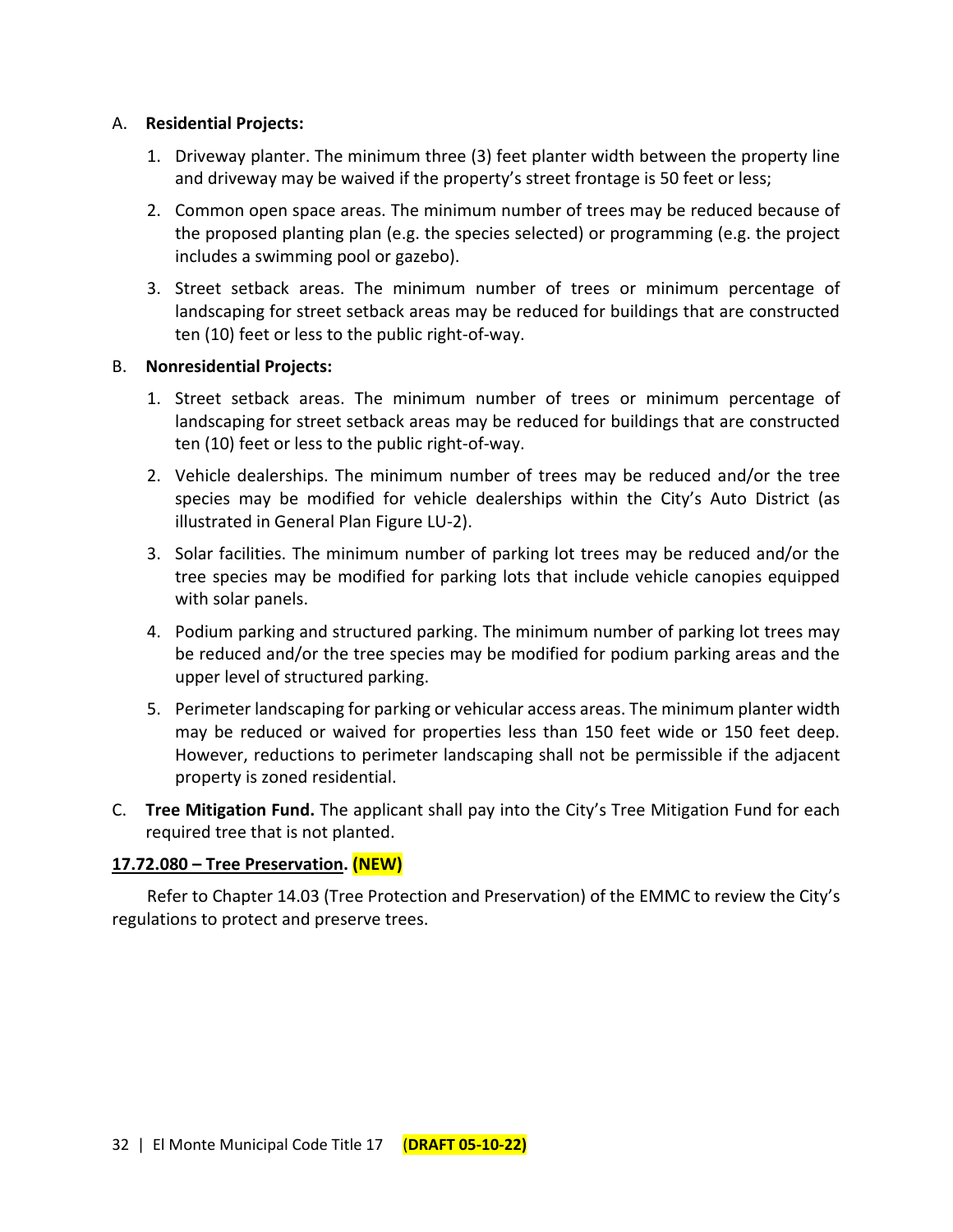# **CHAPTER 17.74 – WATER EFFICIENCY**

## **Sections.**

- 17.74.010 Purpose.
- 17.74.020 Applicability.
- 17.74.030 Provisions for New Construction or Rehabilitated Landscapes.
- 17.74.040 Compliance with Landscape Documentation Package.
- 17.74.050 Penalties.
- 17.74.060 Elements of the Landscape Documentation Package.
- 17.74.070 Water Efficient Landscape Worksheet.
- 17.74.080 Soil Management Report.
- 17.74.090 Landscape Design Plan.
- 17.74.100 Irrigation Design Plan.
- 17.74.110 Grading Design Plan.
- 17.74.120 Certificate of Completion.
- 17.74.130 Irrigation Scheduling.
- 17.74.140 Landscape and Irrigation Maintenance Schedule.
- 17.74.150 Irrigation Audit, Irrigation Survey, and Irrigation Water Use Analysis.
- 17.74.160 Irrigation Efficiency.
- 17.74.170 Recycled Water.
- 17.74.180 Graywater Systems.
- 17.74.190 Stormwater Management and Rainwater Retention.
- 17.74.200 Public Education.
- 17.74.210 Environmental Review.
- 17.74.220 Provisions for Existing Landscapes.
- 17.74.230 Irrigation Audit, Irrigation Survey, and Irrigation Water Use Analysis.
- 17.74.240 Water Waste Prevention.
- 17.74.250 Effective Precipitation.
- 17.74.260 Reporting.

## **17.74.010 – Purpose. (RENUMBERED)**

- A. The state legislature has found that:
	- 1. The waters of the state are of limited supply and are subject to ever increasing demands;
	- 2. The continuation of California's economic prosperity is dependent on the availability of adequate supplies of water for future uses;
	- 3. It is the policy of the state to promote the conservation and efficient use of water and to prevent the waste of this valuable resource;
	- 4. Landscapes are essential to the quality of life in California by providing areas for active and passive recreation and as an enhancement to the environment by cleaning air and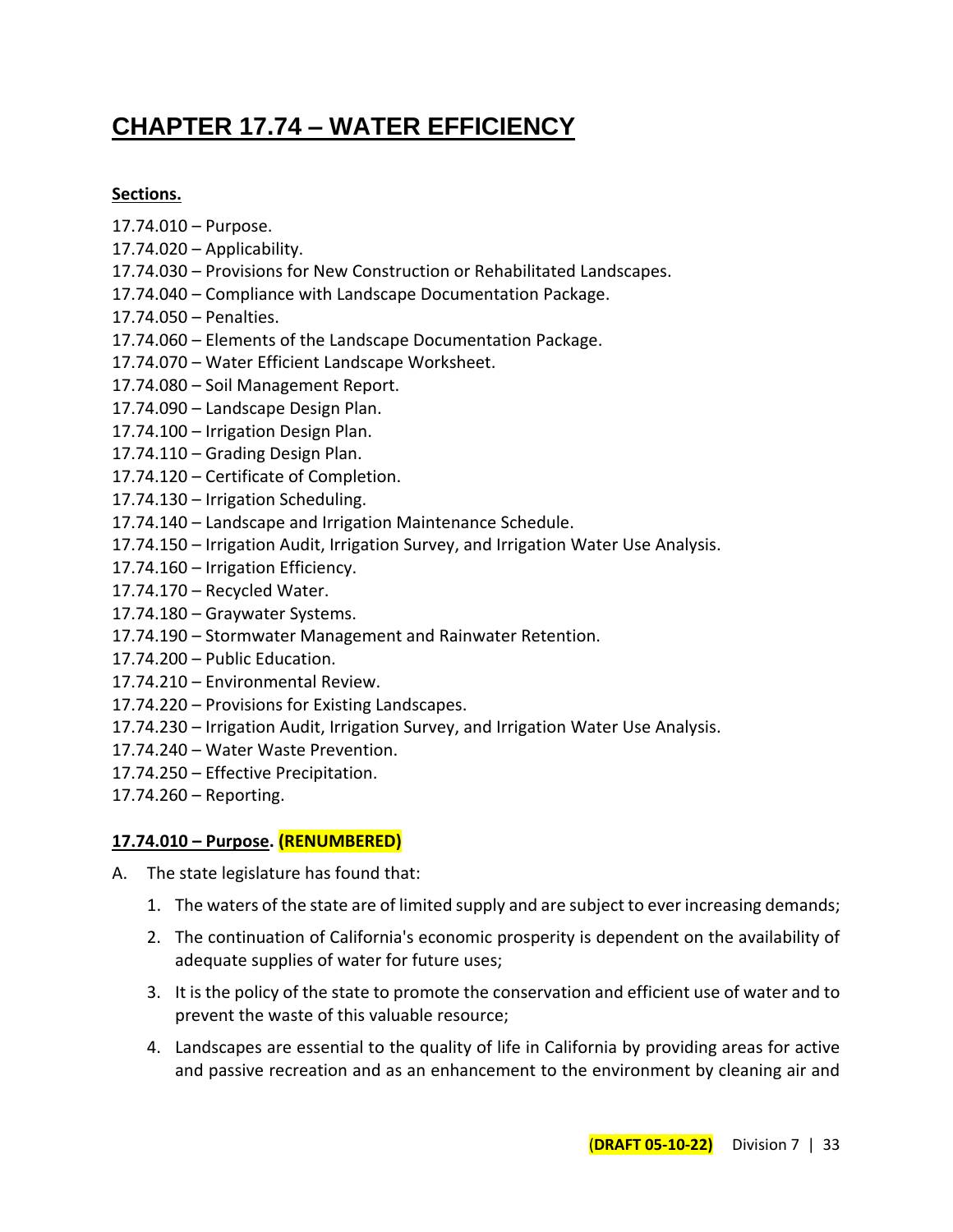water, preventing erosion, offering fire protection and replacing ecosystems lost to development;

- 5. Landscape design, installation, maintenance and management can and should be water efficient; and
- 6. Section 2 of Article X of the California Constitution specifies that the right to use water is limited to the amount reasonably required for the beneficial use to be served and the right does not and shall not extend to waste or unreasonable method of use.
- B. Consistent with these legislative findings, the purpose of the Model Water Efficiency Landscape Ordinance (MWELO) is to:
	- 1. Promote the values and benefits of landscaping practices that integrate and go beyond the conservation and efficient use of water;
	- 2. Establish a structure for planning, designing, installing, maintaining and managing water efficient landscapes in new construction and rehabilitated projects by encouraging the use of a watershed approach that requires cross-sector collaboration of industry, government and property owners to achieve the many benefits possible;
	- 3. Establish provisions for water management practices and water waste prevention for existing landscapes;
	- 4. Use water efficiently without waste by setting a maximum applied water allowance as an upper limit for water use and reduce water use to the lowest practical amount;
	- 5. Promote the benefits of consistent landscape ordinances with neighboring local and regional agencies;
	- 6. Encourage local agencies and water purveyors to use economic incentives that promote the efficient use of water, such as implementing a tiered-rate structure; and
	- 7. Encourage local agencies to designate the necessary authority that implements and enforces the provisions of this Chapter or its local landscape ordinance.
- C. Landscapes that are planned, designed, installed, managed and maintained with the watershed based approach can improve California's environmental conditions and provide benefits and realize sustainability goals. Such landscapes will make the urban environment resilient in the face of climatic extremes. Consistent with the legislative findings and purpose of this Chapter, conditions in the urban setting will be improved by:
	- 1. Creating the conditions to support life in the soil by reducing compaction, incorporating organic matter that increases water retention, and promoting productive plant growth that leads to more carbon storage, oxygen production, shade, habitat and esthetic benefits;
	- 2. Minimizing energy use by reducing irrigation water requirements, reducing reliance on petroleum based fertilizers and pesticides, and planting climate appropriate shade trees in urban areas;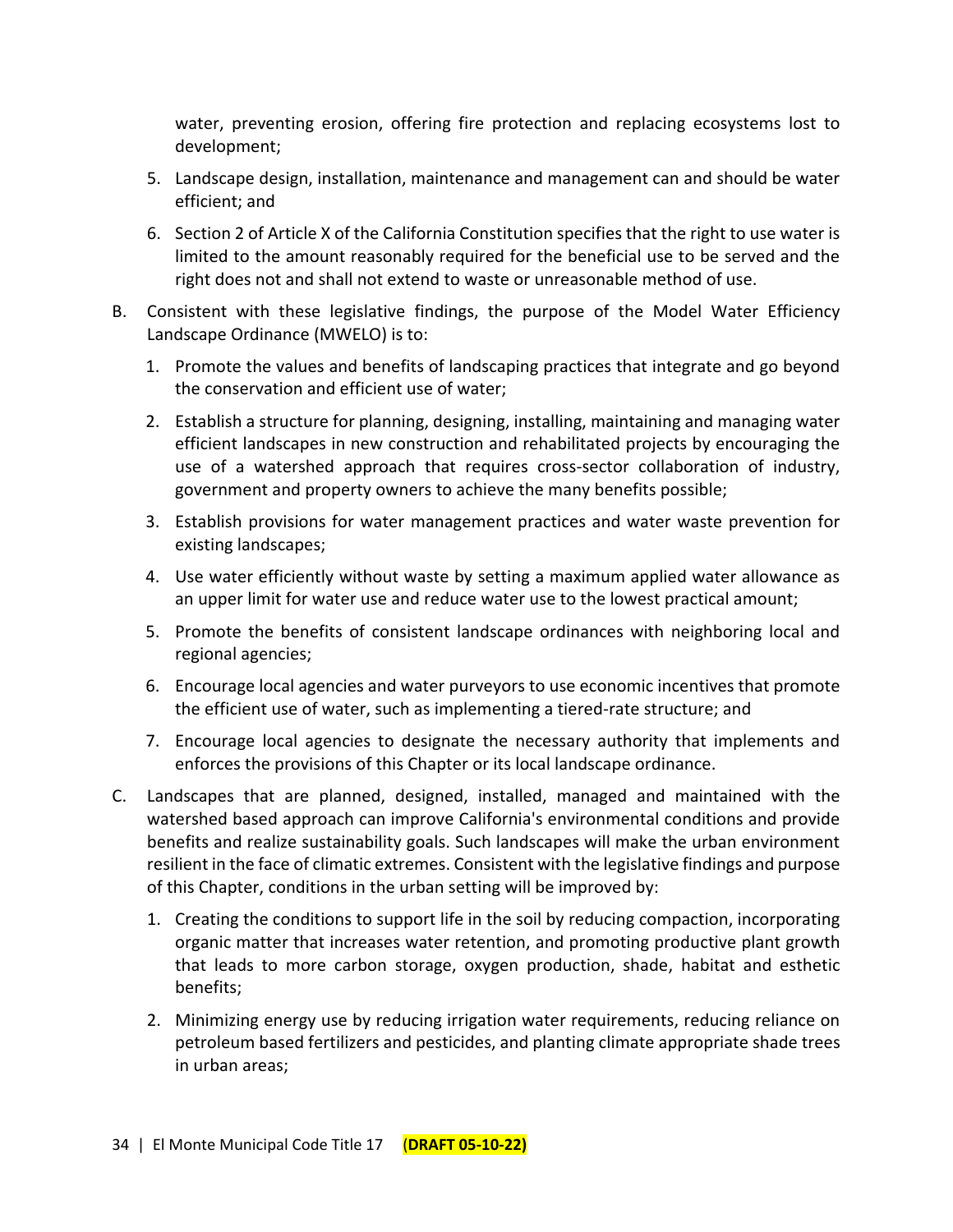- 3. Conserving water by capturing and reusing rainwater and graywater wherever possible and selecting climate appropriate plants that need minimal supplemental water after establishment;
- 4. Protecting air and water quality by reducing power equipment use and landfill disposal trips, selecting recycled and locally sourced materials, and using compost, mulch and efficient irrigation equipment to prevent erosion; and
- 5. Protecting existing habitat and creating new habitat by choosing local native plants, climate adapted non-natives and avoiding invasive plants. Utilizing integrated pest management with least toxic methods as the first course of action.

## **17.74.020 – Applicability. (RENUMBERED)**

- A. This Chapter shall apply to all of the following landscape projects:
	- 1. New construction projects with an aggregate landscape area equal to or greater than 500 square feet requiring a building or landscape permit, plan check or Design Review;
	- 2. Rehabilitated landscape projects with an aggregate landscape area equal to or greater than 2,500 square feet requiring a building or landscape permit, plan check, or Design Review; and
	- 3. Existing landscapes limited to Sections 17.74.220, 17.74.230, and 17.74.240 of this Chapter.
- B. Any project with an aggregate landscape area of 2,500 square feet or less may comply with the performance requirements of this Section or conform to the prescriptive measures contained in Table 17.74-5 on pages 7-57 to 7-59.
- C. For projects using treated or untreated graywater or rainwater captured on site, any lot or parcel within the project that has less than 2,500 square feet of landscape and meets the lot or parcel's landscape water requirement (estimated total water use) entirely with treated or untreated graywater or through stored rainwater captured on site is subject only to Table 17.74-5 Section (E) on pages 7-58 and 7-59. This Section does not apply to:
	- 1. Registered local, state or federal historical sites;
	- 2. Ecological restoration projects that do not require a permanent irrigation system;
	- 3. Mined-land reclamation projects that do not require a permanent irrigation system; or
	- 4. Existing plant collections, as part of botanical gardens and arboreta open to the public.

# **17.74.030 – Provisions for New Construction or Rehabilitated Landscapes. (RENUMBERED)**

A City may designate by mutual agreement, another agency, such as a water purveyor, to implement some or all of the requirements contained in this Section. Local agencies may collaborate with water purveyors to define each entity's specific responsibilities relating to this Chapter.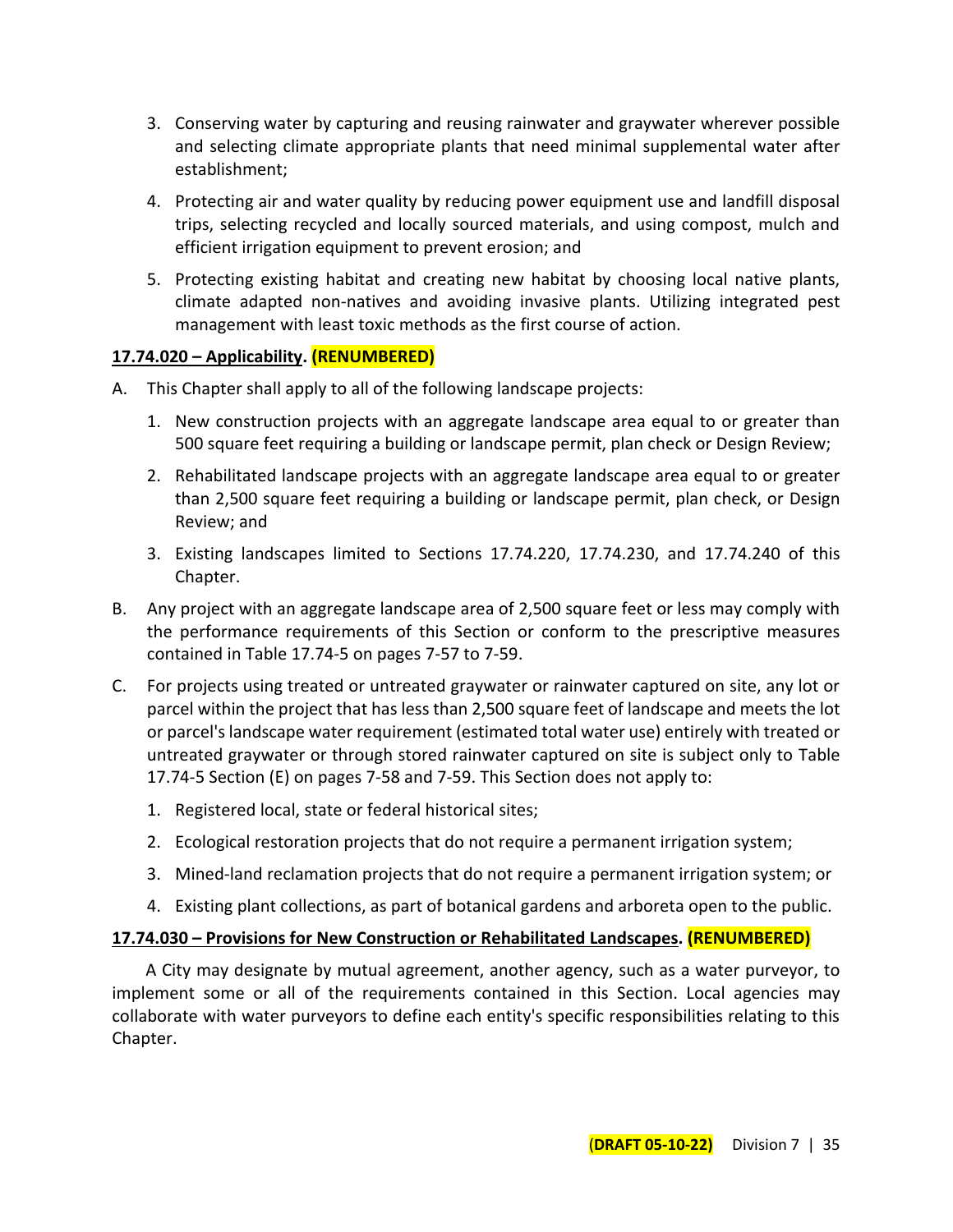## **17.74.040 – Compliance with Landscape Documentation Package. (RENUMBERED)**

- A. Prior to construction, the City shall:
	- 1. Provide the project applicant with the ordinance and procedures for permits, plan checks, or design reviews;
	- 2. Review the landscape documentation package submitted by the project applicant;
	- 3. Approve or deny the landscape documentation package;
	- 4. Issue a permit or approve the plan check or design review for the project applicant; and
	- 5. Upon approval of the landscape documentation package, submit a copy of the water efficient landscape worksheet to the local water purveyor.
- B. Prior to construction, the project applicant shall submit a landscape documentation package to the City.
- C. Upon approval of the landscape documentation package by the City, the project applicant shall:
	- 1. Receive a permit or approval of the plan check or Design Review and record the date of the permit in the certificate of completion;
	- 2. Submit a copy of the approved landscape documentation package along with the record drawings, and any other information to the property owner or his/her designee; and
	- 3. Submit a copy of the water efficient landscape worksheet to the local water purveyor.

#### **17.74.050 – Penalties. (RENUMBERED)**

A City may establish and administer penalties to the project applicant for non-compliance with the ordinance to the extent permitted by law.

#### **17.74.060 – Elements of the Landscape Documentation Package. (RENUMBERED)**

- A. The landscape documentation package shall include the following six (6) elements:
	- 1. Project information:
		- a. Date;
		- b. Project applicant;
		- c. Project address (if available, parcel and/or lot number(s));
		- d. Total landscape area (square feet);
		- e. Project type (e.g., new, rehabilitated, public, private, cemetery, homeownerinstalled);
		- f. Water supply type (e.g., potable, recycled, well) and identify the local retail water purveyor if the applicant is not served by a private well;
		- g. Checklist of all documents in landscape documentation package;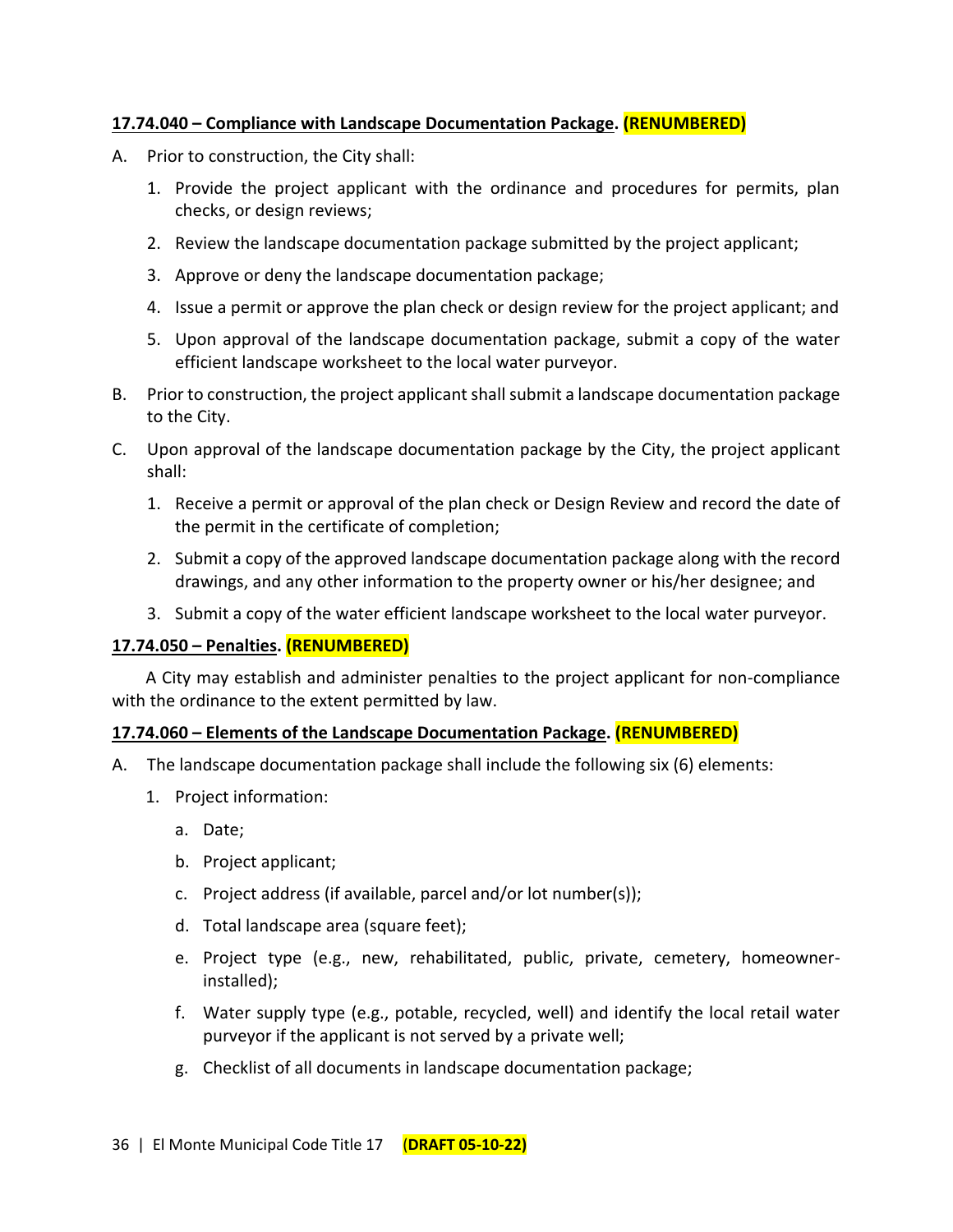- h. Project contacts to include contact information for the project applicant and property owner; and
- i. Applicant signature and date with statement, "I agree to comply with the requirements of the water efficient landscape ordinance and submit a complete landscape documentation package."
- 2. Water efficient landscape worksheet:
	- a. hydrozone information table;
	- b. water budget calculations:
		- i. Maximum Applied Water Allowance (MAWA); and
		- ii. Estimated Total Water Use (ETWU).
- 3. Soil management report;
- 4. Landscape design plan;
- 5. Irrigation design plan; and
- 6. Grading design plan.

#### **17.74.070 – Water Efficient Landscape Worksheet. (RENUMBERED)**

- A. A project applicant shall complete the water efficient landscape worksheet in Table 17.74-2 on page 7-54, which contains information on the plant factor, irrigation method, irrigation efficiency, and area associated with each hydrozone. Calculations are then made to show that the evapotranspiration adjustment factor (ETAF) for the landscape project does not exceed a factor of 0.55 for residential areas and 0.45 for nonresidential areas, exclusive of special landscape areas. The ETAF for a landscape project is based on the plant factors and irrigation methods selected. The maximum applied water allowance is calculated based on the maximum ETAF allowed (0.55 for residential areas and 0.45 for nonresidential areas) and expressed as annual gallons required. The estimated total water use (ETWU) is calculated based on the plants used and irrigation method selected for the landscape design. ETWU must be below the MAWA.
	- 1. In calculating the maximum applied water allowance and estimated total water use, a project applicant shall use the Reference Evapotranspiration (ETo) values found in Table 17.74-1 on page 7-53. Since the City of El Monte is not included in the list, it shall use data from other cities located nearby and in the same ETo.
- B. Water budget calculations shall adhere to the following requirements:
	- 1. The plant factor used shall be from Water Use Classification of Landscape Species (WUCOLS) or from horticultural researchers with academic institutions or professional associations as approved by the California Department of Water Resources (DWR). The plant factor ranges from 0 to 0.1 for very low water using plants, 0.1 to 0.3 for low water use plants, from 0.4 to 0.6 for moderate water use plants, and from 0.7 to 1.0 for high water use plants.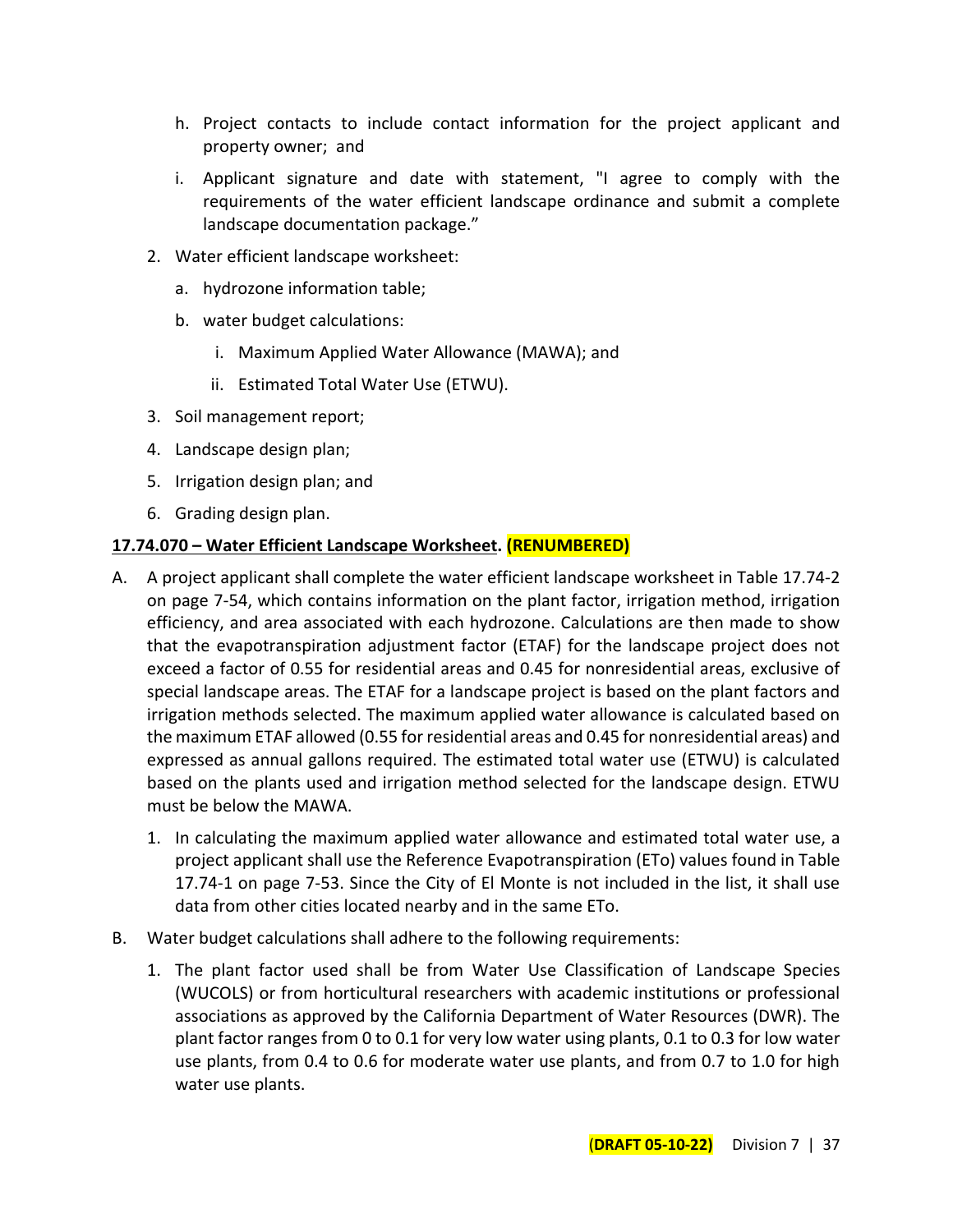- 2. All water features shall be included in the high water use hydrozone and temporarily irrigated areas shall be included in the low water use hydrozone.
- 3. All special landscape areas shall be identified and their water use calculated as shown in Table 17.74-2 on page 7-54.
- 4. ETAF for new and existing (non-rehabilitated) special landscape areas shall not exceed 1.0.

## **17.74.080 – Soil Management Report. (RENUMBERED)**

- A. In order to reduce runoff and encourage healthy plant growth, a soil management report shall be completed by the project applicant as follows:
	- 1. Submit soil samples to a laboratory for analyses and recommendations:
		- a. Soil sampling shall be conducted in accordance with laboratory protocol, including protocols regarding adequate sampling depth for the intended plants.
		- b. The soil analyses shall include:
			- i. Soil texture;
			- ii. Infiltration rate determined by laboratory test or soil texture infiltration rate table;
			- iii. pH;
			- iv. Total soluble salts;
			- v. Sodium;
			- vi. Percent organic matter; and
			- vii. Recommendations.
		- c. In projects with multiple landscape installations (i.e. production home developments) a soil sampling rate of one (1) in seven (7) lots or approximately 15 percent will satisfy this requirement. Large landscape projects shall sample at a rate equivalent to one (1) in seven (7) lots.
	- 2. The project applicant shall comply with one (1) of the following:
		- a. If significant mass grading is not planned, the soil analysis report shall be submitted to the City as part of the landscape documentation package; or
		- b. If significant mass grading is planned, the soil analysis report shall be submitted to the City as part of the certificate of completion.
	- 3. The soil analysis report shall be made available, in a timely manner, to the professionals preparing the landscape design plans and irrigation design plans to make any necessary adjustments to the design plans.
	- 4. The project applicant shall submit documentation verifying implementation of soil analysis report recommendations to the City with certificate of completion.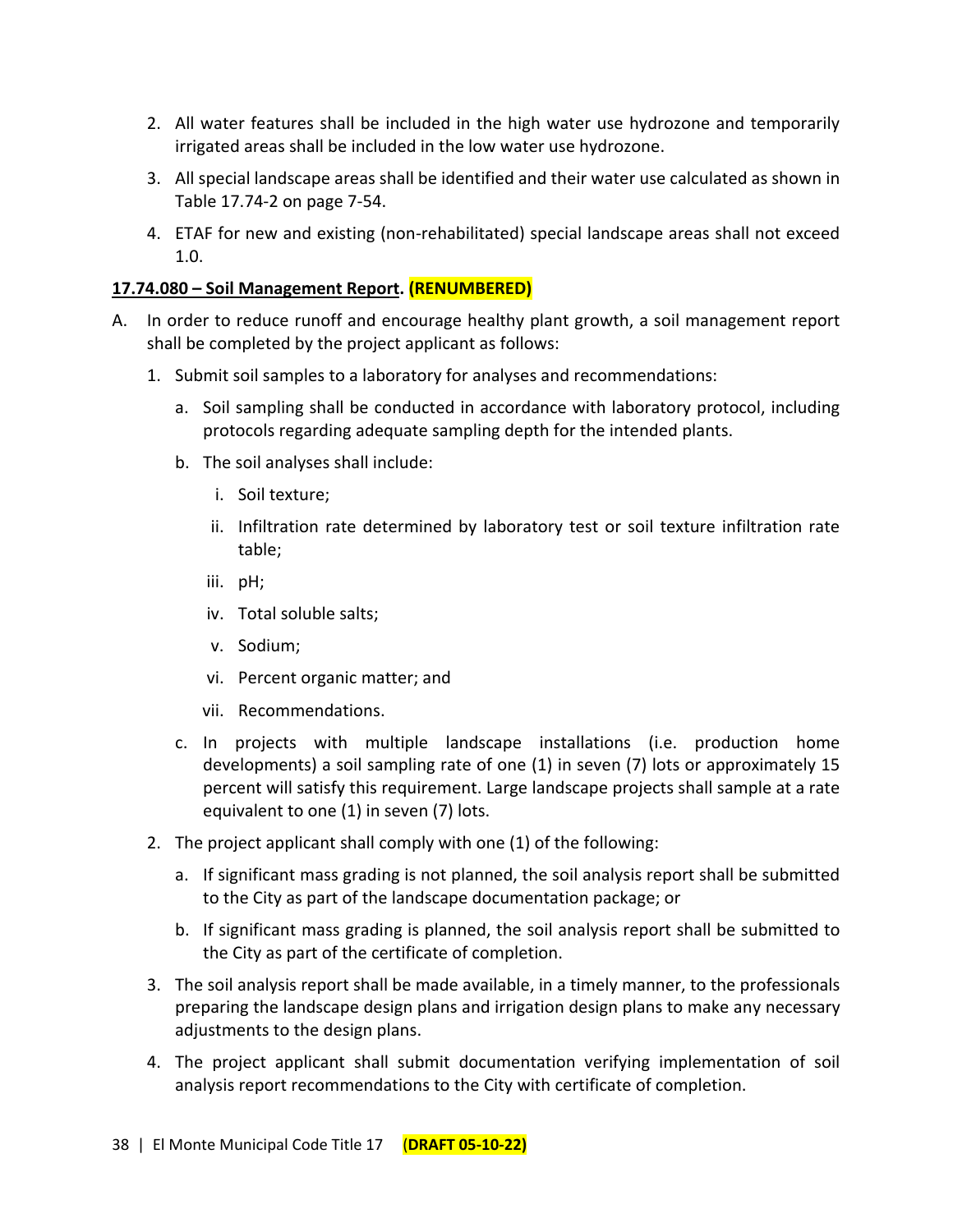## **17.74.090 – Landscape Design Plan. (RENUMBERED)**

- A. For the efficient use of water, a landscape shall be carefully designed and planned for the intended function of the project. A landscape design plan meeting the following design criteria shall be submitted as part of the landscape documentation package.
	- 1. Plant material:
		- a. Any plant may be selected for the landscape, providing the estimated total water use in the landscape area does not exceed the maximum applied water allowance. Methods to achieve water efficiency shall include one (1) or more of the following:
			- i. Protection and preservation of native species and natural vegetation;
			- ii. Selection of water-conserving plant, tree and turf species, especially local native plants;
			- iii. Selection of plants based on local climate suitability, disease and pest resistance;
			- iv. Selection of trees based on applicable local tree ordinances or tree shading guidelines, and size at maturity as appropriate for the planting area;
			- v. Selection of plants from local and regional landscape program plant lists; and
			- vi. Selection of plants from local fuel modification plan guidelines.
		- b. Each hydrozone shall have plant materials with similar water use, with the exception of hydrozones with plants of mixed water use, as specified in Subsection 17.74.100(a)(2)(D) of this Chapter.
		- c. Plants shall be selected and planted appropriately based upon their adaptability to the climatic, geologic, and topographical conditions of the project site. Methods to achieve water efficiency shall include one (1) or more of the following:
			- i. Use the sunset western climate zone system which takes into account temperature, humidity, elevation, terrain, latitude, and varying degrees of continental and marine influence on local climate;
			- ii. Recognize the horticultural attributes of plants i.e. mature plant size, invasive surface roots to minimize damage to property or infrastructure (e.g., buildings, sidewalks, power lines); allow for adequate soil volume for healthy root growth; and
			- iii. Consider the solar orientation for plant placement to maximize summer shade and winter solar gain.
		- d. Turf is not allowed on slopes greater than 25 percent where the toe of the slope is adjacent to an impermeable hardscape and where 25 percent means one (1) foot of vertical elevation change for every four (4) feet of horizontal length (rise divided by run  $\times$  100 = slope percent).
		- e. High water use plants, characterized by a plant factor of 0.7 to 1.0, are prohibited in street medians.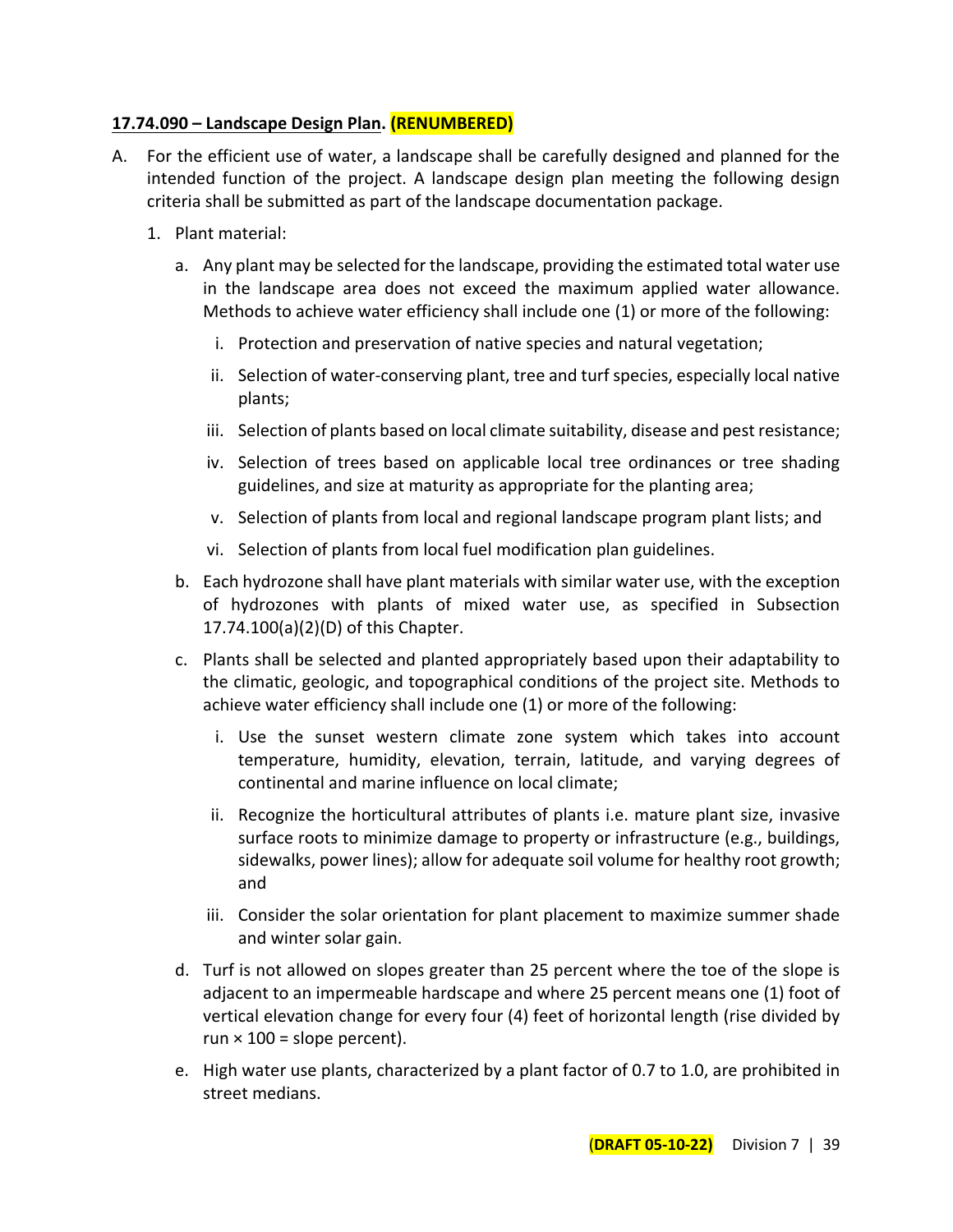- f. A landscape design plan for projects in fire-prone areas shall address fire safety and prevention. A defensible space or zone around a building or structure is required per Section 4291(a) and (b) of the Public Resources Code. Avoid fire-prone plant materials and highly flammable mulches. Refer to the local fuel modification plan guidelines.
- g. The use of invasive plant species, such as those listed by the California Invasive Plant Council, is strongly discouraged.
- h. The architectural guidelines of a common interest developments, which include community apartment projects, condominiums, planned developments and stock cooperatives, shall not prohibit or include conditions that have the effect of prohibiting the use of low-water use plants as a group.
- 2. Water feature:
	- a. Recirculating water systems shall be used for water features.
	- b. Where available, recycled water shall be used as a source for decorative water features.
	- c. Surface area of a water feature shall be included in the high water use hydrozone area of the water budget calculation.
	- d. Pool and spa covers shall be used when pool or spa is not in use to minimize the loss of water due to evaporation.
- 3. Soil preparation, mulch and amendments:
	- a. Prior to the planting of any materials, compacted soils shall be transformed to a friable condition. On engineered slopes, only amended planting holes need meet this requirement.
	- b. Soil amendments shall be incorporated according to recommendations of the soil report and what is appropriate for the plants selected (see Section 17.74.080 of this Chapter).
	- c. For landscape installations, compost at a rate of a minimum of four (4) cubic yards per 1,000 square feet of permeable area shall be incorporated to a depth of six (6) inches into the soil. Soils with greater than six (6) percent organic matter in the top six (6) inches of soil are exempt from adding compost and tilling.
	- d. A minimum three inch (3) layer of mulch shall be applied on all exposed soil surfaces of planting areas except in turf areas, creeping or rooting groundcovers, or direct seeding applications where mulch is contraindicated. To provide habitat for beneficial insects and other wildlife, up to five (5) percent of the landscape area may be left without mulch. Designated insect habitat must be included in the landscape design plan as such.
	- e. Stabilizing mulching products shall be used on slopes that meet current engineering standards.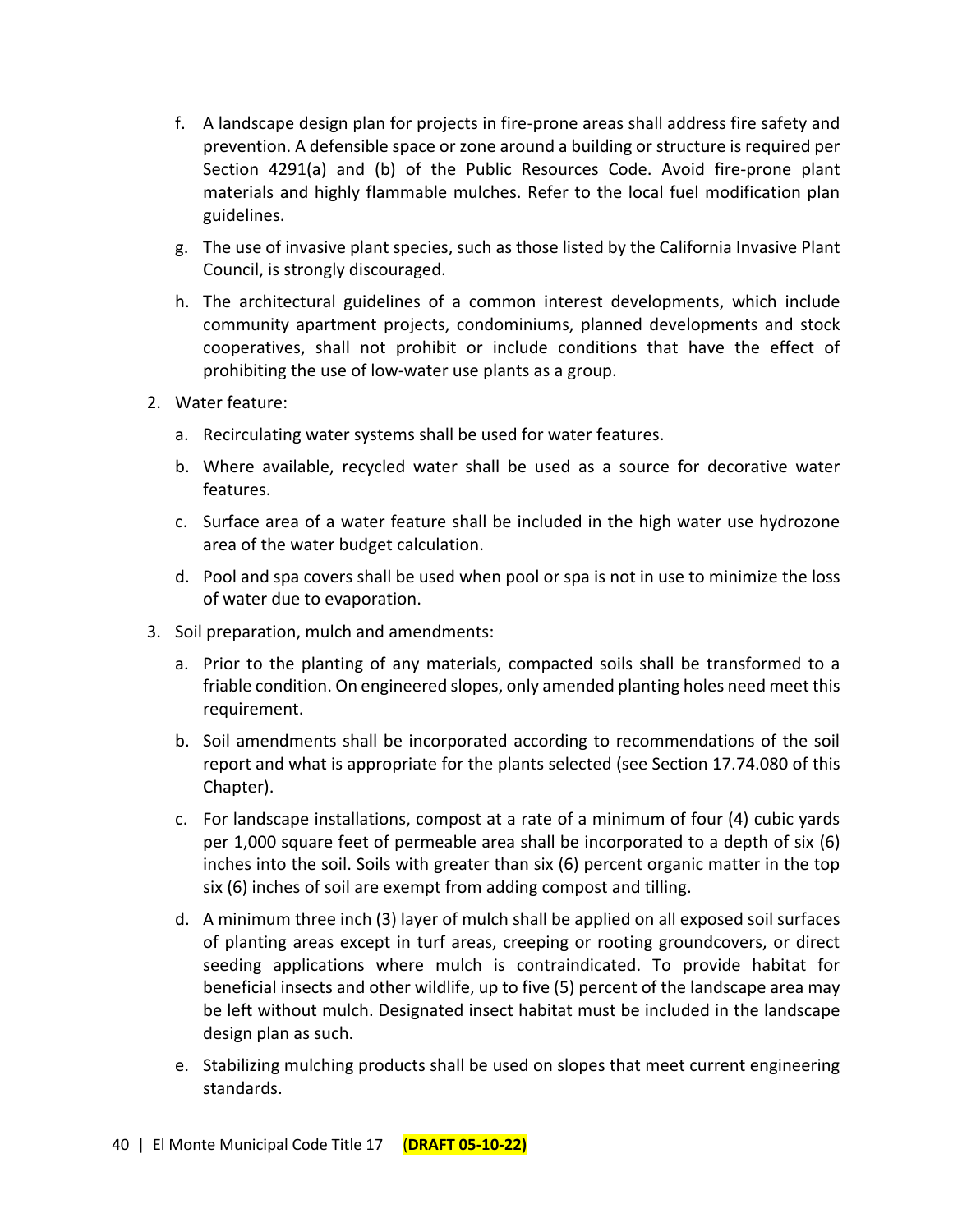- f. The mulching portion of the seed/mulch slurry in hydro-seeded applications shall meet the mulching requirement.
- g. Organic mulch materials made from recycled or post-consumer shall take precedence over inorganic materials or virgin forest products unless the recycled post-consumer organic products are not locally available. Organic mulches are not required where prohibited by local fuel modification plan guidelines or other applicable local ordinances.
- B. The landscape design plan, at a minimum, shall:
	- 1. Delineate and label each hydrozone by number, letter, or other method;
	- 2. Identify each hydrozone as low, moderate, high water, or mixed water use. Temporarily irrigated areas of the landscape shall be included in the low water use hydrozone for the water budget calculation;
	- 3. Identify recreational areas;
	- 4. Identify areas permanently and solely dedicated to edible plants;
	- 5. Identify areas irrigated with recycled water;
	- 6. Identify type of mulch and application depth;
	- 7. Identify soil amendments, type, and quantity;
	- 8. Identify type and surface area of water features;
	- 9. Identify hardscapes (pervious and non-pervious);
	- 10. Identify location, and installation details, and 24-hour retention or infiltration capacity of any applicable stormwater best management practices that encourage on-site retention and infiltration of stormwater. Project applicants shall refer to the City or regional Water Quality Control Board for information on any applicable stormwater technical requirements. Stormwater best management practices are encouraged in the landscape design plan and examples are provided in Section 17.74.190 of this Chapter;
	- 11. Identify any applicable rain harvesting or catchment technologies, as discussed in Section 17.74.190 of this Chapter and their 24-hour retention or infiltration capacity;
	- 12. Identify any applicable graywater discharge piping, system components and area(s) of distribution;
	- 13. Contain the following statement: "I have complied with the criteria of the ordinance and applied them for the efficient use of water in the landscape design plan;" and
	- 14. Bear the signature of a licensed landscape architect, licensed landscape contractor, or any other person authorized to design a landscape (See Sections 5500.1, 5615, 5641, 5641.1, 5641.2, 5641.3, 5641.4, 5641.5, 5641.6, 6701, 7027.5 of the Business and Professions Code, Section 832.27 of Title 16 of the California Code of Regulations, and Section 6721 of the Food and Agriculture Code).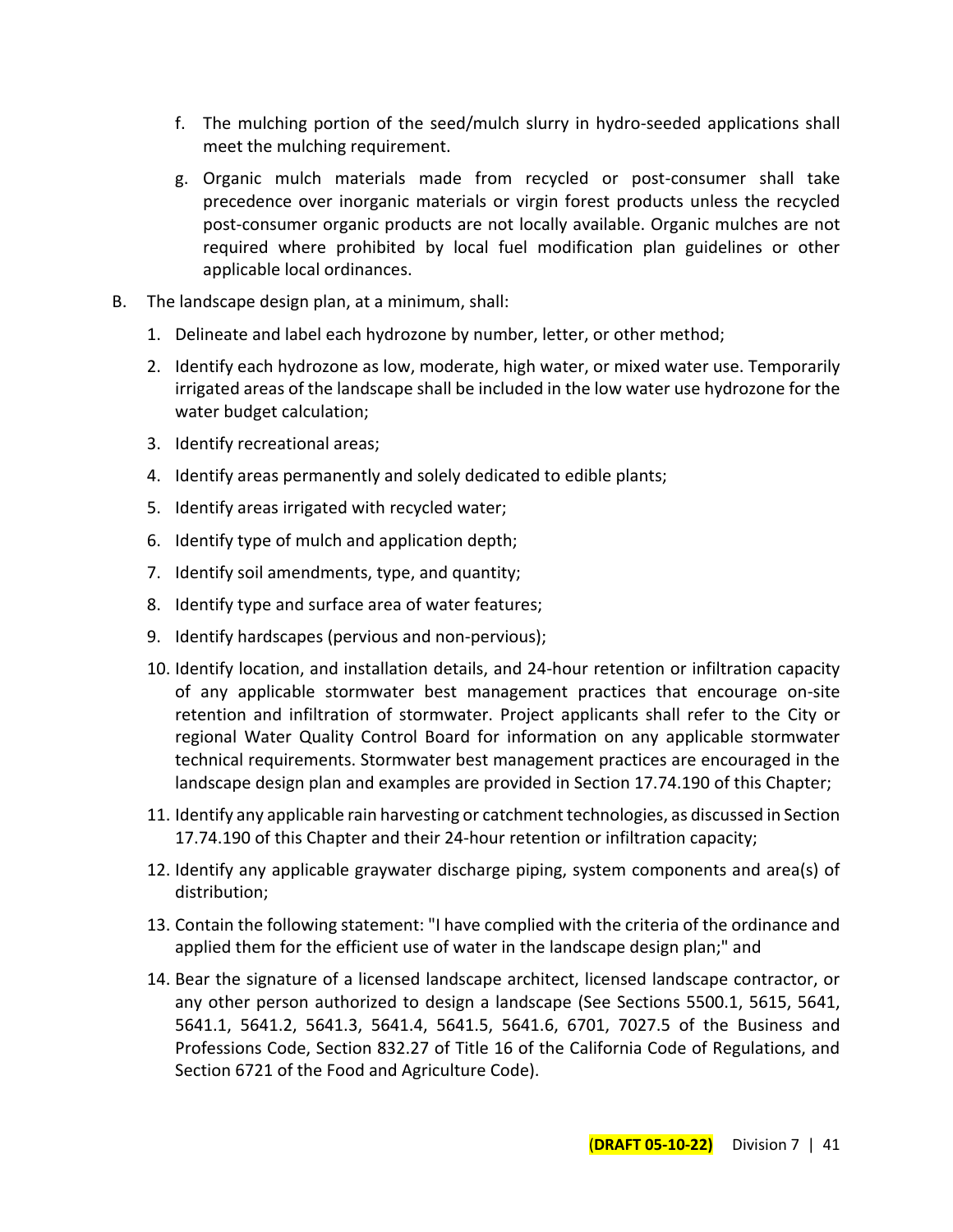## **17.74.100 – Irrigation Design Plan. (RENUMBERED)**

- A. This Section applies to landscaped areas requiring permanent irrigation, not areas that require temporary irrigation solely for the plant establishment period. For the efficient use of water, an irrigation system shall meet all the requirements listed in this Section and the manufacturers' recommendations. The irrigation system and its related components shall be planned and designed to allow for proper installation, management, and maintenance. An irrigation design plan meeting the following design criteria shall be submitted as part of the landscape documentation package.
	- 1. System:
		- a. Landscape water meters, defined as either a dedicated water service meter or private submeter, shall be installed for all nonresidential irrigated landscapes of 1,000 square feet but not more than 5,000 square feet (the level at which Water Code 535 applies) and residential irrigated landscapes of 5,000 square feet or greater. A landscape water meter may be either:
			- i. A customer service meter dedicated to landscape use provided by the local water purveyor; or
			- ii. A privately owned meter or submeter.
		- b. Automatic irrigation controllers utilizing either evapotranspiration or soil moisture sensor data utilizing non-volatile memory shall be required for irrigation scheduling in all irrigation systems.
		- c. If the water pressure is below or exceeds the recommended pressure of the specified irrigation devices, the installation of a pressure regulating device is required to ensure that the dynamic pressure at each emission device is within the manufacturer's recommended pressure range for optimal performance.
			- i. If the static pressure is above or below the required dynamic pressure of the irrigation system, pressure-regulating devices such as inline pressure regulators, booster pumps, or other devices shall be installed to meet the required dynamic pressure of the irrigation system.
			- ii. Static water pressure, dynamic or operating pressure, and flow reading of the water supply shall be measured at the point of connection. These pressure and flow measurements shall be conducted at the design stage. If the measurements are not available at the design stage, the measurements shall be conducted at installation.
		- d. Sensors (rain, freeze, wind, etc.), either integral or auxiliary, that suspend or alter irrigation operation during unfavorable weather conditions shall be required on all irrigation systems, as appropriate for local climatic conditions. Irrigation should be avoided during windy or freezing weather or during rain.
		- e. Manual shut-off valves (such as a gate valve, ball valve, or butterfly valve) shall be required, as close as possible to the point of connection of the water supply, to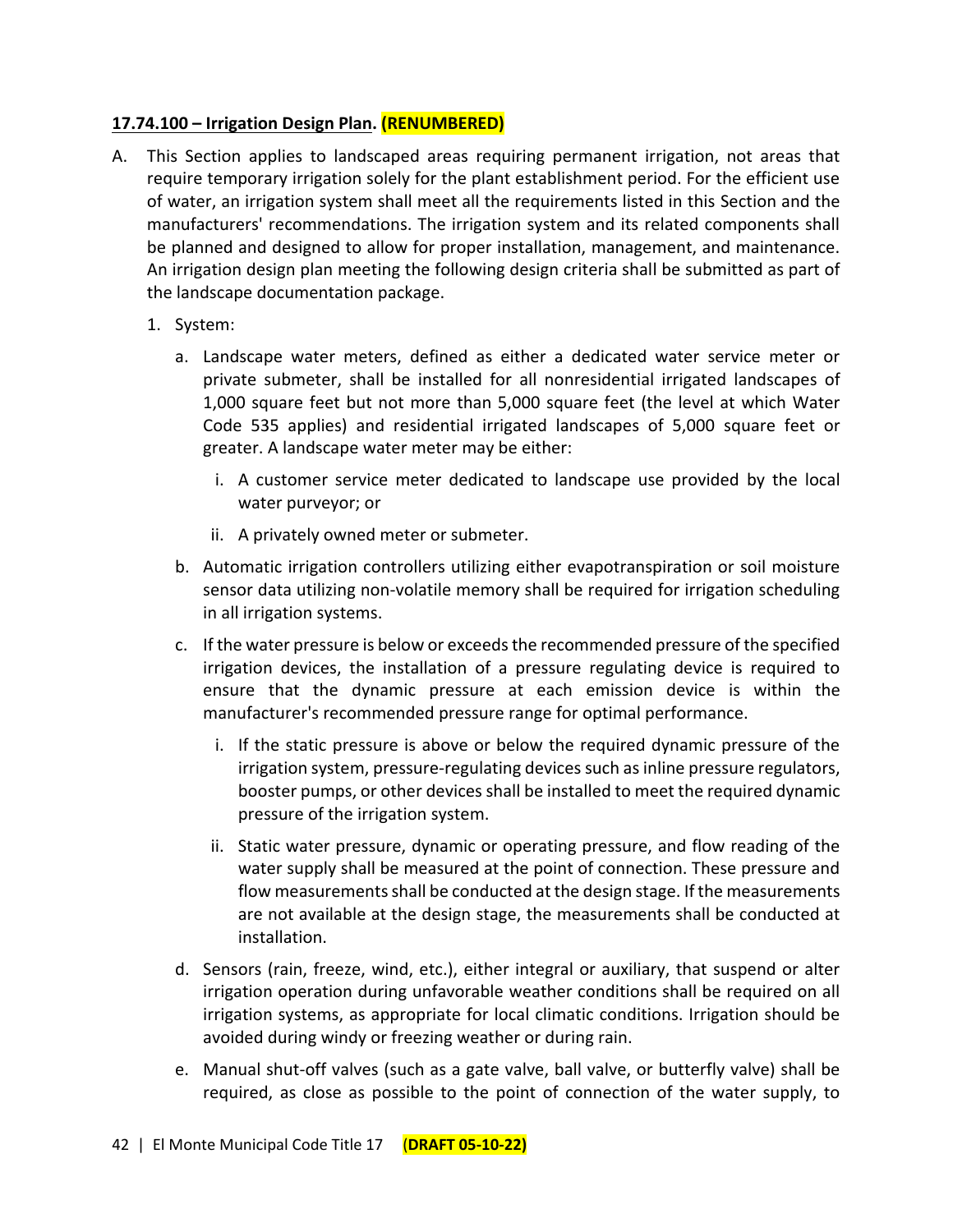minimize water loss in case of an emergency (such as a main line break) or routine repair.

- f. Backflow prevention devices shall be required to protect the water supply from contamination by the irrigation system. The project applicant shall refer to Section 13.08.040 (Backflow Prevention Devices) for additional backflow prevention requirements.
- g. Flow sensors that detect high flow conditions created by system damage or malfunction are required for all on nonresidential landscapes and residential landscapes of 5,000 square feet or larger.
- h. Master shut-off valves are required on all projects except landscapes that make use of technologies that allow for the individual control of sprinklers that are individually pressurized in a system equipped with low pressure shut down features.
- i. The irrigation system shall be designed to prevent runoff, low head drainage, overspray, or other similar conditions where irrigation water flows onto nontargeted areas, such as adjacent property, non-irrigated areas, hardscapes, roadways, or structures.
- j. Relevant information from the soil management plan, such as soil type and infiltration rate, shall be utilized when designing irrigation systems.
- k. The design of the irrigation system shall conform to the hydrozones of the landscape design plan.
- l. The irrigation system must be designed and installed to meet, at a minimum, the irrigation efficiency criteria as described in Section 17.74.070 of this Chapter regarding the maximum applied water allowance.
- m. All irrigation emission devices must meet the requirements set in the American National Standards Institute (ANSI) standard, American Society of Agricultural and Biological Engineers'/International Code Council's (ASABE/ICC) 802-2014 "Landscape Irrigation Sprinkler and Emitter Standard." All sprinkler heads installed in the landscape must document a distribution uniformity low quarter of 0.65 or higher using the protocol defined in ASABE/ICC 802-2014.
- n. It is highly recommended that the project applicant or City inquire with the local water purveyor about peak water operating demands (on the water supply system) or water restrictions that may impact the effectiveness of the irrigation system.
- o. In mulched planting areas, the use of low volume irrigation is required to maximize water infiltration into the root zone.
- p. Sprinkler heads and other emission devices shall have matched precipitation rates, unless otherwise directed by the manufacturer's recommendations.
- q. Head to head coverage is recommended. However, sprinkler spacing shall be designed to achieve the highest possible distribution uniformity using the manufacturer's recommendations.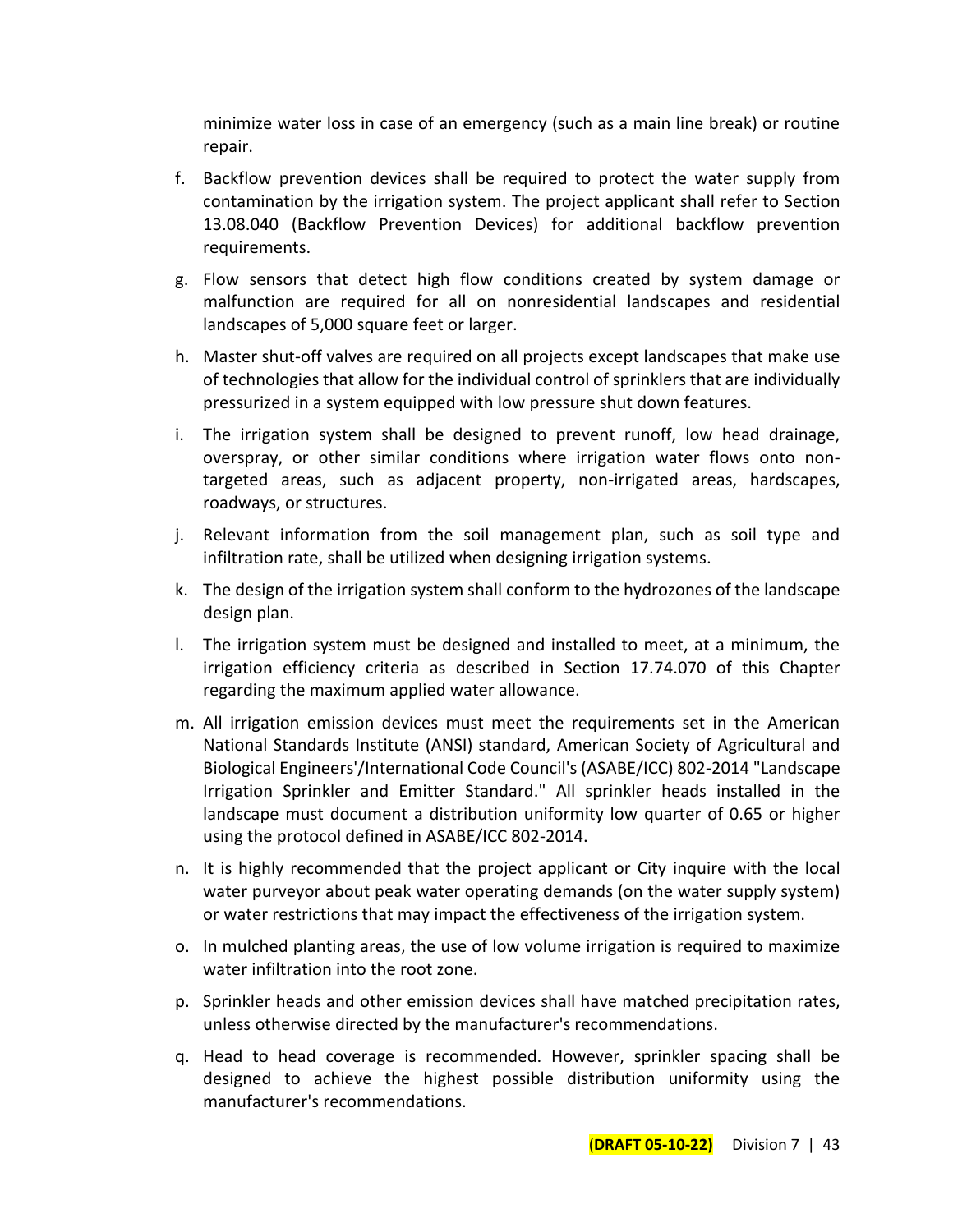- r. Swing joints or other riser-protection components are required on all risers subject to damage that are adjacent to hardscapes or in high traffic areas of turfgrass.
- s. Check valves or anti-drain valves are required on all sprinkler heads where low point drainage could occur.
- t. Areas less than ten (10) feet in width in any direction shall be irrigated with subsurface irrigation or other means that produces no runoff or overspray.
- u. Overhead irrigation shall not be permitted within 24 inches of any non-permeable surface. Allowable irrigation within the setback from non-permeable surfaces may include drip, drip line, or other low flow non-spray technology. The setback area may be planted or unplanted. The surfacing of the setback may be mulch, gravel, or other porous material. These restrictions may be modified if:
	- i. The landscape area is adjacent to permeable surfacing and no runoff occurs;
	- ii. The adjacent non-permeable surfaces are designed and constructed to drain entirely to landscaping; or
	- iii. The irrigation designer specifies an alternative design or technology, as part of the landscape documentation package and clearly demonstrates strict adherence to irrigation system design criteria in Subsections 17.74.100 (A)(1)(h) and  $(A)(1)(i)$  above. Prevention of overspray and runoff must be confirmed during the irrigation audit.
- v. Slopes greater than 25 percent shall not be irrigated with an irrigation system with an application rate exceeding 0.75 inches per hour. This restriction may be modified if the landscape designer specifies an alternative design or technology, as part of the landscape documentation package, and clearly demonstrates no runoff or erosion will occur. Prevention of runoff and erosion must be confirmed during the irrigation audit.
- 2. Hydrozone.
	- a. Each valve shall irrigate a hydrozone with similar site, slope, sun exposure, soil conditions, and plant materials with similar water use.
	- b. Sprinkler heads and other emission devices shall be selected based on what is appropriate for the plant type within that hydrozone.
	- c. Where feasible, trees shall be placed on separate valves from shrubs, groundcovers, and turf to facilitate the appropriate irrigation of trees. The mature size and extent of the root zone shall be considered when designing irrigation for the tree.
	- d. Individual hydrozones that mix plants of moderate and low water use, or moderate and high water use, may be allowed if:
		- i. Plant factor calculation is based on the proportions of the respective plant water uses and their plant factor; or
		- ii. The plant factor of the higher water using plant is used for calculations.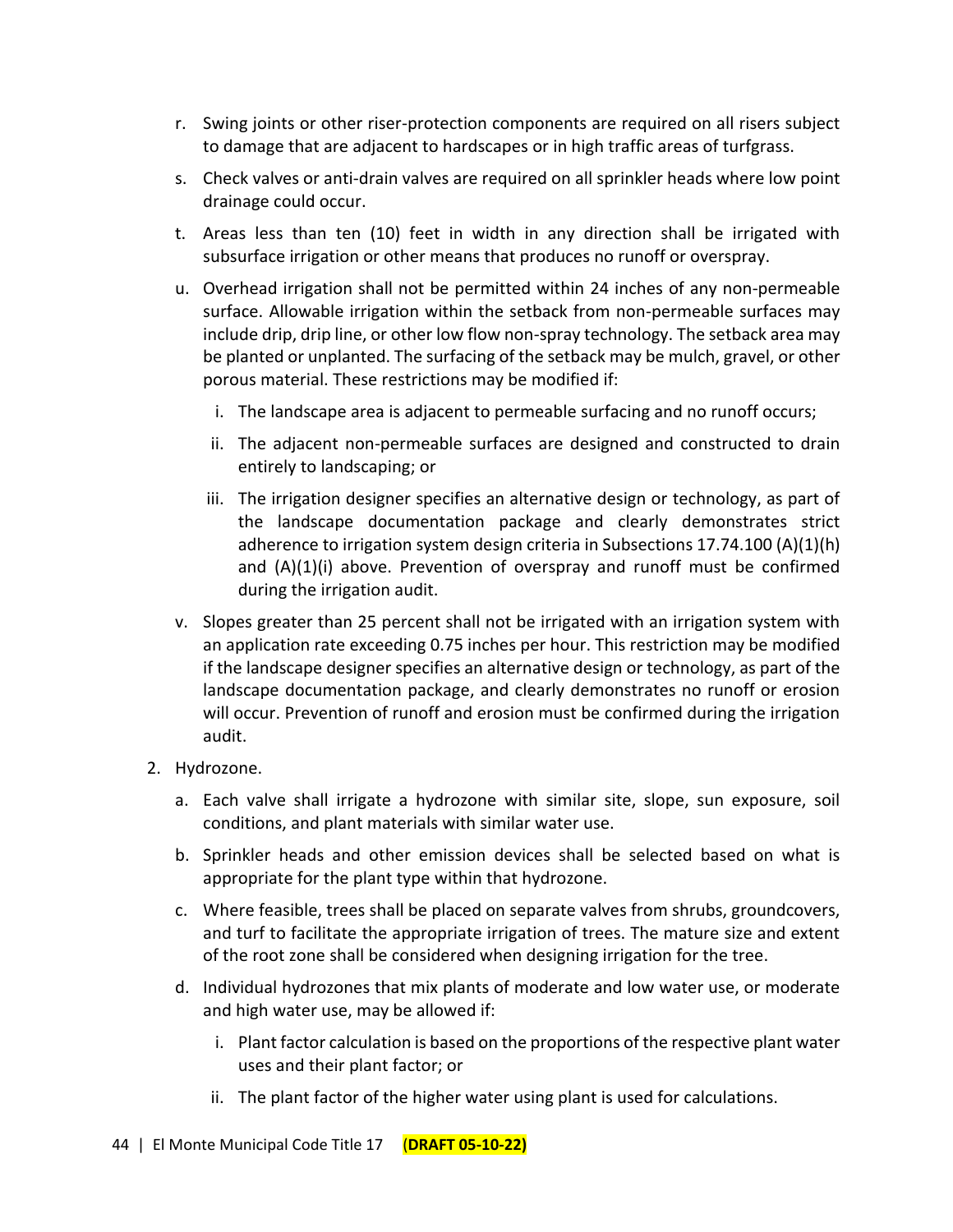- e. Individual hydrozones that mix high and low water use plants shall not be permitted.
- f. On the landscape design plan and irrigation design plan, hydrozone areas shall be designated by number, letter, or other designation. On the irrigation design plan, designate the areas irrigated by each valve, and assign a number to each valve. Use this valve number in the hydrozone information table (see Table 17.74-2 on page 7-54). This table can also assist with the irrigation audit and programming the controller.
- B. The irrigation design plan, at a minimum, shall contain:
	- 1. Location and size of separate water meters for landscape;
	- 2. Location, type and size of all components of the irrigation system, including controllers, main and lateral lines, valves, sprinkler heads, moisture sensing devices, rain switches, quick couplers, pressure regulators, and backflow prevention devices;
	- 3. Static water pressure at the point of connection to the public water supply;
	- 4. Flow rate (gallons per minute), application rate (inches per hour), and design operating pressure (pressure per square inch) for each station;
	- 5. Recycled water irrigation systems as specified in Section 17.74.170 of this Chapter;
	- 6. The following statement: "I have complied with the criteria of the ordinance and applied them accordingly for the efficient use of water in the irrigation design plan"; and
	- 7. The signature of a licensed landscape architect, certified irrigation designer, licensed landscape contractor, or any other person authorized to design an irrigation system (See Sections 5500.1, 5615, 5641, 5641.1, 5641.2, 5641.3, 5641.4, 5641.5, 5641.6, 6701, 7027.5 of the Business and Professions Code, Section 832.27 of Title 16 of the California Code of Regulations, and Section 6721 of the Food and Agricultural Code).

## **17.74.110 – Grading Design Plan. (RENUMBERED)**

- A. For the efficient use of water, grading of a project site shall be designed to minimize soil erosion, runoff, and water waste. A grading plan shall be submitted as part of the landscape documentation package. A comprehensive grading plan prepared by a civil engineer for other City permits satisfies this requirement.
	- 1. The project applicant shall submit a landscape grading plan that indicates finished configurations and elevations of the landscape area including:
		- a. Height of graded slopes;
		- b. Drainage patterns;
		- c. Pad elevations;
		- d. Finish grade; and
		- e. Stormwater retention improvements, if applicable.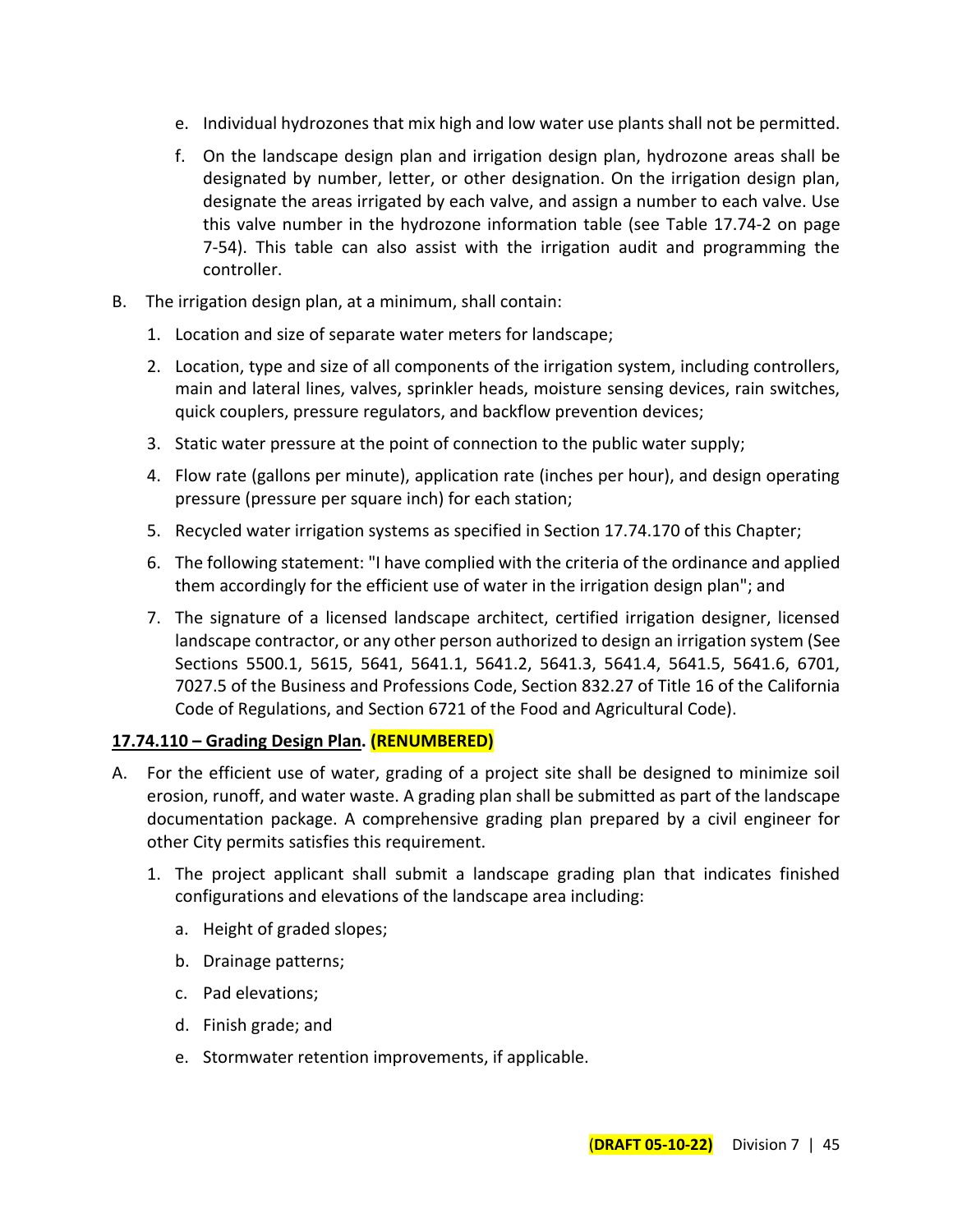- 2. To prevent excessive erosion and runoff, it is highly recommended that project applicants:
	- a. Grade so that all irrigation and normal rainfall remains within property lines and does not drain on to non-permeable hardscapes;
	- b. Avoid disruption of natural drainage patterns and undisturbed soil; and
	- c. Avoid soil compaction in landscape areas.
- 3. The grading design plan shall contain the following statement: "I have complied with the criteria of the ordinance and applied them accordingly for the efficient use of water in the grading design plan" and shall bear the signature of a licensed professional as authorized by law.

## **17.74.120 – Certificate of Completion. (RENUMBERED)**

- A. The certificate of completion (see Table 17.74-4 on pages 7-55 to 7-57 for a sample certificate) shall include the following six (6) elements:
	- 1. Project information sheet that contains:
		- a. Date;
		- b. Project name;
		- c. Project applicant name, telephone, and mailing address;
		- d. Project address and location; and
		- e. Property owner name, telephone, and mailing address.
	- 2. Certification by either the signer of the landscape design plan, the signer of the irrigation design plan, or the licensed landscape contractor that the landscape project has been installed per the approved landscape documentation package:
		- a. Where there have been significant changes made in the field during construction, these "as-built" or record drawings shall be included with the certification.
		- b. A diagram of the irrigation plan showing hydrozones shall be kept with the irrigation controller for subsequent management purposes.
	- 3. Irrigation scheduling parameters used to set the controller (see Section 17.74.130 of this Chapter).
	- 4. Landscape and irrigation maintenance schedule (see Section 17.74.140 of this Chapter).
	- 5. Irrigation audit report (see Section 17.74.150 of this Chapter); and
	- 6. Soil analysis report, if not submitted with landscape documentation package, and documentation verifying implementation of soil report recommendations (see Section 17.74.080 of this Chapter).
- B. The project applicant shall:
	- 1. Submit the signed certificate of completion to the City for review;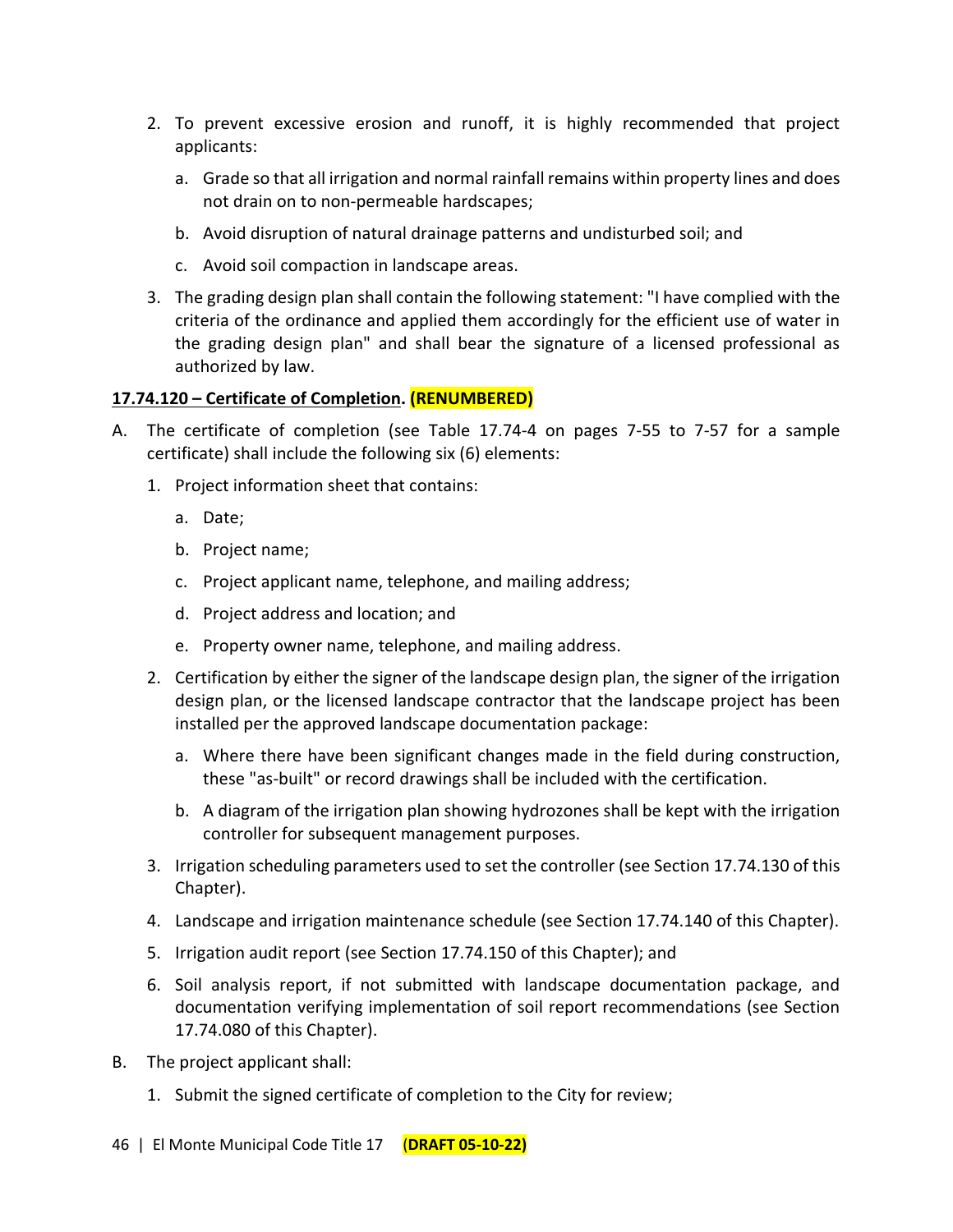- 2. Ensure that copies of the approved certificate of completion are submitted to the local water purveyor and property owner or his or her designee.
- C. The Community Development Director shall:
	- 1. Receive the signed certificate of completion from the project applicant; and
	- 2. Approve or deny the Certificate of Completion. Community Development Director decisions regarding this Chapter are appealable to the Planning Commission. The Planning Commission's decisions shall be final. Refer to Section 17.10.100 (General Regulations – Ability to Appeal) of this Title for additional information.

#### **17.74.130 – Irrigation Scheduling. (RENUMBERED)**

- A. For the efficient use of water, all irrigation schedules shall be developed, managed, and evaluated to utilize the minimum amount of water required to maintain plant health. Irrigation schedules shall meet the following criteria:
	- 1. Irrigation scheduling shall be regulated by automatic irrigation controllers.
	- 2. Overhead irrigation shall be scheduled between 8:00 p.m. and 10:00 a.m. unless weather conditions prevent it. If allowable hours of irrigation differ from the local water purveyor, the stricter of the two shall apply. Operation of the irrigation system outside the normal watering window is allowed for auditing and system maintenance.
	- 3. For implementation of the irrigation schedule, particular attention must be paid to irrigation run times, emission device, flow rate, and current ETo, so that applied water meets the estimated total water use. Total annual applied water shall be less than or equal to maximum applied water allowance (MAWA). Actual irrigation schedules shall be regulated by automatic irrigation controllers using current ETo data (e.g. California Irrigation Management Information System (CIMIS)) or soil moisture sensor data.
	- 4. Parameters used to set the automatic controller shall be developed and submitted for each of the following:
		- a. The plant establishment period;
		- b. The established landscape; and
		- c. Temporarily irrigated areas.
	- 5. Each irrigation schedule shall consider for each station all of the following that apply:
		- a. Irrigation interval (days between irrigation);
		- b. Irrigation run times (hours or minutes per irrigation event to avoid runoff);
		- c. Number of cycle starts required for each irrigation event to avoid runoff;
		- d. Amount of applied water scheduled to be applied on a monthly basis;
		- e. Application rate setting;
		- f. Root depth setting;
		- g. Plant type setting;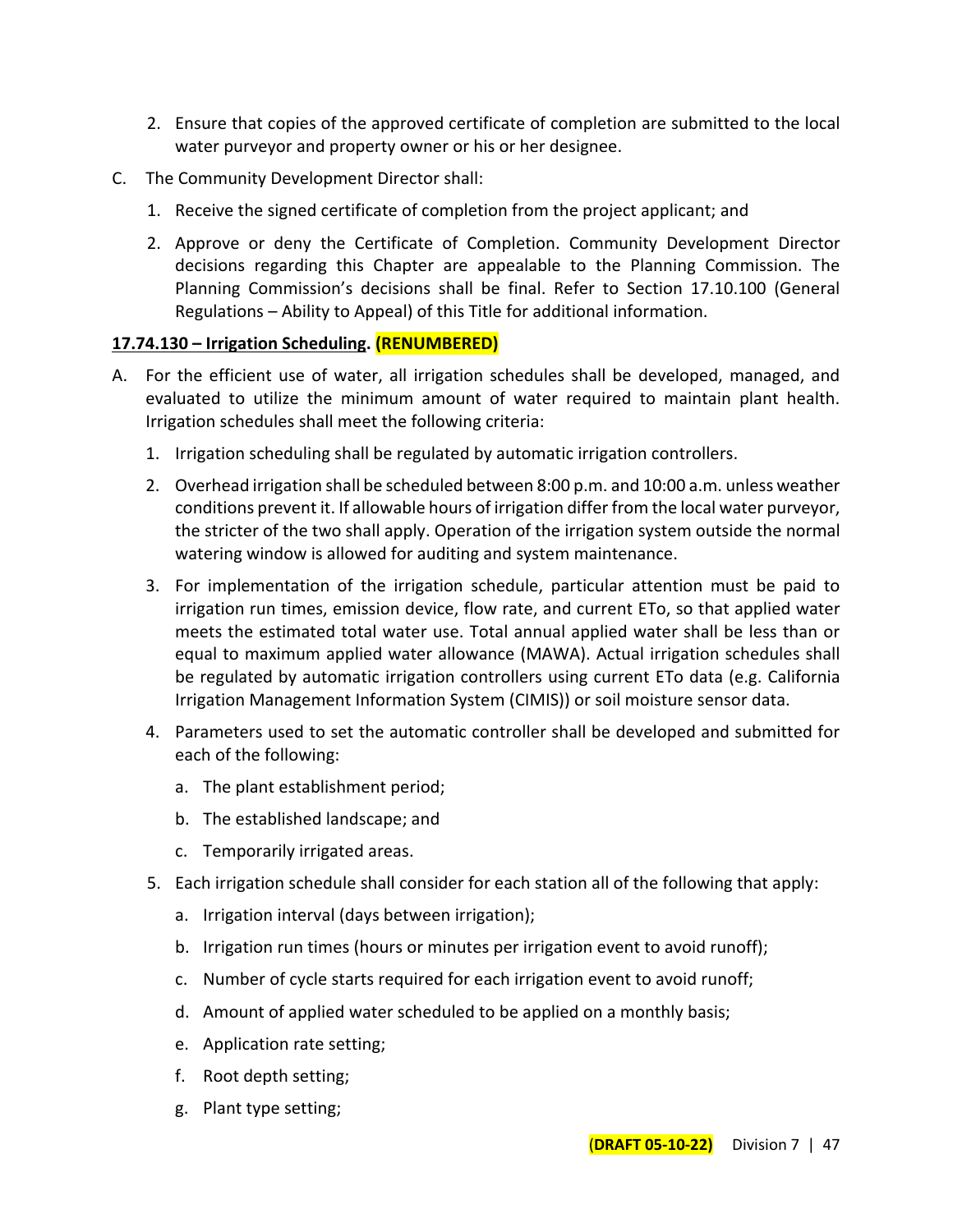- h. Soil type;
- i. Slope factor setting;
- j. Shade factor setting; and
- k. Irrigation uniformity or efficiency setting.

## **17.74.140 – Landscape and Irrigation Maintenance Schedule. (RENUMBERED)**

- A. Landscapes shall be maintained to ensure water use efficiency. A regular maintenance schedule shall be submitted with the certificate of completion.
- B. A regular maintenance schedule shall include, but not be limited to, routine inspection; auditing, adjustment and repair of the irrigation system and its components; aerating and dethatching turf areas; topdressing with compost, replenishing mulch; fertilizing; pruning; weeding in all landscape areas, and removing and obstructions to emission devices. Operation of the irrigation system outside the normal watering window is allowed for auditing and system maintenance,
- C. Repair of all irrigation equipment shall be done with the originally installed components or their equivalents or with components with greater efficiency.
- D. A project applicant is encouraged to implement established landscape industry sustainable best practices or environmentally-friendly practices for all landscape maintenance activities.

#### **17.74.150 – Irrigation Audit, Irrigation Survey, and Irrigation Water Use Analysis. (RENUMBERED)**

- A. All landscape irrigation audits shall be conducted by a City landscape irrigation auditor or a third party certified landscape irrigation auditor. Landscape audits shall not be conducted by the person who designed the landscape or installed the landscape.
- B. In large projects or projects with multiple landscape installations (i.e. production home developments) an auditing rate of one (1) in seven (7) lots or approximately 15 percent will satisfy this requirement.
- C. For new construction and rehabilitated landscape projects, the following shall occur as described in Chapter 17.152 (General Definitions):
	- 1. The project applicant shall submit an irrigation audit report with the certificate of completion to the City that may include, but is not limited to: inspection, system tuneup, system test with distribution uniformity, reporting overspray or run off that causes overland flow, and preparation of an irrigation schedule, including configuring irrigation controllers with application rate, soil types, plant factors, slope, exposure and any other factors necessary for accurate programming; and
	- 2. The City shall administer programs that may include, but not be limited to, irrigation water use analysis, irrigation audits, and irrigation surveys for compliance with the maximum applied water allowance.

#### **17.74.160 – Irrigation Efficiency. (RENUMBERED)**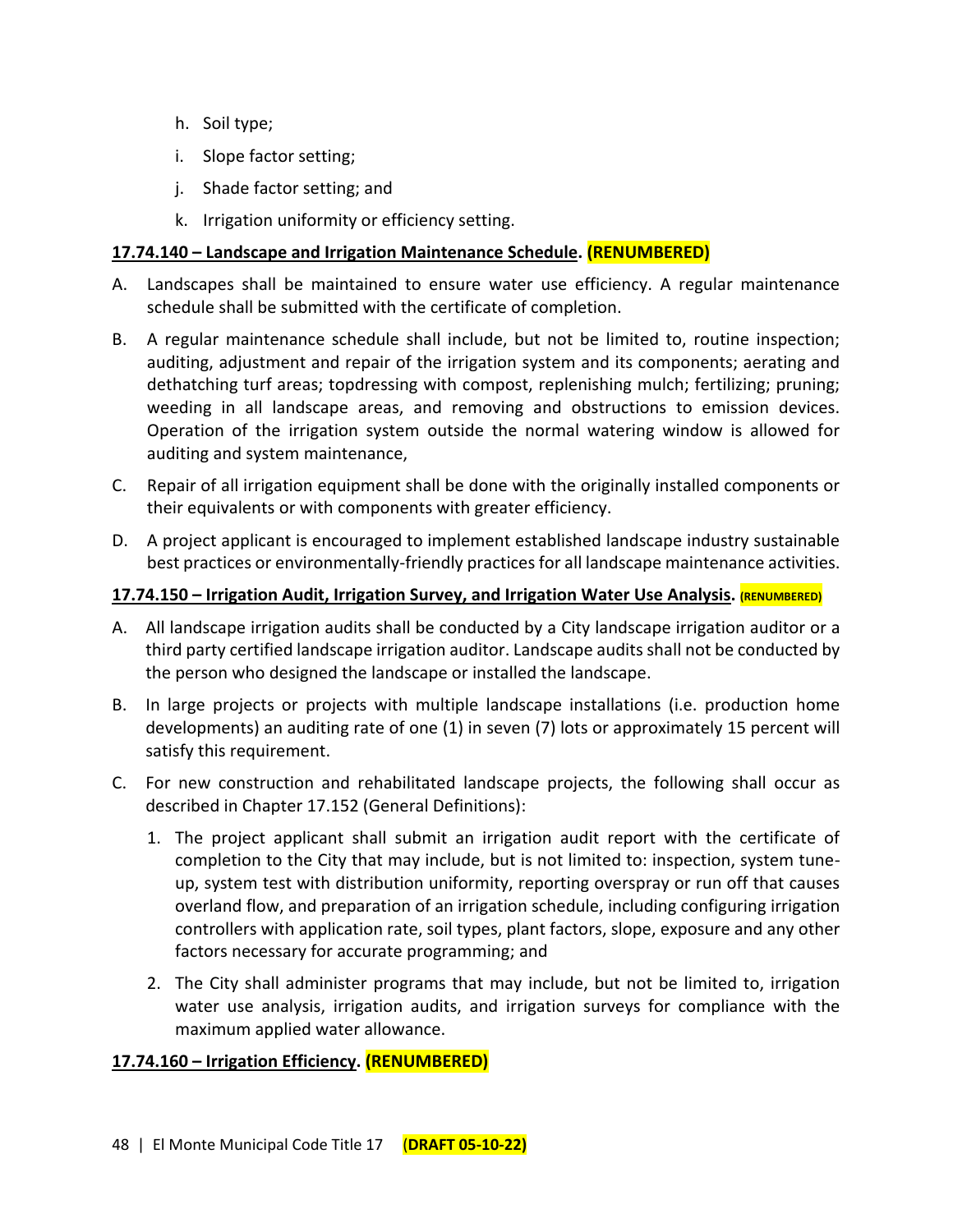For the purpose of determining estimated total water use, average irrigation efficiency is assumed to be 0.75 for overhead spray devices and 0.81 for drip system devices.

#### **17.74.170 – Recycled Water. (RENUMBERED)**

- A. The installation of recycled water irrigation systems shall allow for the current and future use of recycled water.
- B. All recycled water irrigation systems shall be designed and operated in accordance with all applicable local and state laws.
- C. Landscapes using recycled water are considered special landscape areas. The Estimated Total (ET) Adjustment Factor for new and existing (non-rehabilitated) special landscape areas shall not exceed 1.0.

#### **17.74.180 – Graywater Systems. (RENUMBERED)**

A. Graywater systems promote the efficient use of water and are encouraged to assist in onsite landscape irrigation. All graywater systems shall conform to Title 24, Part 5, Chapter 16 of the California Plumbing Code and any applicable local ordinance standards. Refer to Section 17.74.020(D) of this Chapter for the applicability of this Section to landscape areas less than 2,500 square feet with the estimated total water use met entirely by graywater.

#### **17.74.190 – Stormwater Management and Rainwater Retention. (RENUMBERED)**

- A. Stormwater management practices minimize runoff and increase infiltration which recharges groundwater and improves water quality. Implementing stormwater best management practices into the landscape and grading design plans to minimize runoff and to increase on-site rainwater retention and infiltration are encouraged.
- B. Project applicants shall refer to the City or Regional Water Quality Control Board for information on any applicable stormwater technical requirements.
- C. All planted landscape areas are required to have friable soil to maximize water retention and infiltration. Refer to Subsection 17.74.090(A)(3) of this this Chapter.
- D. It is strongly recommended that landscape areas be designed for capture and infiltration capacity that is sufficient to prevent runoff from impervious surfaces (i.e. roof and paved areas) from either:
	- 1. The one (1) inch, 24 hour rain event; or
	- 2. The 85<sup>th</sup> percentile, 24-hour rain event, and/or additional capacity as required by any applicable local, regional, state or federal regulation.
- E. It is recommended that stormwater projects incorporate any of the following elements to improve on-site stormwater and dry weather runoff capture and use:
	- 1. Grade impervious surfaces, such as driveways, during construction to drain to vegetated areas.
	- 2. Minimize the area of impervious surfaces such as paved areas, roof and concrete driveways.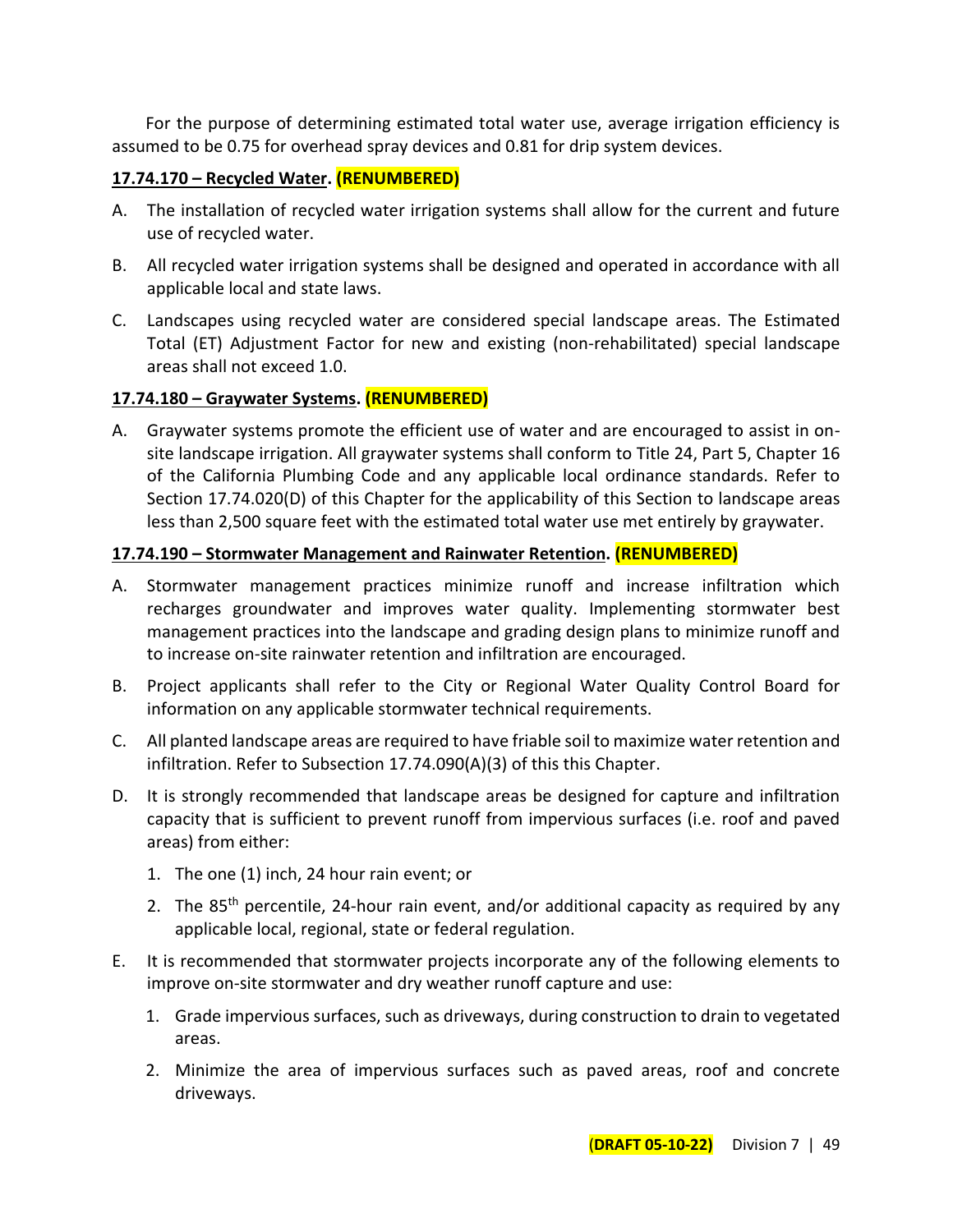- 3. Incorporate pervious or porous surfaces (e.g., gravel, permeable pavers or blocks, pervious or porous concrete) that minimize runoff.
- 4. Direct runoff from paved surfaces and roof areas into planting beds or landscaped areas to maximize site water capture and reuse.
- 5. Incorporate rain gardens, cisterns, and other rain harvesting or catchment systems.
- 6. Incorporate infiltration beds, swales, basins and drywells to capture stormwater and dry weather runoff and increase percolation into the soil.
- 7. Consider constructed wetlands and ponds that retain water, equalize excess flow, and filter pollutants.

# **17.74.200 – Public Education. (RENUMBERED)**

- A. **Publications.** Education is a critical component to promote the efficient use of water in landscapes. The use of appropriate principles of design, installation, management and maintenance that save water is encouraged in the community.
	- 1. The City's Water Division and other water suppliers/purveyors for the City shall provide information to owners of permitted renovations and new, single-family residential homes regarding the design, installation, management, and maintenance of water efficient landscapes based on a water budget.
- B. **Model Homes.** All model homes that are landscaped shall use signs and written information to demonstrate the principles of water efficient landscapes described in this Section:
	- 1. Signs shall be used to identify the model as an example of a water efficient landscape featuring elements such as hydrozones, irrigation equipment, and others that contribute to the overall water efficient theme. Signage shall include information about the site water use as designed per the local ordinance; specify who designed and installed the water efficient landscape; and demonstrate low water use approaches to landscaping such as using native plants, graywater systems, and rainwater catchment systems.
	- 2. Information shall be provided about designing, installing, managing, and maintaining water efficient landscapes.

# **17.74.210 – Environmental Review. (RENUMBERED)**

The City must comply with the California Environmental Quality Act (CEQA), as appropriate.

## **17.74.220 – Provisions for Existing Landscapes. (RENUMBERED)**

A City may, by mutual agreement, designate another agency, such as a water purveyor, to implement some or all of the requirements contained in this Section. Local agencies may collaborate with water purveyors to define each entity's specific responsibilities relating to this Section.

## **17.74.230 – Irrigation Audit, Irrigation Survey, and Irrigation Water Use Analysis. (RENUMBERED)**

A. This Section 17.74.230 of this Chapter shall apply to all existing landscapes that were installed before December 1, 2015 and are over one (1) acre in size: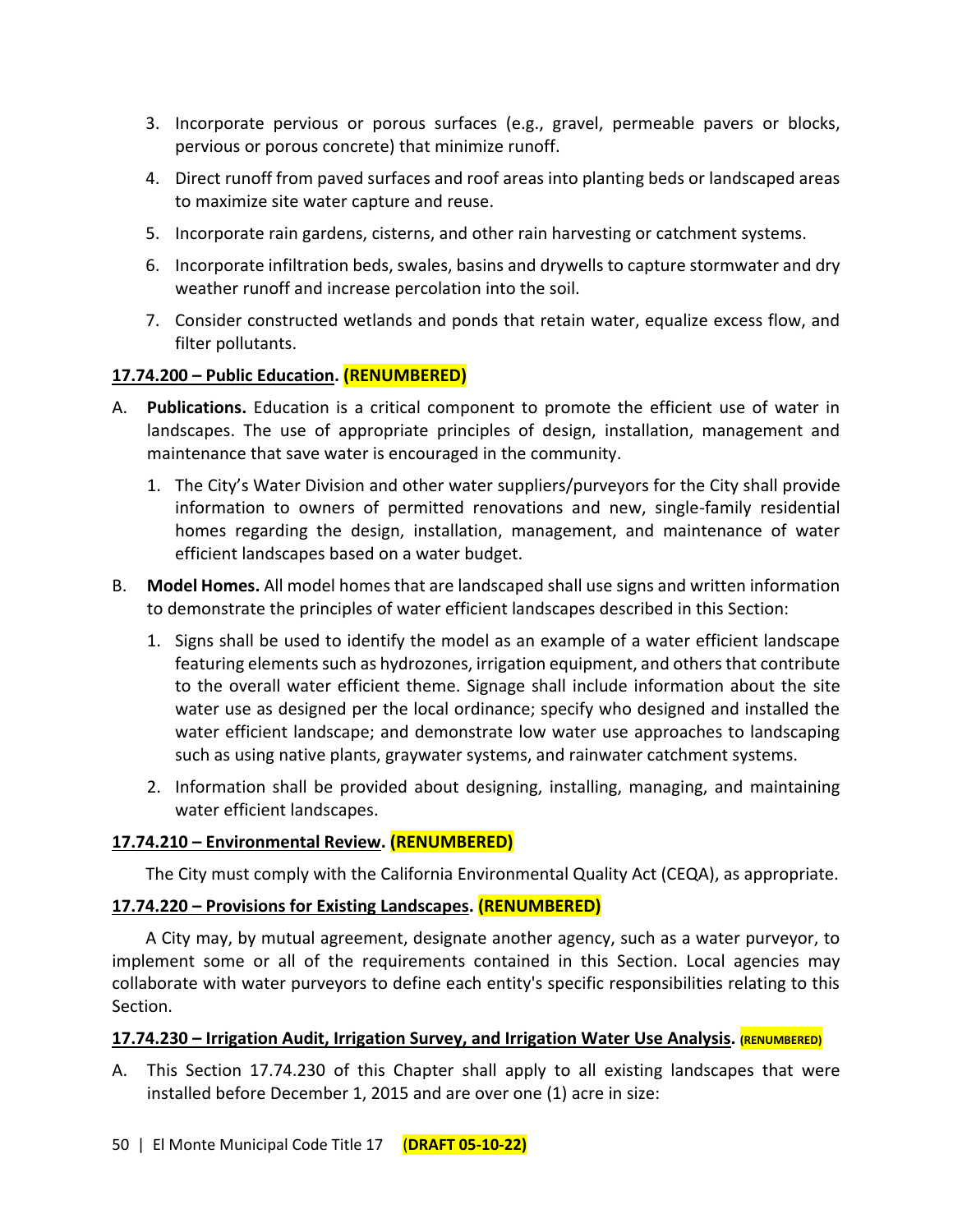- 1. For all landscapes in this Subsection that have a water meter, the City shall administer programs that may include, but not be limited to, irrigation water use analyses, irrigation surveys, and irrigation audits to evaluate water use and provide recommendations as necessary to reduce landscape water use to a level that does not exceed the maximum applied water allowance for existing landscapes. The maximum applied water allowance for existing landscapes shall be calculated as:  $MAWA = (0.8)(ETo)(LA)(0.62)$ .
- 2. For all landscapes in Subsection 17.74.230(A) above that do not have a meter, the local agency shall administer programs that may include, but not be limited to, irrigation surveys and irrigation audits to evaluate water use and provide recommendations as necessary in order to prevent water waste.
- B. All landscape irrigation audits shall be conducted by a certified landscape irrigation auditor.

## **17.74.240 – Water Waste Prevention. (RENUMBERED)**

- A. The City shall prevent water waste resulting from inefficient landscape irrigation by prohibiting runoff from leaving the target landscape due to low head drainage, overspray, or other similar conditions where water flows onto adjacent property, non-irrigated areas, walks, roadways, parking lots, or structures. Penalties for violation of these prohibitions shall be established locally.
- B. Restrictions regarding overspray and runoff may be modified if:
	- 1. The landscape area is adjacent to permeable surfacing and no runoff occurs; or
	- 2. The adjacent non-permeable surfaces are designed and constructed to drain entirely to landscaping.

## **17.74.250 – Effective Precipitation. (RENUMBERED)**

A local agency may consider effective precipitation (25 percent of annual precipitation) in tracking water use and may use the following equation to calculate maximum applied water allowance: MAWA = (ETo−Eppt) (0.62)  $[(0.55 \times LA) + (0.45 \times SLA)]$  for residential areas. MAWA = (ETo−EPPT) (0.62) [(0.45 × LA) + (0.55 × SLA)] for nonresidential areas.

## **17.74.260 – Reporting. (RENUMBERED)**

- A. The City is responsible for administering this Chapter and submitting an annual report to the California Department of Water Resources on January 31<sup>st</sup> of each year.
- B. The City's annual report shall address the following:
	- 1. Define the reporting period. The reporting period shall commence on January  $1^{st}$  of each year and end on December 31<sup>st</sup> of each year.
	- 3. State if the City is using a locally modified Water Efficient Landscape Ordinance (WELO) or the MWELO. If the City is using a locally modified WELO, state how it differs from MWELO, is at least as efficient as MWELO and whether there are any exemptions specified.
	- 4. State the entity responsible for implementing this Chapter.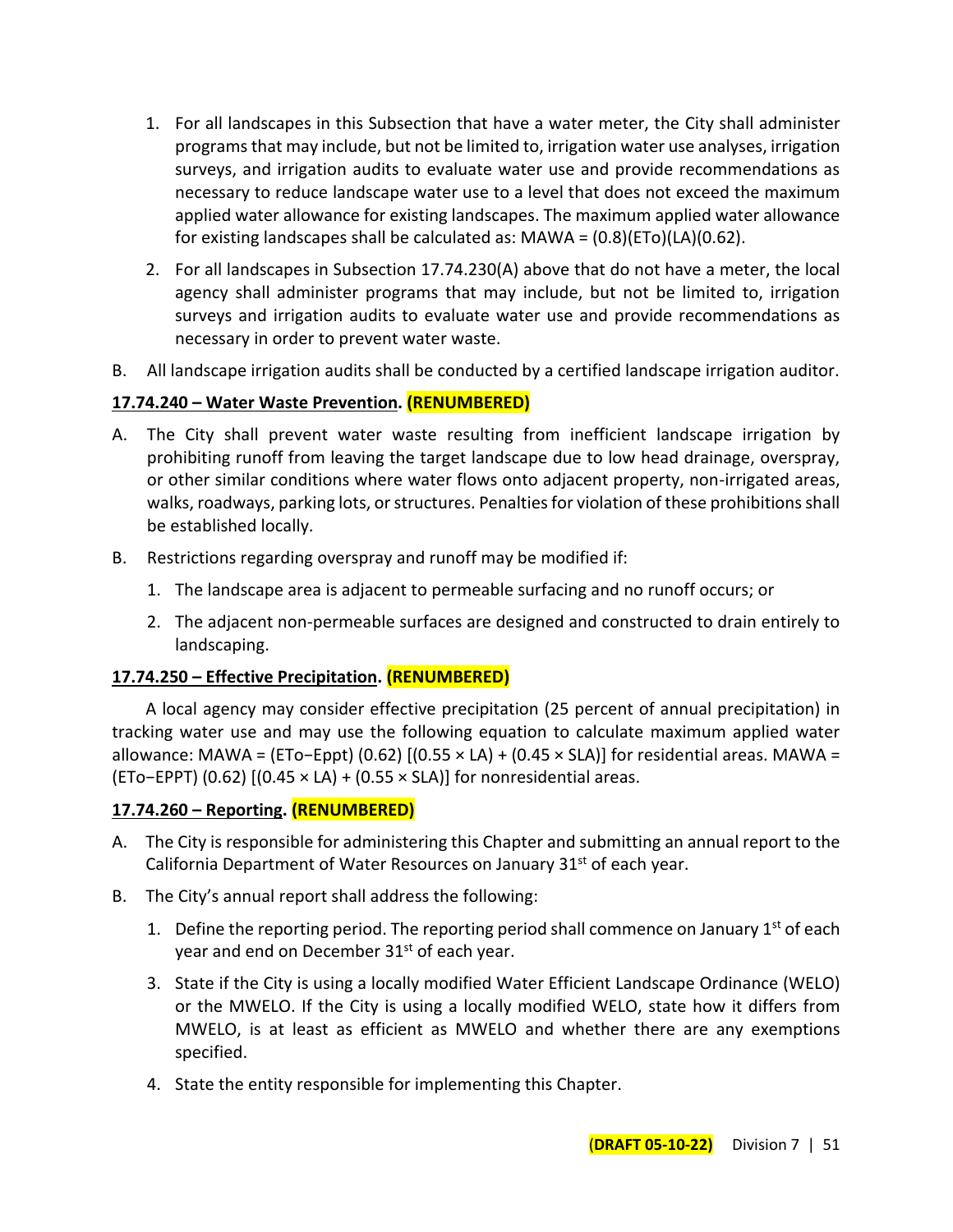- 5. State number and types of projects subject to this Chapter during the specified reporting period.
- 6. State the total area (in square feet or acres) subject to this Chapter over the reporting period, if available.
- 7. Provide the number of new housing starts, new commercial projects, and landscape retrofits during the reporting period.
- 8. Describe the procedure for review of projects subject to this Chapter.
- 9. Describe actions taken to verify compliance. Is a plan check performed; if so, by what entity? Is a site inspection performed; if so, by what entity? Is a post-installation audit required; if so, by whom?
- 10. Describe enforcement measures.
- 11. Explain challenges to implementing and enforcing the ordinance.
- 12. Describe educational and other needs to properly apply this Chapter.
- C. List of Worksheets and Tables:
	- 1. Table 17.74-1 Reference Evapotranspiration (ETo).
	- 2. Table 17.74-2 Sample Water Efficient Landscape Worksheet.
	- 3. Table 17.74-3 ETAF Calculations.
	- 4. Table 17.74-4 Sample Certificate of Completion:
		- a. Part 1: Project information sheet.
		- b. Part 2: Certification of installation according to the landscape documentation package.
		- c. Part 3: Irrigation schedule.
		- d. Part 4. Schedule of landscape and irrigation maintenance.
		- e. Part 5: Landscape irrigation audit report.
		- f. Part 6: Soil management report.
	- 5. Table 17.74-5 Sample Certificate of Completion:
		- a. Part A: Submitting a landscape documentation package.
		- b. Part B: Incorporating compost.
		- c. Part C: Plant materials.
		- d. Part D: Turf areas.
		- e. Part E: Irrigation systems.
		- f. Part F: Nonresidential projects with landscape areas greater than 1,000 square feet.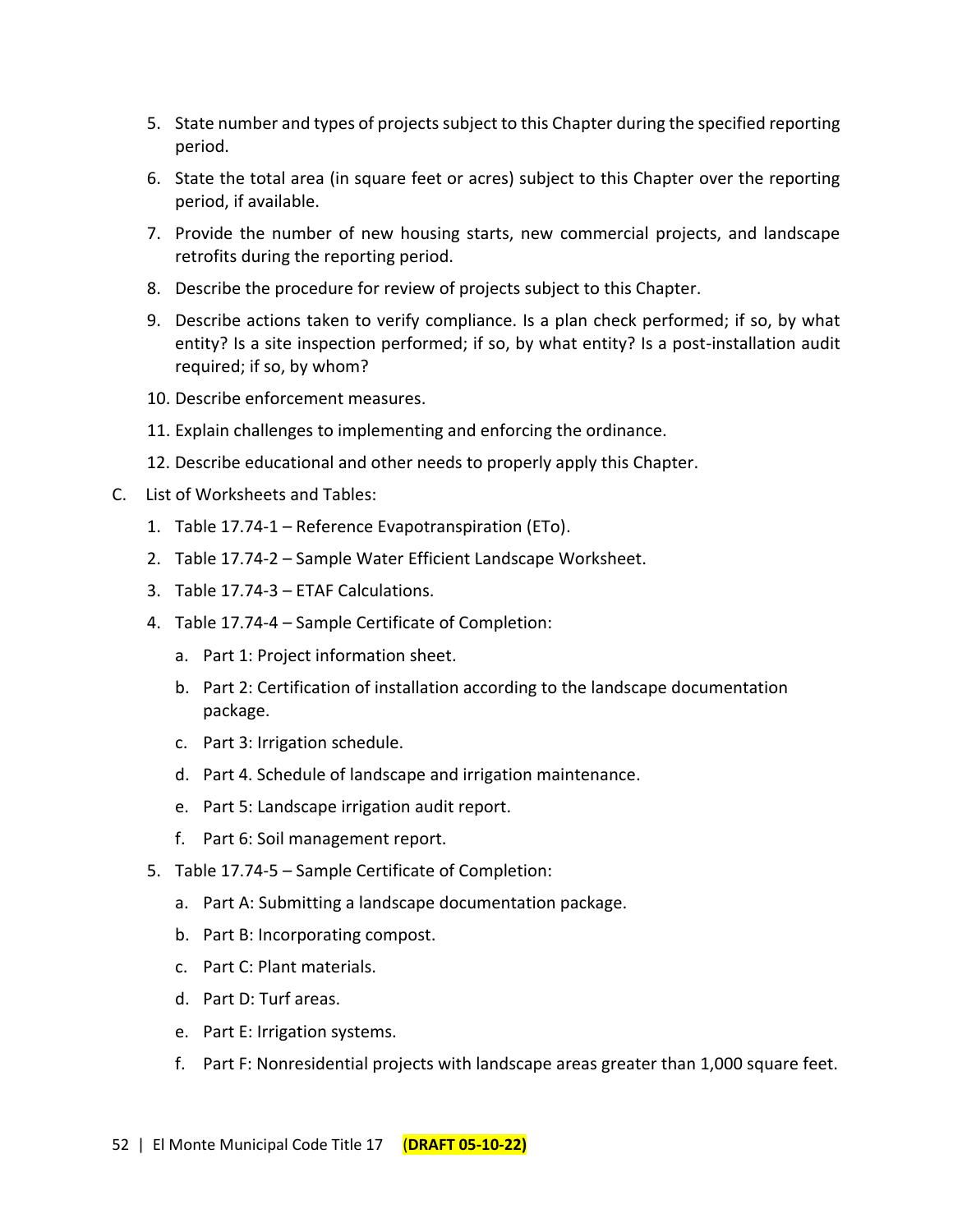|                        | Table 17.74-1 – Reference Evapotranspiration (ETo) <sup>20</sup> |     |     |     |     |     |      |     |     |     |     |     |                      |
|------------------------|------------------------------------------------------------------|-----|-----|-----|-----|-----|------|-----|-----|-----|-----|-----|----------------------|
| Los Angeles County     | Jan                                                              | Feb | Mar | Apr | May | Jun | Jul  | Aug | Sep | Oct | Nov | Dec | Annual<br><b>ETo</b> |
| <b>Burbank</b>         | 2.1                                                              | 2.8 | 3.7 | 4.7 | 5.1 | 6.0 | 6.6  | 6.7 | 5.4 | 4.0 | 2.6 | 2.0 | 51.7                 |
| Claremont              | 2.0                                                              | 2.3 | 3.4 | 4.6 | 5.0 | 6.0 | 7.0  | 7.0 | 5.3 | 4.0 | 2.7 | 2.1 | 51.3                 |
| El Dorado              | 1.7                                                              | 2.2 | 3.6 | 4.8 | 5.1 | 5.7 | 5.9  | 5.9 | 4.4 | 3.2 | 2.2 | 1.7 | 46.3                 |
| Glendale               | 2.0                                                              | 2.2 | 3.3 | 3.8 | 4.7 | 4.8 | 5.7  | 5.6 | 4.3 | 3.3 | 2.2 | 1.8 | 43.7                 |
| Glendora               | 2.0                                                              | 2.5 | 3.6 | 4.9 | 5.4 | 6.1 | 7.3  | 6.8 | 5.7 | 4.2 | 2.6 | 2.0 | 53.1                 |
| Gorman                 | 1.6                                                              | 2.2 | 3.4 | 4.6 | 5.5 | 7.4 | 7.7  | 7.1 | 5.9 | 3.6 | 2.4 | 1.1 | 52.4                 |
| <b>Hollywood Hills</b> | 2.1                                                              | 2.2 | 3.8 | 5.4 | 6.0 | 6.5 | 6.7  | 6.4 | 5.2 | 3.7 | 2.8 | 2.1 | 52.8                 |
| Lancaster              | 2.1                                                              | 3.0 | 4.6 | 5.9 | 8.5 | 9.7 | 11.0 | 9.8 | 7.3 | 4.6 | 2.8 | 1.7 | 71.1                 |
| Long Beach             | 1.8                                                              | 2.1 | 3.3 | 3.9 | 4.5 | 4.3 | 5.3  | 4.7 | 3.7 | 2.8 | 1.8 | 1.5 | 39.7                 |
| Los Angeles            | 2.2                                                              | 2.7 | 3.7 | 4.7 | 5.5 | 5.8 | 6.2  | 5.9 | 5.0 | 3.9 | 2.6 | 1.9 | 50.1                 |
| Monrovia               | 2.2                                                              | 2.3 | 3.8 | 4.3 | 5.5 | 5.9 | 6.9  | 6.4 | 5.1 | 3.2 | 2.5 | 2.0 | 50.2                 |
| Palmdale               | 2.0                                                              | 2.6 | 4.6 | 6.2 | 7.3 | 8.9 | 9.8  | 9.0 | 6.5 | 4.7 | 2.7 | 2.1 | 66.2                 |
| Pasadena               | 2.1                                                              | 2.7 | 3.7 | 4.7 | 5.1 | 6.0 | 7.1  | 6.7 | 5.6 | 4.2 | 2.6 | 2.0 | 52.3                 |
| Pearblossom            | 1.7                                                              | 2.4 | 3.7 | 4.7 | 7.3 | 7.7 | 9.9  | 7.9 | 6.4 | 4.0 | 2.6 | 1.6 | 59.9                 |
| Pomona                 | 1.7                                                              | 2.0 | 3.4 | 4.5 | 5.0 | 5.8 | 6.5  | 6.4 | 4.7 | 3.5 | 2.3 | 1.7 | 47.5                 |
| Redondo Beach          | 2.2                                                              | 2.4 | 3.3 | 3.8 | 4.5 | 4.7 | 5.4  | 4.8 | 4.4 | 2.8 | 2.4 | 2.0 | 42.6                 |
| San Fernando           | 2.0                                                              | 2.7 | 3.5 | 4.6 | 5.5 | 5.9 | 7.3  | 6.7 | 5.3 | 3.9 | 2.6 | 2.0 | 52.0                 |
| Santa Clarita          | 2.8                                                              | 2.8 | 4.1 | 5.6 | 6.0 | 6.8 | 7.6  | 7.8 | 5.8 | 5.2 | 3.7 | 3.2 | 61.5                 |
| Santa Monica           | 1.8                                                              | 2.1 | 3.3 | 4.5 | 4.7 | 5.0 | 5.4  | 5.4 | 3.9 | 3.4 | 2.4 | 2.2 | 44.2                 |

<sup>&</sup>lt;sup>20</sup> The values in this table were derived from: (1) California Irrigation Management Information System (CIMIS); (2) ETo Zones Map, UC Dept. of Land, Air & Water Resources and California Dept of Water Resources 1999; (3) ETo for California, University of California, Department of Agriculture and Natural Resources (1987) Bulletin 1922; and (4) Determining Daily ETo, Cooperative Extension UC Division of Agriculture and Natural Resources (1987), Publication Leaflet 21426.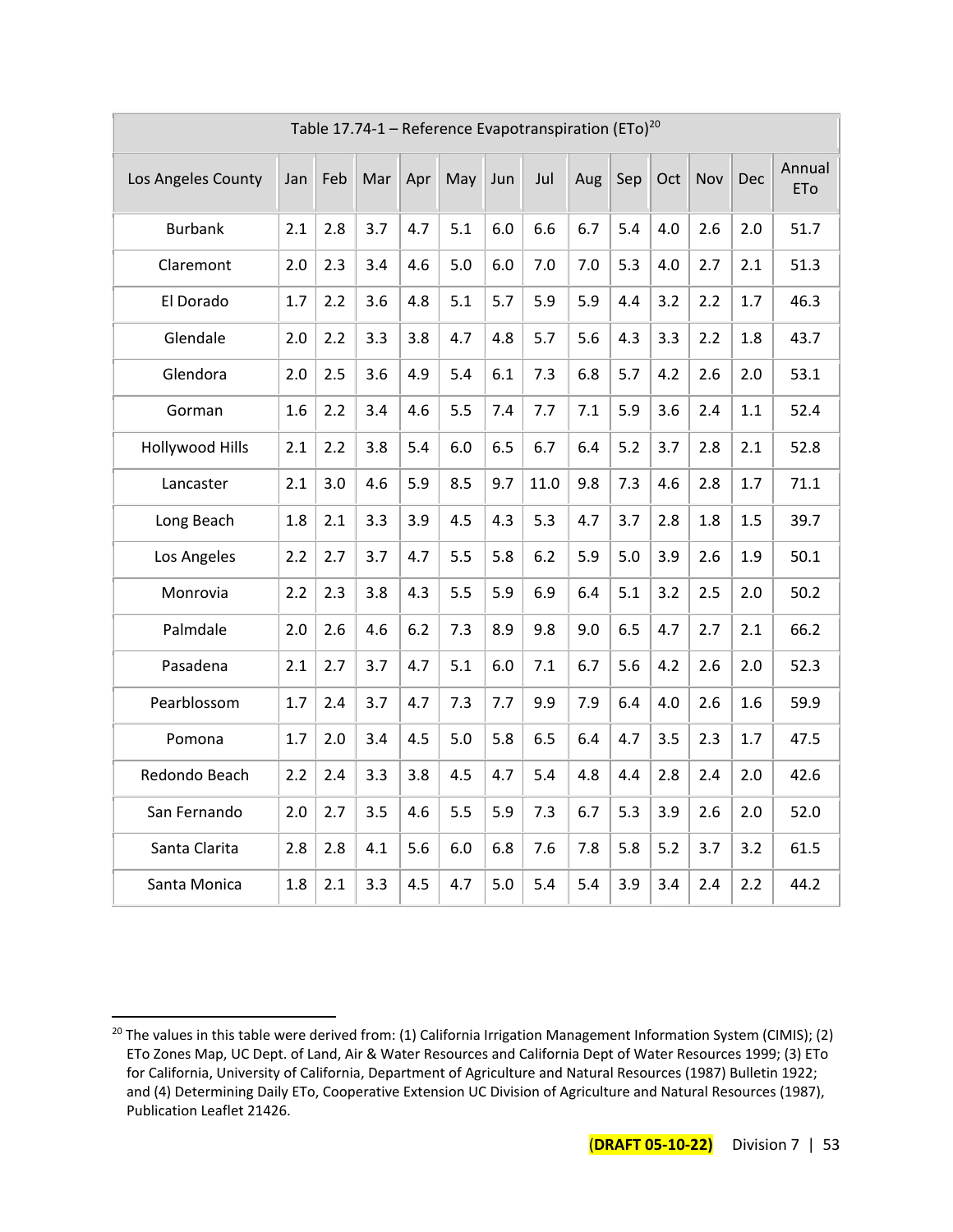| Table 17.74-2 - Sample Water Efficient Landscape Worksheet |                                                                                                                                                                   |                                    |                                         |                        |                                |                |                                                         |  |
|------------------------------------------------------------|-------------------------------------------------------------------------------------------------------------------------------------------------------------------|------------------------------------|-----------------------------------------|------------------------|--------------------------------|----------------|---------------------------------------------------------|--|
|                                                            | This worksheet is filled out by the project applicant and it is a required element of the Landscape<br>Documentation Package. Reference Evapotranspiration (ETo): |                                    |                                         |                        |                                |                |                                                         |  |
| Hydrozone #<br>/Planting<br>Description <sup>21</sup>      | Plant<br>Factor<br>(PF)                                                                                                                                           | Irrigation<br>Method <sup>22</sup> | Irrigation<br>Efficiency<br>$(IE)^{23}$ | <b>ETAF</b><br>(PF/IE) | Landscape<br>Area (sq.<br>ft.) | ETAF ×<br>Area | Estimated<br><b>Total Water</b><br>Use<br>$(ETWU)^{24}$ |  |
|                                                            |                                                                                                                                                                   |                                    | Regular Landscape Areas:                |                        |                                |                |                                                         |  |
|                                                            |                                                                                                                                                                   |                                    |                                         |                        |                                |                |                                                         |  |
|                                                            |                                                                                                                                                                   |                                    |                                         |                        |                                |                |                                                         |  |
|                                                            |                                                                                                                                                                   |                                    |                                         |                        |                                |                |                                                         |  |
|                                                            |                                                                                                                                                                   |                                    |                                         | <b>Totals</b>          | (A)                            | (B)            |                                                         |  |
|                                                            |                                                                                                                                                                   |                                    | <b>Special Landscape Areas:</b>         |                        |                                |                |                                                         |  |
|                                                            |                                                                                                                                                                   |                                    |                                         | $\mathbf{1}$           |                                |                |                                                         |  |
|                                                            |                                                                                                                                                                   |                                    |                                         | $\mathbf{1}$           |                                |                |                                                         |  |
|                                                            |                                                                                                                                                                   |                                    |                                         | 1                      |                                |                |                                                         |  |
|                                                            |                                                                                                                                                                   |                                    |                                         | <b>Totals</b>          | (C)                            | (D)            |                                                         |  |
| <b>ETWU Total</b>                                          |                                                                                                                                                                   |                                    |                                         |                        |                                |                |                                                         |  |
| Maximum Allowed Water Allowance<br>$(WAWA)^{25}$           |                                                                                                                                                                   |                                    |                                         |                        |                                |                |                                                         |  |

<sup>&</sup>lt;sup>21</sup> Hydrozone #/Planting Description e.g. front lawn, low water use plantings and medium water use planting.

<sup>&</sup>lt;sup>22</sup> Irrigation Method-Overhead spray or drip

<sup>&</sup>lt;sup>23</sup> Irrigation Efficiency-0.75 for spray head/0.81 for drip

<sup>&</sup>lt;sup>24</sup> ETWU (Annual Gallons Required) = ETo  $\times$  0.62  $\times$  ETAF  $\times$  Area. Where 0.62 is a conversion factor that converts acre-inches per acre per year to gallons per square foot per year.

<sup>&</sup>lt;sup>25</sup> MAWA (Annual Gallons Allowed) = (ETo)(0.62) [(ETAF × LA) + ((1–ETAF) × SLA)]. Where 0.62 is a conversion factor that converts acre-inches per acre per year, to gallons per square foot per year, LA is the total landscape area in square feet, SLA is the total special landscape area in square feet, and ETAF is 0.55 for residential areas and 0.45 for nonresidential areas.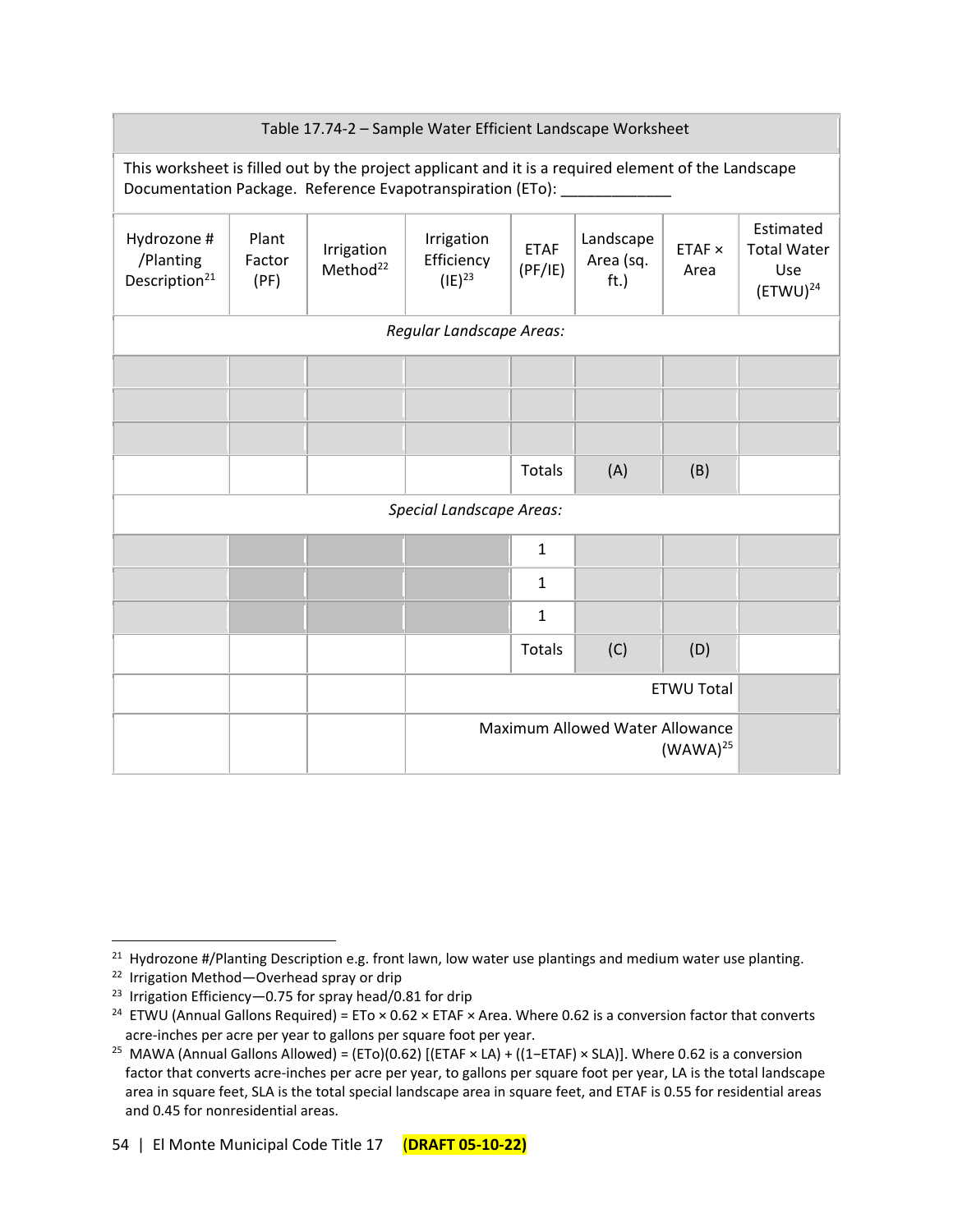| Table 17.74-3 - ETAF Calculations                                                                                                    |               |  |  |  |  |  |  |
|--------------------------------------------------------------------------------------------------------------------------------------|---------------|--|--|--|--|--|--|
| Regular Landscape Areas:                                                                                                             |               |  |  |  |  |  |  |
| Total ETAF × Area<br>(B)                                                                                                             |               |  |  |  |  |  |  |
| <b>Total Area</b>                                                                                                                    | (A)           |  |  |  |  |  |  |
| $B \div A$<br>Average ETAF                                                                                                           |               |  |  |  |  |  |  |
| Average ETAF for regular landscape areas must be 0.55 or below for residential areas, and 0.45 or<br>below for nonresidential areas. |               |  |  |  |  |  |  |
| All Landscape Areas:                                                                                                                 |               |  |  |  |  |  |  |
| Total ETAF x area<br>$(B+D)$                                                                                                         |               |  |  |  |  |  |  |
| <b>Total Area</b><br>$(A+C)$                                                                                                         |               |  |  |  |  |  |  |
| Sitewide ETAF                                                                                                                        | $(B+D)+(A+C)$ |  |  |  |  |  |  |

| Table 17.74-4 – Sample Certificate of Completion <sup>26</sup>     |                                     |                      |  |  |  |  |  |  |
|--------------------------------------------------------------------|-------------------------------------|----------------------|--|--|--|--|--|--|
|                                                                    | Part 1. Project information sheet:  |                      |  |  |  |  |  |  |
|                                                                    | Project Information:                |                      |  |  |  |  |  |  |
| Project Name<br>Date                                               |                                     |                      |  |  |  |  |  |  |
|                                                                    | Project Address and Location:       |                      |  |  |  |  |  |  |
| <b>Street Address</b><br>Parcel, tract or lot number, if available |                                     |                      |  |  |  |  |  |  |
| City<br>Latitude/Longitude (optional)                              |                                     |                      |  |  |  |  |  |  |
| State                                                              | Zip Code                            |                      |  |  |  |  |  |  |
|                                                                    | Property Owner or his/her Designee: |                      |  |  |  |  |  |  |
|                                                                    | Name                                | Telephone No.        |  |  |  |  |  |  |
|                                                                    | Title                               | <b>Email Address</b> |  |  |  |  |  |  |
|                                                                    | <b>Street Address</b><br>Company    |                      |  |  |  |  |  |  |
|                                                                    | Zip Code<br>City<br><b>State</b>    |                      |  |  |  |  |  |  |

<sup>&</sup>lt;sup>26</sup> This certification is filled out by the project applicant upon completion of the landscape project.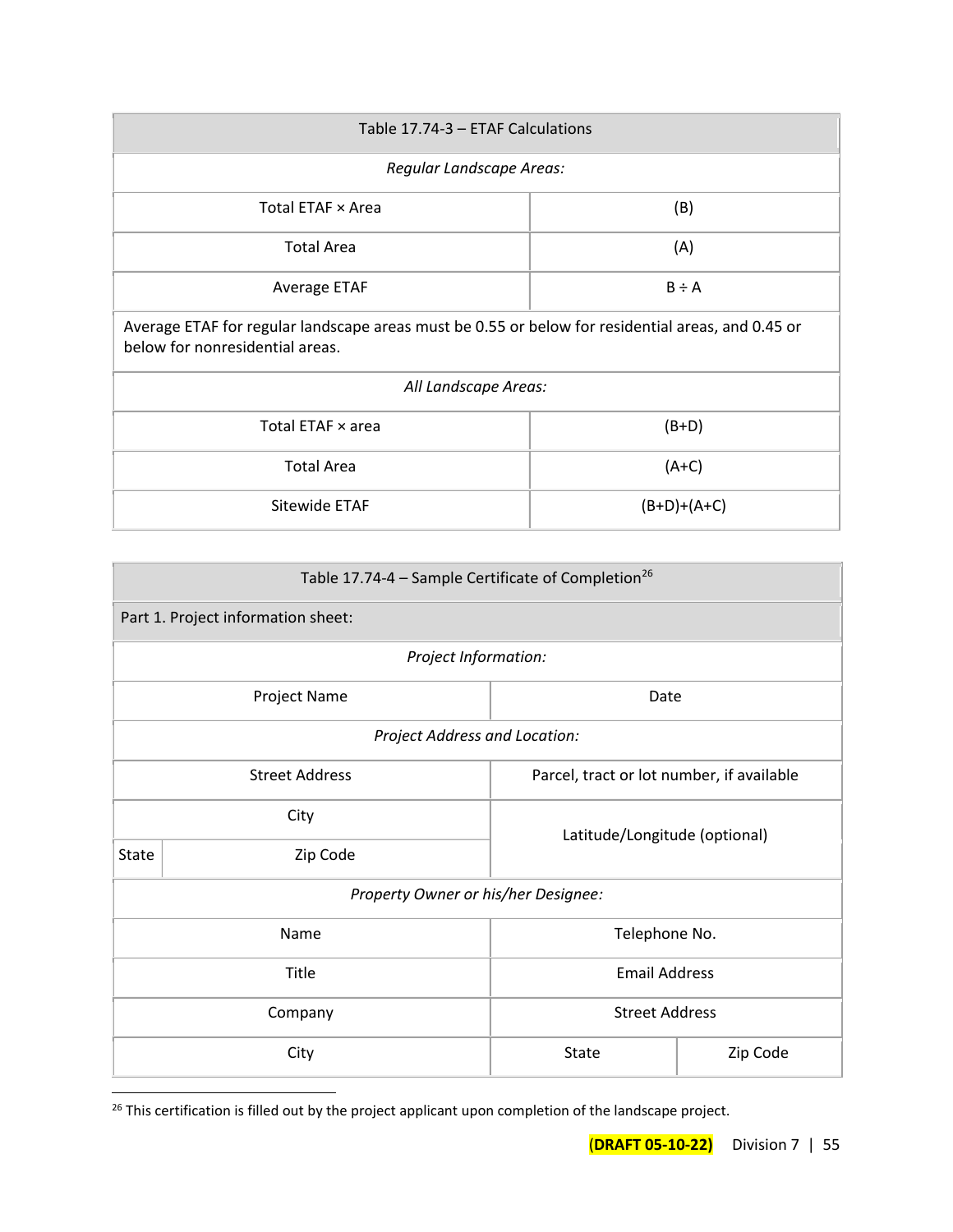Table 17.74-4 – Sample Certificate of Completion (continued) $^{27}$ 

Part 1. Project information sheet (continued):

 *"I/we certify that I/we have received copies of all the documents within the Landscape Documentation Package and the Certificate of Completion and that it is our responsibility to see that the project is maintained in accordance with the Landscape and Irrigation Maintenance Schedule."*

| <b>Property Owner Signature</b>                                                                                                                                                                                                                                                                       |                                                                                                                                                          |                       | Date                 |  |
|-------------------------------------------------------------------------------------------------------------------------------------------------------------------------------------------------------------------------------------------------------------------------------------------------------|----------------------------------------------------------------------------------------------------------------------------------------------------------|-----------------------|----------------------|--|
| Please answer the following:                                                                                                                                                                                                                                                                          |                                                                                                                                                          |                       |                      |  |
| 1.                                                                                                                                                                                                                                                                                                    | Date the Landscape Documentation Package<br>was submitted to the City.                                                                                   |                       |                      |  |
| 2.                                                                                                                                                                                                                                                                                                    | Date the Landscape Documentation Package<br>was approved by the City.                                                                                    |                       |                      |  |
| 3.                                                                                                                                                                                                                                                                                                    | Date that a copy of the Water Efficient<br>Landscape Worksheet (including the Water<br>Budget Calculation) was submitted to the<br>local water purveyor. |                       |                      |  |
| Part 2. Certification of installation according to the landscape documentation package:                                                                                                                                                                                                               |                                                                                                                                                          |                       |                      |  |
| "I/we certify that based upon periodic site observations, the work has been substantially completed<br>in accordance with the ordinance and that the landscape planting and irrigation installation conform<br>with the criteria and specifications of the approved Landscape Documentation Package." |                                                                                                                                                          |                       |                      |  |
| Property Owner Signature                                                                                                                                                                                                                                                                              |                                                                                                                                                          |                       | Date                 |  |
| Name (print)                                                                                                                                                                                                                                                                                          |                                                                                                                                                          |                       | Telephone No.        |  |
| Title                                                                                                                                                                                                                                                                                                 |                                                                                                                                                          |                       | <b>Email Address</b> |  |
| License No. or Certification No.                                                                                                                                                                                                                                                                      |                                                                                                                                                          |                       |                      |  |
| Company                                                                                                                                                                                                                                                                                               |                                                                                                                                                          | <b>Street Address</b> |                      |  |

City City State Number 2ip Code

<sup>27</sup> This certification is filled out by the project applicant upon completion of the landscape project.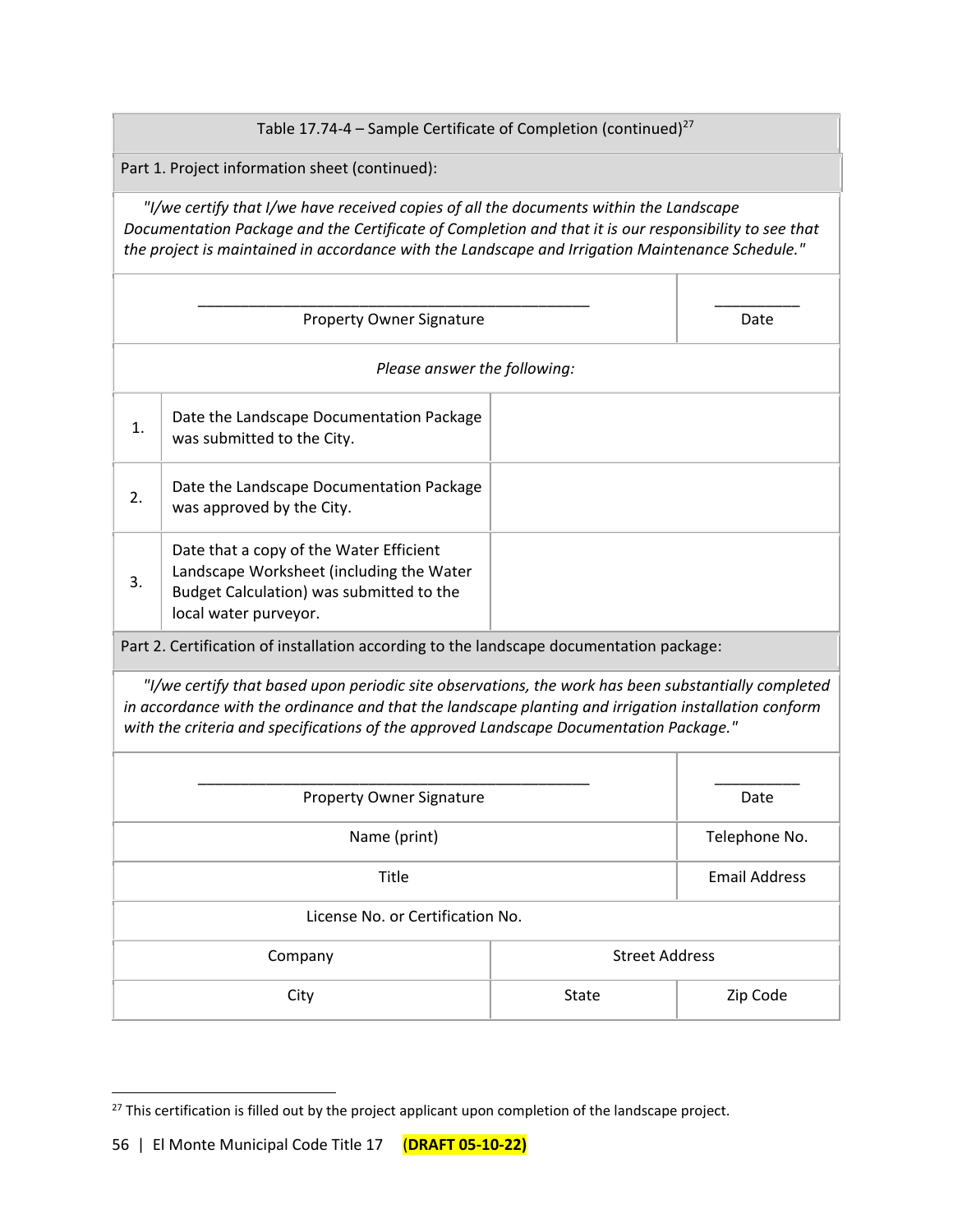Table 17.74-4 – Sample Certificate of Completion (continued)<sup>28</sup>

Part 3. Irrigation schedule:

Attach parameters of the irrigation schedule on controller per Section 17.74.130 of this Chapter.

Part 4. Schedule of landscape and irrigation maintenance:

Attach schedule of Landscape and Irrigation Maintenance per Section 17.74.140 of this Chapter.

Part 5. Landscape irrigation audit report:

Attach Landscape Irrigation Audit Report per Section 17.74.150 of this Chapter.

Part 6. Soil management report:

Attach soil analysis report, if not previously submitted with the Landscape Documentation Package per Section 17.74.090 of this Chapter.

Attach documentation verifying implementation of recommendations from soil analysis report per Section 17.74.030 of this Chapter.

|                                                                                                                                                     | Table 17.74-5 - Sample Certificate of Completion                                                                                                    |  |
|-----------------------------------------------------------------------------------------------------------------------------------------------------|-----------------------------------------------------------------------------------------------------------------------------------------------------|--|
| This table contains prescriptive requirements which may be used as a compliance<br>option to the Model Water Efficient Landscape Ordinance (MWELO). |                                                                                                                                                     |  |
| Compliance with the following items is mandatory and must be documented<br>in a landscape plan in order to use the prescriptive compliance options: |                                                                                                                                                     |  |
| A. Submit a landscape documentation package which includes the following elements:                                                                  |                                                                                                                                                     |  |
| 1.                                                                                                                                                  | Date.                                                                                                                                               |  |
| 2.                                                                                                                                                  | Project applicant.                                                                                                                                  |  |
| 3.                                                                                                                                                  | Project address (if available, parcel and/or lot numbers)                                                                                           |  |
| 4.                                                                                                                                                  | Total landscape area (square feet), including a breakdown of turf and plant material.                                                               |  |
| 5.                                                                                                                                                  | Project type (e.g., new, rehabilitated, public, private, cemetery, homeowner-installed).                                                            |  |
| 6.                                                                                                                                                  | Water supply type (e.g., potable, recycled, well) and identify the local retail water purveyor if<br>the applicant is not served by a private well. |  |
| 7.                                                                                                                                                  | Contact information for the project applicant and proper owner.                                                                                     |  |
| 8.                                                                                                                                                  | Applicant signature and date with statement, "I agree to comply with the requirements of the<br>prescriptive compliance option to the MWELO."       |  |

 $28$  This certification is filled out by the project applicant upon completion of the landscape project.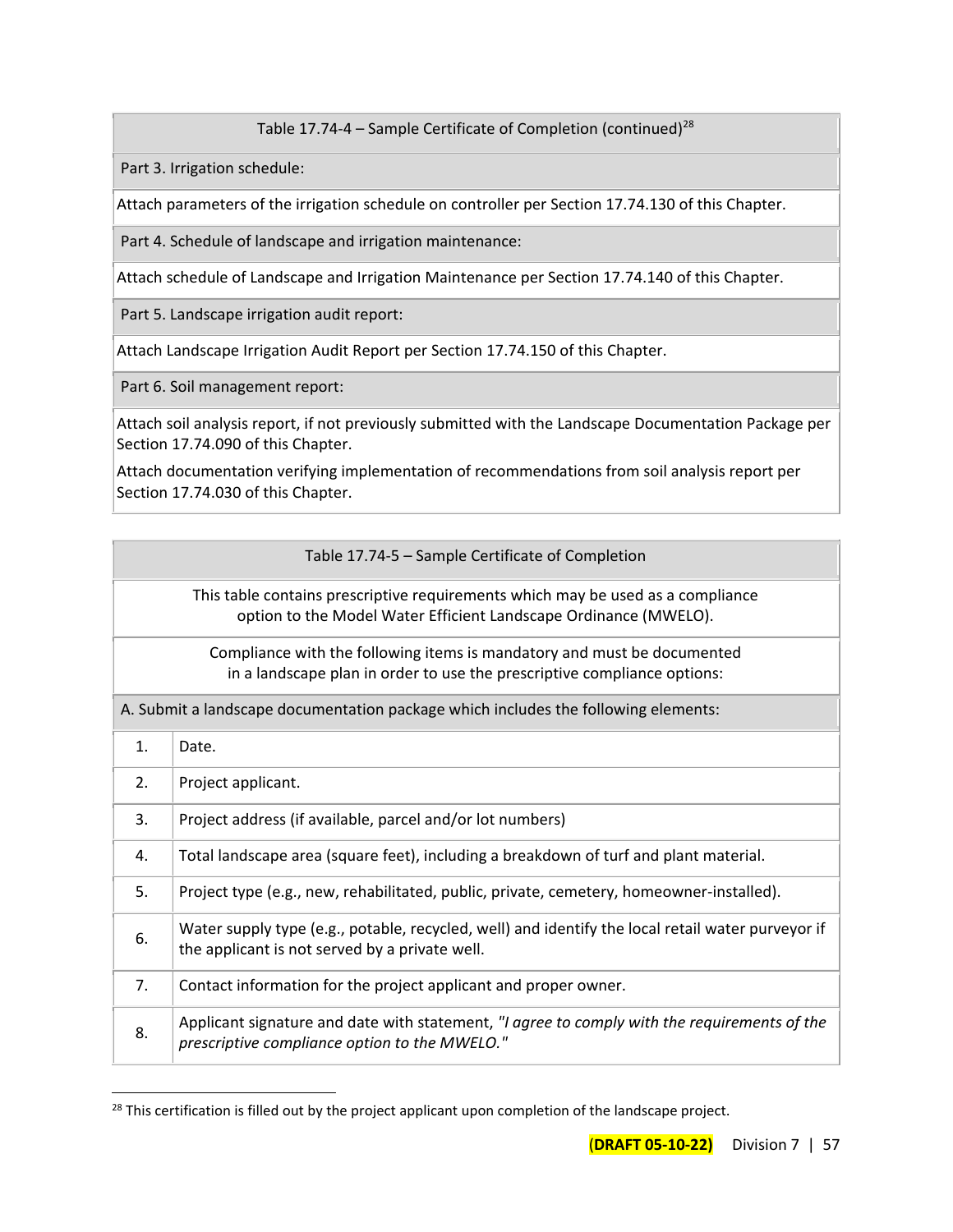| Table 17.74-5 - Sample Certificate of Completion (continued) |                                                                                                                                                                                                                                                                                                                                                                                                                                                                             |  |  |
|--------------------------------------------------------------|-----------------------------------------------------------------------------------------------------------------------------------------------------------------------------------------------------------------------------------------------------------------------------------------------------------------------------------------------------------------------------------------------------------------------------------------------------------------------------|--|--|
| B. Incorporate compost at the following rate:                |                                                                                                                                                                                                                                                                                                                                                                                                                                                                             |  |  |
| 9.                                                           | Incorporate compost at a rate of at least four (4) cubic yards per 1,000 square feet to a<br>depth of six (6) inches into landscape area (unless contra-indicated by a soil test).                                                                                                                                                                                                                                                                                          |  |  |
| C. Plant material shall comply with the following:           |                                                                                                                                                                                                                                                                                                                                                                                                                                                                             |  |  |
| 10.                                                          | For residential areas, install climate adapted plants that require occasional, little or no<br>summer water (average WUCOLS plant factor 0.3) for 75 percent of the plant area excluding<br>edibles and areas using recycled water; for nonresidential areas, install climate adapted<br>plants that require occasional, little or no summer water (average WUCOLS plant factor 0.3)<br>for 100 percent of the plant area excluding edibles and areas using recycled water. |  |  |
| 11.                                                          | A minimum of three-inch layer of mulch shall be applied on all exposed soil surfaces of<br>planting areas except in turf areas, creeping or rooting groundcovers, or direct seeding<br>applications where mulch is contraindicated.                                                                                                                                                                                                                                         |  |  |
| D. Turf shall comply with the following:                     |                                                                                                                                                                                                                                                                                                                                                                                                                                                                             |  |  |
| 12.                                                          | Turf shall not exceed 25 percent of the landscape area in residential areas, and there shall be<br>no turf in nonresidential areas;                                                                                                                                                                                                                                                                                                                                         |  |  |
| 13.                                                          | Turf shall not be planted on sloped areas which exceed a slope of one (1) foot vertical<br>elevation change for every four (4) feet of horizontal length;                                                                                                                                                                                                                                                                                                                   |  |  |
| 14.                                                          | Turf is prohibited in parkways less than ten (10) feet wide, unless the parkway is adjacent to<br>a parking strip and used to enter and exit vehicles. Any turf in parkways must be irrigated by<br>sub-surface irrigation or by other technology that creates no overspray or runoff.                                                                                                                                                                                      |  |  |
| E. Irrigation systems shall comply with the following:       |                                                                                                                                                                                                                                                                                                                                                                                                                                                                             |  |  |
| 15.                                                          | Automatic irrigation controllers are required and must use evapotranspiration or soil<br>moisture sensor data and utilize a rain sensor.                                                                                                                                                                                                                                                                                                                                    |  |  |
| 16.                                                          | Irrigation controllers shall be of a type which does not lose programming data in the event<br>the primary power source is interrupted.                                                                                                                                                                                                                                                                                                                                     |  |  |
| 17.                                                          | Irrigation controllers shall be of a type which does not lose programming data in the event<br>the primary power source is interrupted.                                                                                                                                                                                                                                                                                                                                     |  |  |
| 18.                                                          | Manual shut-off valves (such as a gate valve, ball valve, or butterfly valve) shall be installed<br>as close as possible to the point of connection of the water supply.                                                                                                                                                                                                                                                                                                    |  |  |
| 19.                                                          | All irrigation emission devices must meet the requirements set in the ANSI standard,<br>ASABE/ICC 802-2014 "Landscape Irrigation Sprinkler and Emitter Standard." All sprinkler<br>heads installed in the landscape must document a distribution uniformity low quarter of<br>0.65 or higher using the protocol defined in ASABE/ICC 802-2014.                                                                                                                              |  |  |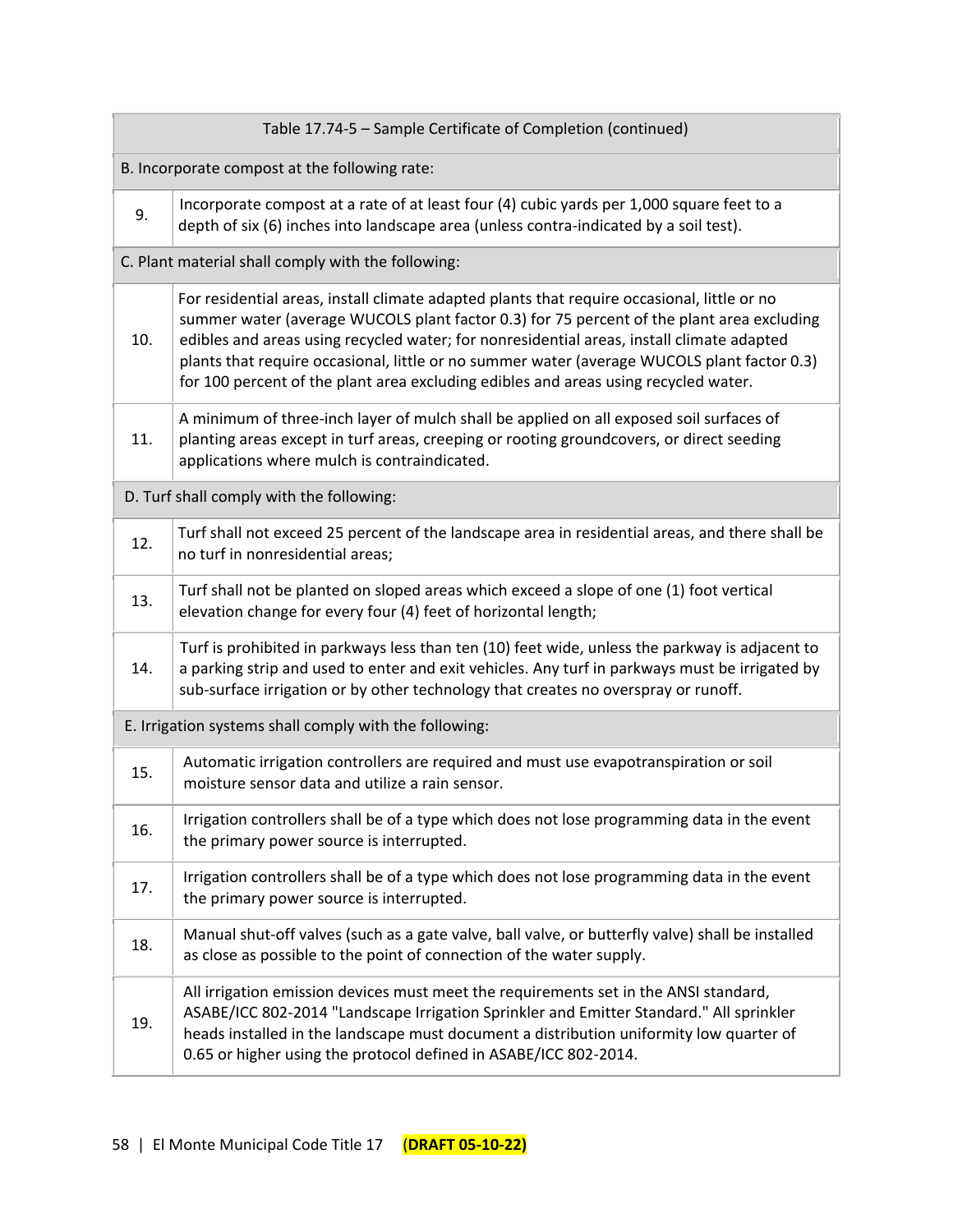| Table 17.74-5 – Sample Certificate of Completion (continued)                    |                                                                                                                                                                                                                                               |  |  |  |
|---------------------------------------------------------------------------------|-----------------------------------------------------------------------------------------------------------------------------------------------------------------------------------------------------------------------------------------------|--|--|--|
| E. Irrigation systems shall comply with the following (continued):              |                                                                                                                                                                                                                                               |  |  |  |
| 20.                                                                             | Areas less than ten (10) feet in width in any direction shall be irrigated with surface<br>irrigation or other means that produces no runoff or overspray.                                                                                    |  |  |  |
| F. Nonresidential projects with landscape areas greater than 1,000 square feet: |                                                                                                                                                                                                                                               |  |  |  |
| 21.                                                                             | A private submitter(s) to measure landscape water use shall be installed.                                                                                                                                                                     |  |  |  |
|                                                                                 | At the time of final inspection, the permit applicant must provide the owner of the<br>property with a certificate of completion, certificate of installation, irrigation<br>schedule and a schedule of landscape and irrigation maintenance. |  |  |  |